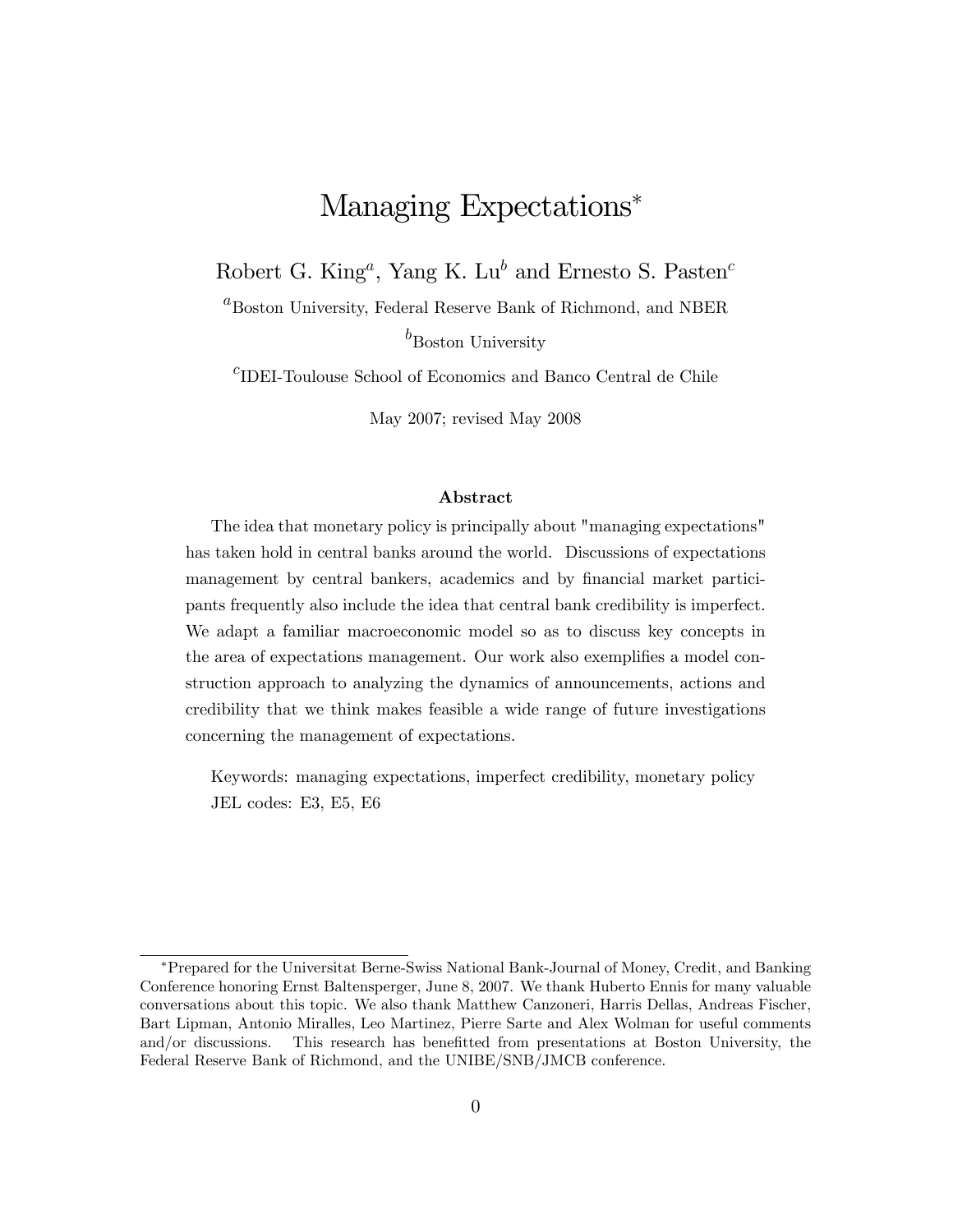## 1 Introduction

It is increasingly standard for central bankers, Önancial market participants, and academic researchers to describe management of expectations as central to monetary policy.<sup>1</sup> The idea of "managing expectations" arises in many specific contexts including the rationale for particular policy actions, the optimal choice of the monetary instrument, the form of central bank behavior during leadership transitions, the desirable central bank response to frequent or unusual shocks, and the nature of monetary policy necessary for disináation. Analysts who stress management of expectations frequently also suggest that credibility for low and stable inflation is imperfect, making expectations management subtle.<sup>2</sup>

It is therefore desirable to have macroeconomic models in which active management of expectations can be systematically examined. In this paper, we describe a strategy for constructing such models and we put it to work. Adapting a simple and familiar model, we begin by highlighting the relationship between policy announcements, beliefs, and policy actions that is at the heart of the management of expectations. Our view is that there are five features critical to the interplay between expectations management and credibility. We think that private agents do not know the underlying nature of the central bank and, in particular, whether it will take the actions necessary to produce low and stable inflation in the longer run: we define *long-term credibility* of the central bank as the private sector's likelihood that the central bank is of such a strong type. We think that private agents also are uncertain about whether near-term central bank actions will be those consistent with the central bank being of a strong type: we define the *short-term credibility* of the central bank as the private sector's likelihood that the central bank will take such actions. We think that short-term credibility is generally higher than long-term

 ${}^{1}$ A recent financial market discussion sets the tone: "If monetary policy is managing expectations, as the current doctrine has it..." Central Banking News, April 2006. A former central banker, Alan Blinder uses the terminolgy in a more specific context: "Forward-looking information helps condition ("manage") expectations" Making Monetary Policy and Talking about it, a presentation at University of Chicago-Graduate School of Business in March 2007.

<sup>&</sup>lt;sup>2</sup>Phillip Hildebrand, vice chairman of the SNB board has recently written that "Monetary policy" could therefore be defined as the process of managing expectations about the future path of the monetary policy instrument and the probable effects of that path on the economy." He also stresses the issues that concern us in this paper: "Monetary policy works primarily through expectations. Transparency and credibility render monetary policy more effective. However, they are no substitutes for action. If a credible central bank uses words with the explicit aim of substituting them for action, it will risk losing credibility."  $(2006)$ .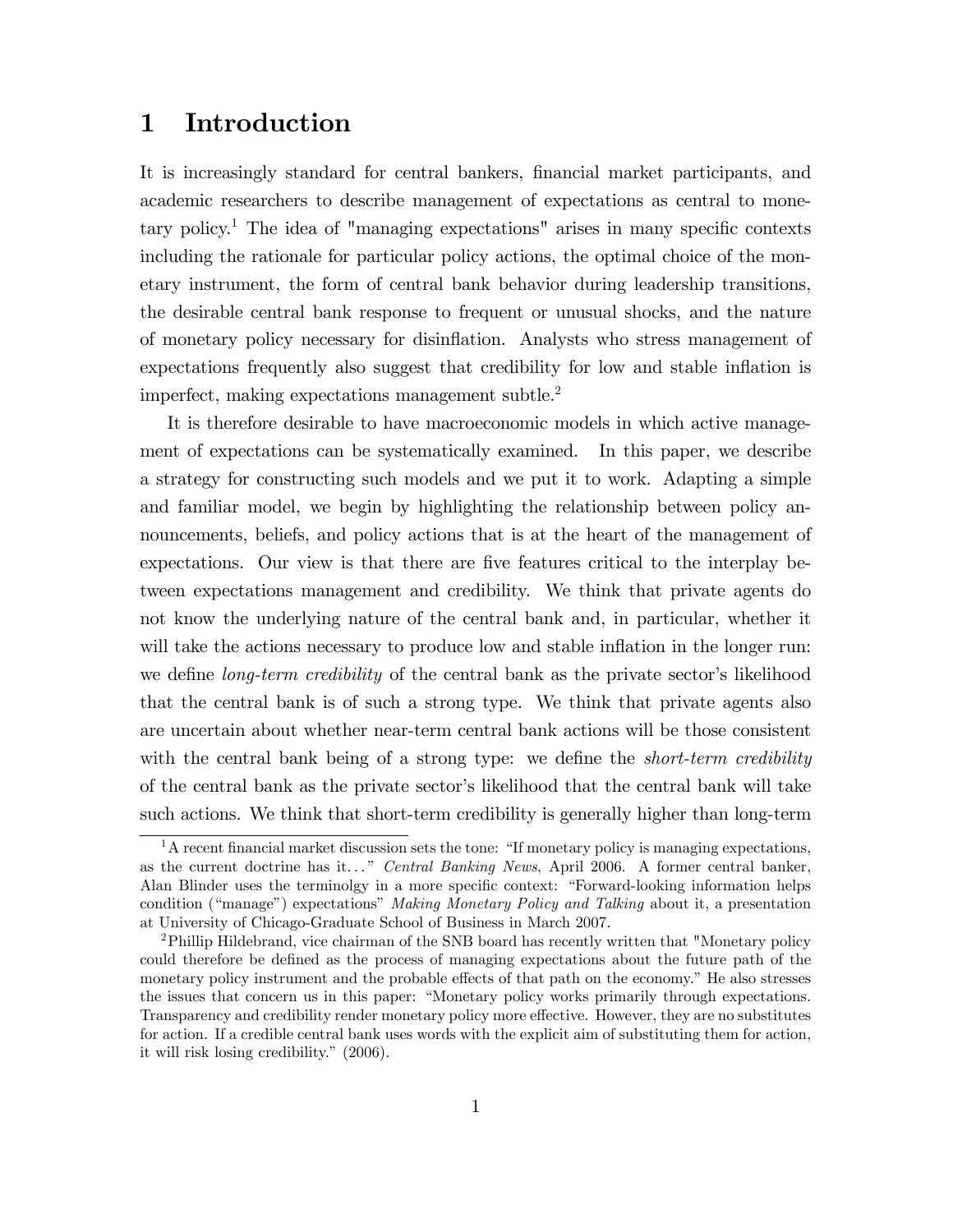credibility because of mimicking, the possibility that the central bank will take the same near-term actions as a low-inflation central bank even it is of a weak type, i.e., even if low long-term inflation will not be the outcome under its optimal behavior.<sup>3</sup> We think that the *announced inflation plans* of a strong central bank will influence inflation expectations and that the central bank will use its plans to manage inflation expectations at a point in time as well as the evolution of its long-term credibility. Finally, we think that inflation plan announcements are subject to *imitation* by weak central banks, so that such plans are not perfectly credible.

To display how these core ideas about expectations management can be introduced into macroeconomic models and the consequences of doing so, we adapt a framework familiar from the work of Kydland and Prescott [1977] and Barro and Gordon [1983] on central bank behavior under commitment and discretion. This choice reflects the fact that the starting point for our research is work by Barro [1986], Backus and Driffill [1985a,b], and Cukierman and Leviatan [1991], which studied variants of the KP-BG model in which policymaker type was assumed not observable. This prior research considered two types of monetary authority  $\overline{\phantom{a}}$  a strong type capable of commitment to low inflation and a weak type that might engage in discretionary behavior  $-$  and focused on the interplay between central bank behavior and private sector learning about policymaker type. In turn, these analyses drew heavily on prior game-theoretic work by Kreps and Wilson [1982], that provided a basic model of reputation acquisition under imperfect information about player type. In common with this prior work, we aim to produce models that have a unique Markovian equilibrium, so that unambiguous predictions can be made. However, to apply the Kreps and Wilson approach, prior research adopted behavioral specifications which precluded analysis of important aspects of the management of expectations in monetary policy. For Barro [1986] and Backus and Driffill [1985a,b], the strong monetary authority was essentially an automaton, interested in securing zero inflation, while their analysis focused on understanding the interplay between weak authority mimicking and private sector beliefs. For Cukierman and Leviatan [1991], the weak authority was an automaton, choosing ináation unrelated to the actions of the committed monetary authority and

<sup>&</sup>lt;sup>3</sup>The idea that mimicking is important for the dynamics of credibility is stressed by Phelan [2006]. That framework is poorly suited to our research focus, because the strong (low tax) policymaker is an automaton. However, Phelan's focus on unobserved shifts in policymaker type  $\sim$  contrasting with our observed regime replacement resulting in an unknown new type policymaker  $-$  is a very interesting direction for future work.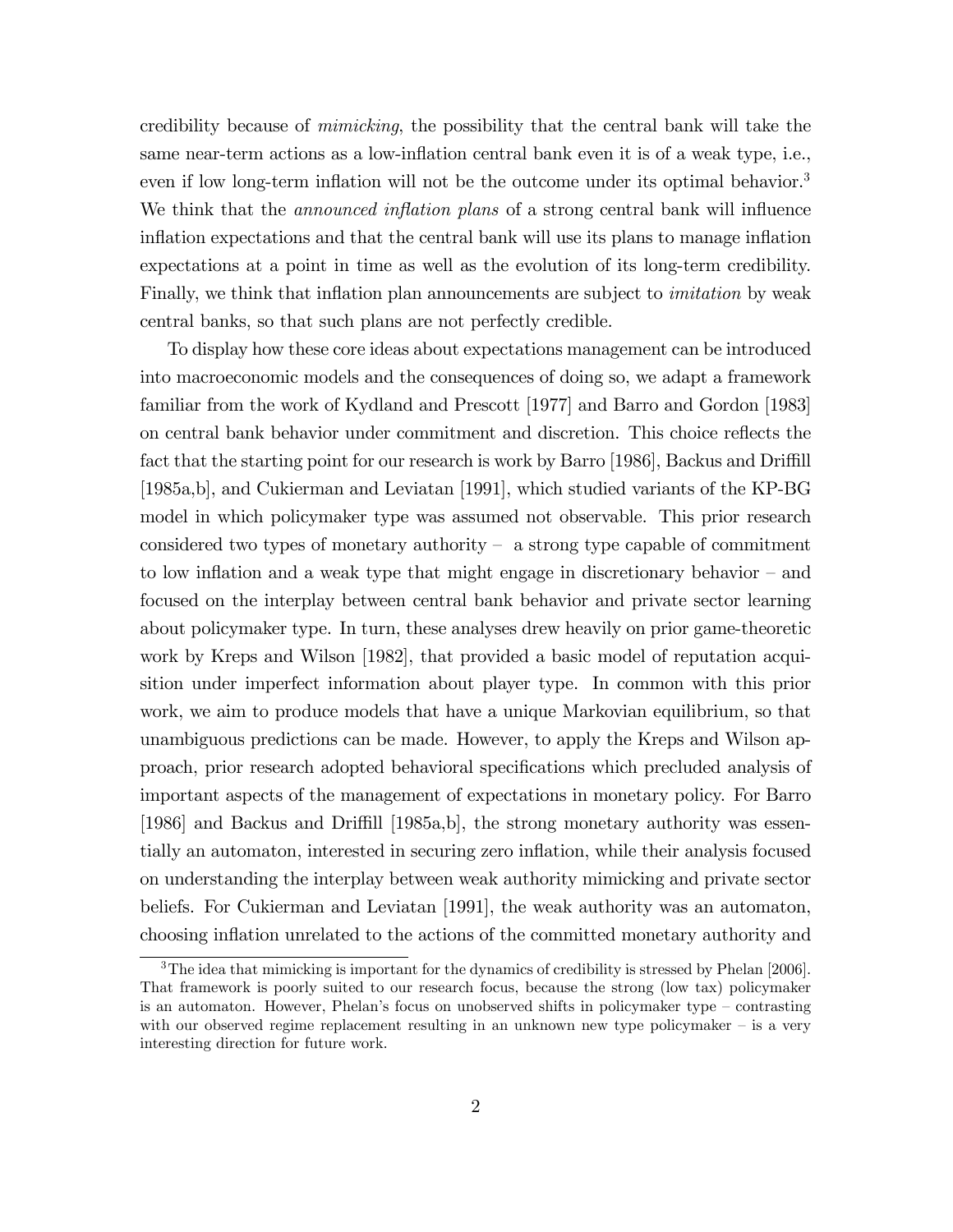the beliefs of private agents.<sup>4</sup>

We adopt an alternative modeling strategy that we detail in section 2 below. Our weak monetary authority is subject to privately observable random discount factor shocks, i.e., shifts in the urgency attached to the present as opposed to the future. Technically, this exogenous randomness serves as an alternative "convexification" device for modelling economies so that randomized strategies are not a feature of our analysis. However, more basically, we think that it captures the idea that time-varying, exogenous factors influence the likelihood that a weak decisionmaker will behave in a discretionary manner. This approach permits us to exemplify core channels of expectation management by a strong central bank in simple static models and quantify the effects of expectation management in more elaborate dynamic models. Overall, it allows us to bring the analysis of optimal policy with imperfect information and partial commitment closer to recent work on optimal policy design along Ramsey [1927] lines that assumes perfect information and full commitment.

Within a static variant of our framework, we begin in sections 3 and 4 by showing that the strong central bank will not choose zero inflation in a setting of imperfect credibility, an idea stressed by Cukierman and Leviatan [1991]. Instead, the strong central bank will choose to announce and carry out a positive rate of ináation, with the extent of this inflation bias depending inversely on the extent of its credibility. Further, in our framework, the strong central bank will take into account the effect of its plan on private sector beliefs about what a weak central bank would do, both in terms of the rate of inflation that it would select if it opts to behave in a discretionary manner (in section 3) and the likelihood that it would instead mimic the strong central bank's inflation action (in section 4).<sup>5</sup> We also use this static model to discuss the role of ináation plan announcements in section 5: like Cukierman and Leviatan [1991], we view these announcements as an essential element of central bank transparency which allows for a strong central bank to bring about its desired management of expectations as part of a signalling game with an imperfectly informed private sector. Although signalling games with costless imitation in announcements  $-\text{ such as that by }$ 

<sup>&</sup>lt;sup>4</sup>In our view, the Kreps and Wilson approach has important drawbacks as a framework for the analysis of the interplay between expectation management and macroeconomic activity, since it involves randomized strategies by the weak policymaker and may not make interesting predictions about the evolution of a credibility state variable when decisionmaker horizons are driven to an infinite horizon limit.

<sup>&</sup>lt;sup>5</sup>In the static model, we use a random fixed cost of deviation to stand-in for the random discount factor in the full model.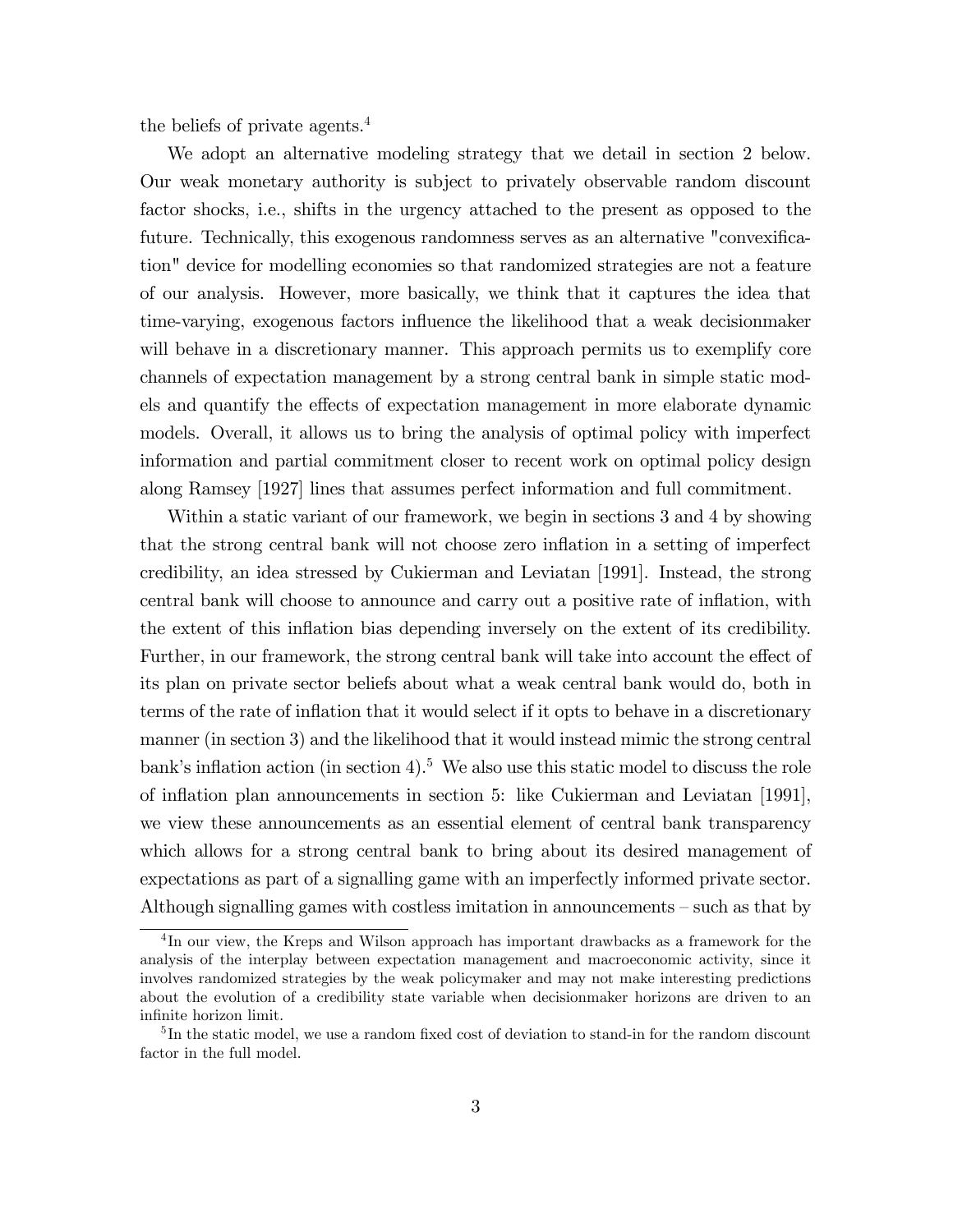a weak central bank in our framework  $-\bar{0}$  have not been much studied, we describe the natural equilibrium selection approach of Mailath, Okuna-Fujiwara, and Postelwhaite [1993] and explain why it leads to the same outcome that we derive using a more direct and familiar rational expectations approach. We conclude that management of expectations is generally not possible without *some* signals and that inflation plans are the necessary signal in our setting.

We analyze the dynamics of credibility within a setting in which the central bank has a very long horizon in section 6. Central bank policymaker tenure is, however, random. Each period, replacement occurs with a fixed probability: private agents know whether there has been a replacement, if one occurs, but do not know the type of a new central banker. Accordingly, our initial focus is on how a strong central bank builds long-term credibility, efficiently investing in reputational capital. We find that a strong central bank delivers a path of inflation that declines toward zero through time, with expected inflation also declining toward the same level. Private agents recognize that there is a chance of a surprise inflation by a weak policy-maker. But, as time passes, it becomes less likely that a weak central bank is in place (long-term credibility increases) and the likelihood of mimicking stabilizes at a positive level. When a replacement event occur, the new central banker again invests in credibility, either to ultimately secure zero inflation or to burn it in a surprise inflation.<sup>6</sup>

A virtue of our framework is that it can be readily extended to consideration of various types of shocks, which we illustrate with an application of current policy interest. Temporary positive oil price shocks have sometimes been suggested as the reason for lasting changes in the inflation rate, an idea investigated by Ball [1995] within a model that also features learning about policymaker type. The idea is that such a shock can induce a weak central bank to behave in a discretionary manner, revealing its type and leading to a period of high inflation until a new central bank occurs. However, in his analysis, the strong type always chooses zero ináation, as in

 $6$ Our dynamic analysis yields results that are quite different from the earlier literature in its predictions about the dynamics of ináation after a new policymaker is introduced. In that work, the tenure of the central bank is a fixed length. Early in the tenure, incentives for mimicking are highest and these are eroded as time passes, with weak central banks being more likely to engage in discretionary behavior as time passes, as stressed by Backus and Driffill [1985a,b] and Barro [1986], but the likelihood of a weak central bank being present lower. When the strong policymaker can choose his ináation rate, as in Cukierman and Leviatan [1991], the implication may well be that actual and expected inflation rises with the time that an apparently strong central bank has been in office. This contrasts with our model, but occurs for an understandable reason: the increase of time-in-office reduces the time left in office in a model with a fixed tenure.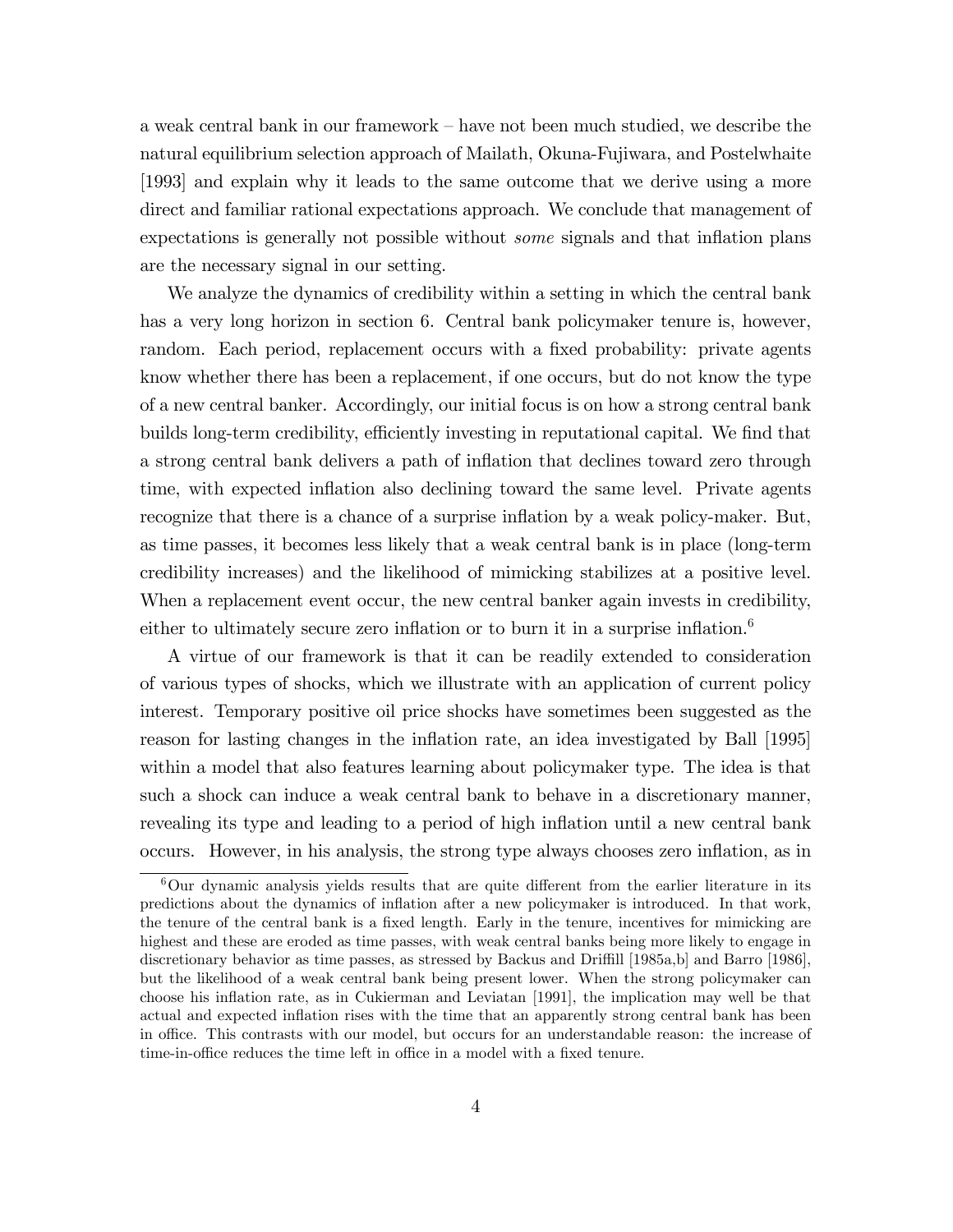Barro [1986] and Backus and Driffill [1985a,b]. Our framework allows us to investigate how the strong policymaker's incentives for accommodation to energy shocks depend on the extent of his credibility and, in turn, how this response affects the nature of private sector learning about policymaker type. At low levels of credibility, the strong policymaker faces a large shift in expected inflation when: private agents know that a weak central bank could well be in place and that it may choose to inflate if it places a lot of weight on current circumstances. Therefore, to avoid a large fall in output, the optimizing strong central bank will also choose a higher inflation rate, partially accommodating the shift in expected ináation. However, at high levels of credibility, the strong policymaker will maintain a low inflation rate in the face of a large oil price shock. Thus, our framework potentially can explain both why oil price shocks would have led to sustained periods of high inflation in earlier times and why there has been a much smaller effect on inflation in recent times, at least as of this writing.

In section 8, we conclude and discuss desirable future lines of inquiry.

## 2 Commitment, discretion, plans and credibility

The original analysis of Kydland and Prescott [1997] focused the debate about "rules versus discretion" on the "time inconsistency of optimal plans" within economies in which private agents form expectations rationally. They stressed that the use of optimal control theory  $-\text{ with its implicit assumption that the policy}$  matrix when the policymaker could commit to an entire future path of policy  $-$  leads to time inconsistency of optimal plans if the policymaker actually operates in a discretionary setting, making decisions on a period-by-period basis.

Like earlier models in the literature, our analysis focuses on the idea that policymakers can be of a strong type or weak type, with our setup having the following particular features.<sup>7</sup> First, we view strong policymakers as formulating an inflation plan p at the start of each period within our discrete time model. This plan is assumed to be observable by private agents, but we consider alterations of this assumption below. Second, we view strong decisionmakers as always able to execute

 $^{7}$ Barro [1986] and Backus and Driffill [1985a,b] make the strong policymaker only care about ináation. We follow Cukierman and Leviatan [1991] in endowing the strong policymaker with the ability to execute an announced inflation plan.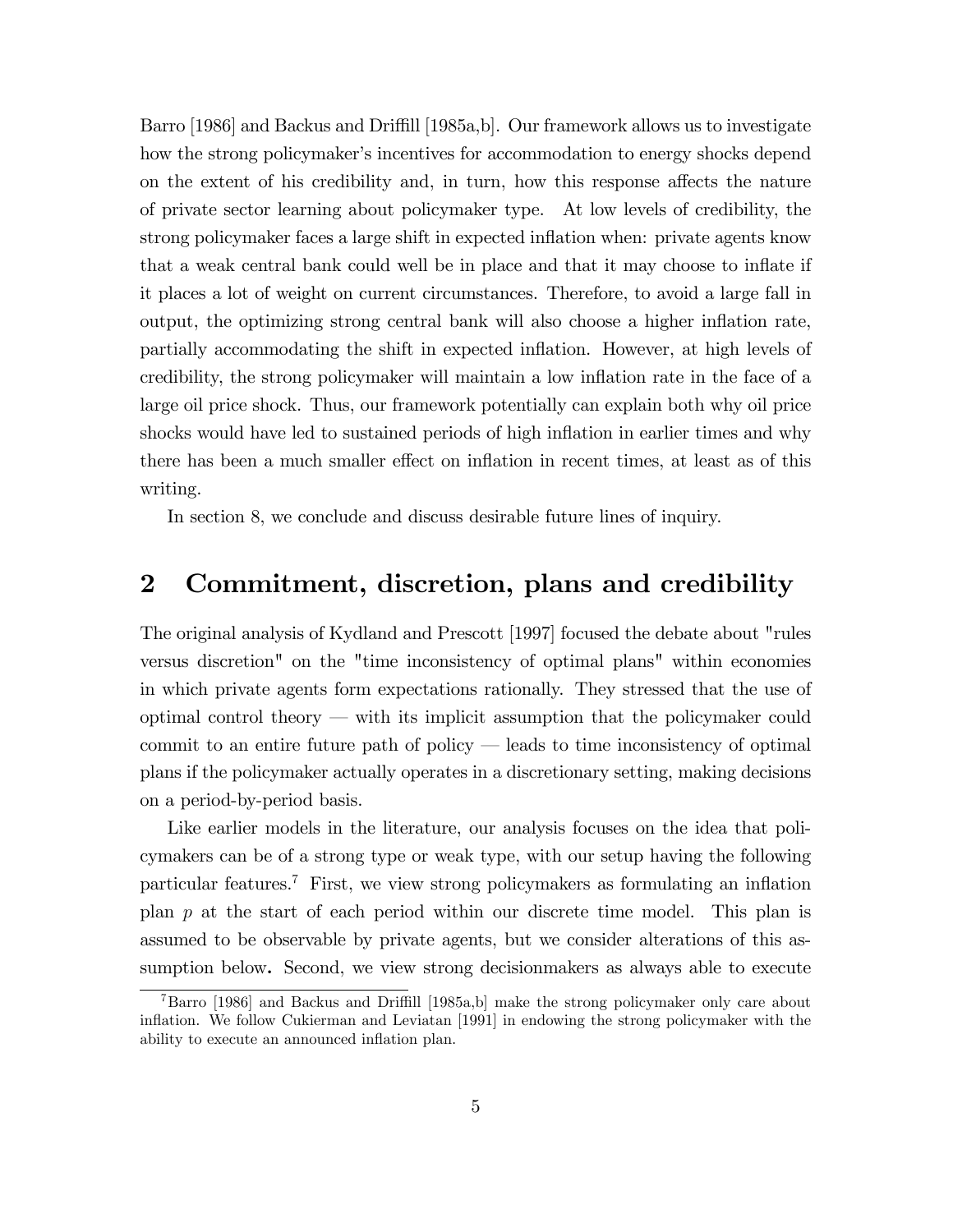the plan, producing inflation  $\pi = p$  at the end of the period. A weak decision maker is assumed to state the same plan as a strong decision maker would  $-$  a provisional restriction that we rationalize further below  $-\text{ but to be able to depart from the plan}$ if it is in his self-interest. Third, we view the type of the policymaker, strong or weak, as unobserved by the private sector. However, the inflation action  $\pi$  reveals useful information about policymaker type.

Each of the periods of our discrete time model is broken into four subperiods, as in displayed in panel A of Table 1. Just prior to the start of the period, a publicly observable policymaker transition may occur: the existing policymaker is continued with probability  $\eta$  and there is a replacement with probability  $1 - \eta$ .<sup>8</sup> If replacement occurs, then there is strong policymaker with probability  $\gamma$  and a weak one with probability  $1 - \gamma$ , but the type of the new policymaker is not observed. At the start of the period, an inflation plan  $p$  is formulated. In the middle of the period, the private sector forms inflation expectations  $e$ . In the end of the period, the inflation action  $\pi$  is chosen. Panel B of Table 1 also shows the two types of central banks. The strong central bank always delivers inflation action at the planned level:  $\pi = p$ . The weak central bank may choose to depart from the plan, selecting  $\pi = d$ , or it may choose to mimic, selecting  $\pi = p$ .

### 2.1 Expectations and credibility

Our strong central bank is concerned with managing expectations: it therefore must have a model of how expectations will respond to its inflation action  $p$  and depend on long-term credibility  $\rho$ . We call this the *expectations function*,

$$
e(p,\rho). \tag{1}
$$

Ultimately, we require that this expectations function is a rational one: it must be consistent with the information, technical, and behavioral structure of the economy.

It is frequently the case that discussions of the management of expectations involve considerations of credibility. In our model, as stressed above, there are actually two notions of credibility that are important; these notions are displayed in Table 2. First,

<sup>&</sup>lt;sup>8</sup>Ball [1995] argues that the critical construct is the regime, rather than the policymaker. In future research, it seems feasible and desirable to study settings in which observed policymaker changes are noisy signals about regime changes that can occur with or without shifts in policymakers. In the current analysis, though, we assume that policymaker and regime shifts are identical.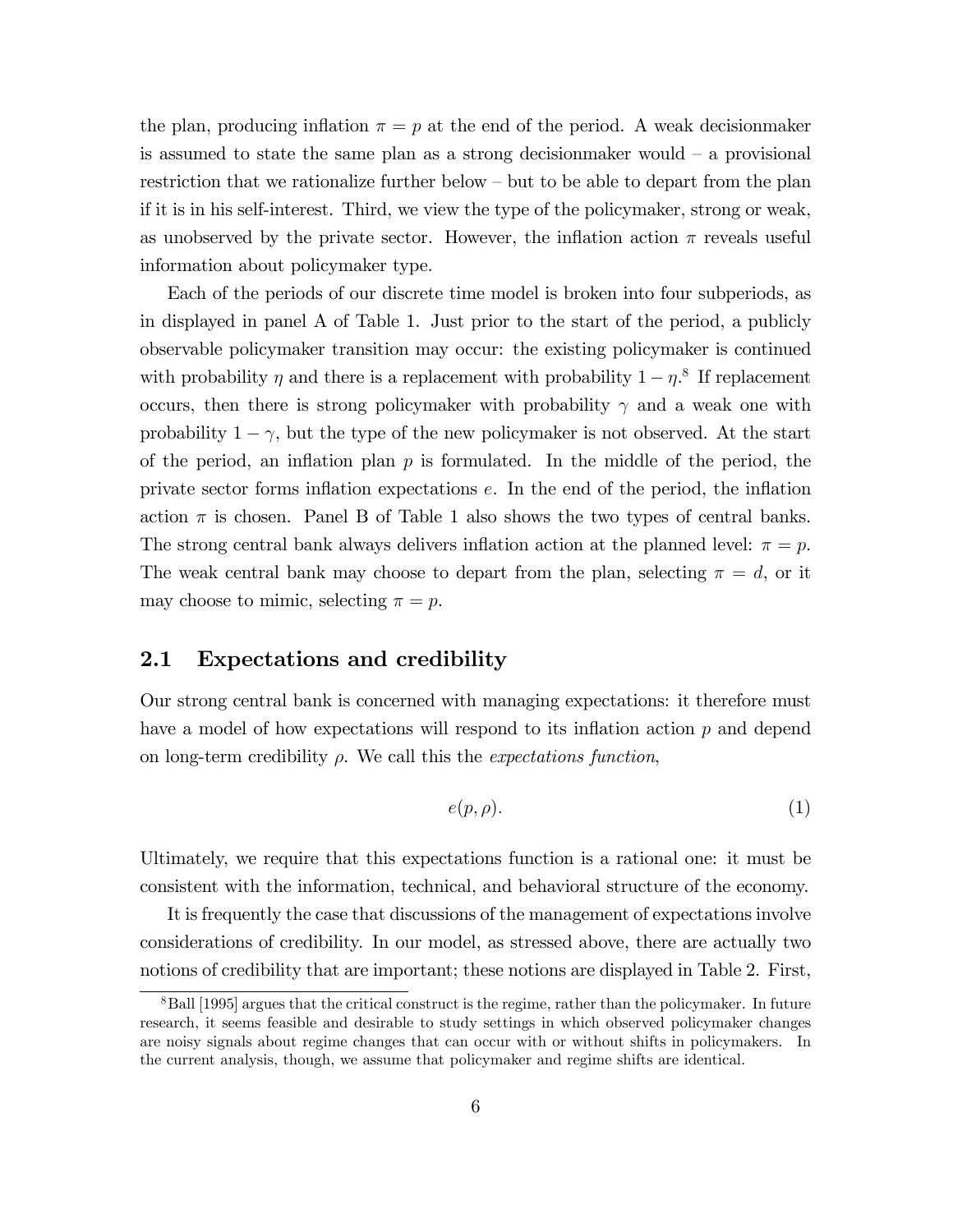there is the likelihood that the decision maker at date t will actually choose  $\pi = p$ . we denote this likelihood as  $\psi$  and call it *short-term credibility*. A central bank also must have a model of how its actions affect its short-term credibility: we call this the short-term credibility function,

$$
\psi(p,\rho),\tag{2}
$$

and also impose a rational expectations requirement on this function below. Second, there is the start-of-the-period likelihood that the central bank is of the strong type, which we denote as  $\rho$  and call *long-term credibility*. This probability is a key state variable of various models that we study in our research on the management of expectations.

We think that the distinction between short-term and long-term credibility is an important one conceptually and empirically. In the framework that we develop below, short-term credibility is relevant for date  $t$  expected inflation and the Phillips curve slope, while  $\rho$  would be relevant for longer-term expected inflation and the term structure of interest rates in extensions of the framework.

Bayes' law implies that long-term credibility evolves according to

$$
\rho_{t+1} = \begin{cases}\n\kappa(p_t, \rho_t) = \rho_t/\psi(p_t, \rho_t) & \text{if } \pi_t = p_t \text{ and no replacement} \\
0 & \text{if } \pi_t \neq p_t \text{ and no replacement} \\
\gamma & \text{if replacement}\n\end{cases}
$$
\n(3)

The notation  $\kappa(p, \rho)$  is meant to suggest that long-term credibility is a type of capital for the economy  $9$  To minimize notational clutter, we sometimes write this equation as  $\rho' = \kappa(p, \rho)$  when considering the non-replacement dynamics. The form of (3) emphasizes that policymaker replacement wipes out existing long-term credibility and resets the value to  $\gamma$ .

$$
pr(\tau = s | \pi = p) = \frac{pr(\tau = s)}{pr(\tau = s) * pr(\pi = p | \tau = s) + pr(\tau = w) * pr(\pi = p | \tau = w)}
$$

with the strong decision-maker always takes the action p, so that  $pr(\pi = p | \tau = s) = 1$  and  $pr (\tau = s, \pi = p) = pr (\tau = s).$ 

<sup>&</sup>lt;sup>9</sup>In perhaps more familiar terms, letting  $\tau = s$  be the event in which the decision-maker is of the strong and  $\tau = w$  be the event in which the type is weak, then Bayes' rule is that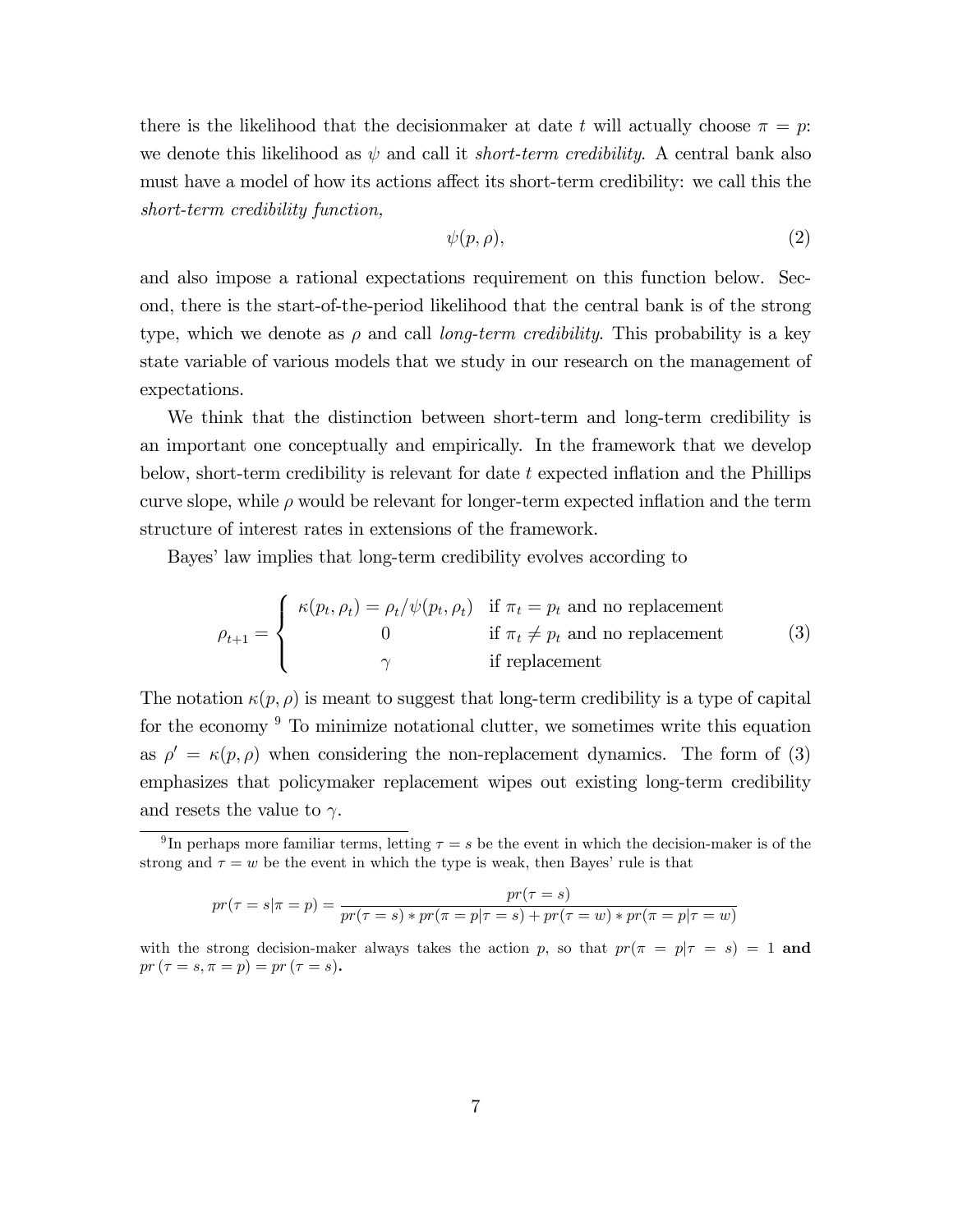### 2.2 Strong versus weak central banks

Strong and weak central banks do not differ in momentary objective, but do in two other ways. First, a strong central bank chooses its ináation action before expectations are formed and a weak central bank chooses its inflation action after expectations are formed. Thus, behavioral differences will arise even in a static model. Second, strong and weak central banks are assumed to differ in terms of how they discount the future. The strong bank has a fixed discount factor of  $b$ , which is known to all participants in the economy. The weak central bank has a fluctuating discount factor of  $\beta$ , which is independently and identically distributed according to a continuous probability distribution function  $F(\beta)$  with support  $(0, b)$ . Each period, the weak central bank receives a draw of this discount factor, which is private information. There are two reasons for assuming a random discount factor, one substantive and one technical.

Substantively, we think that a weak monetary authority is one that does not have the internal organizational capital to announce and carry through an inflation plan within a period. When actual decision-makers have such difficulties, they appear to make trade-offs between the present and the future that are short-sighted and vary sharply through time. Our assumption of a random discount factor accords with this observation, in that  $E(\beta) < b$  and  $\beta$  is stochastic.

Technically, the continuously distributed random discount factor permits us to generate mimicking, short-term credibility, and expectations functions which depend smoothly on the inflation plan and the state of the economy. More specifically, a strong central bank views expected inflation as a smooth function of its inflation plan,  $e(p, \rho)$ . When it optimizes, it chooses an inflation plan that is optimal given the state of the economy,  $p(\rho)$ .

## 2.3 Central bank policymaking

We now discuss policymaking by the two types of central banks, strong and weak: each makes inflation decisions so as to maximize the present value of the strictly concave momentary objective  $w(\pi, e)$ , which depends positively on inflation and negatively on expected inflation.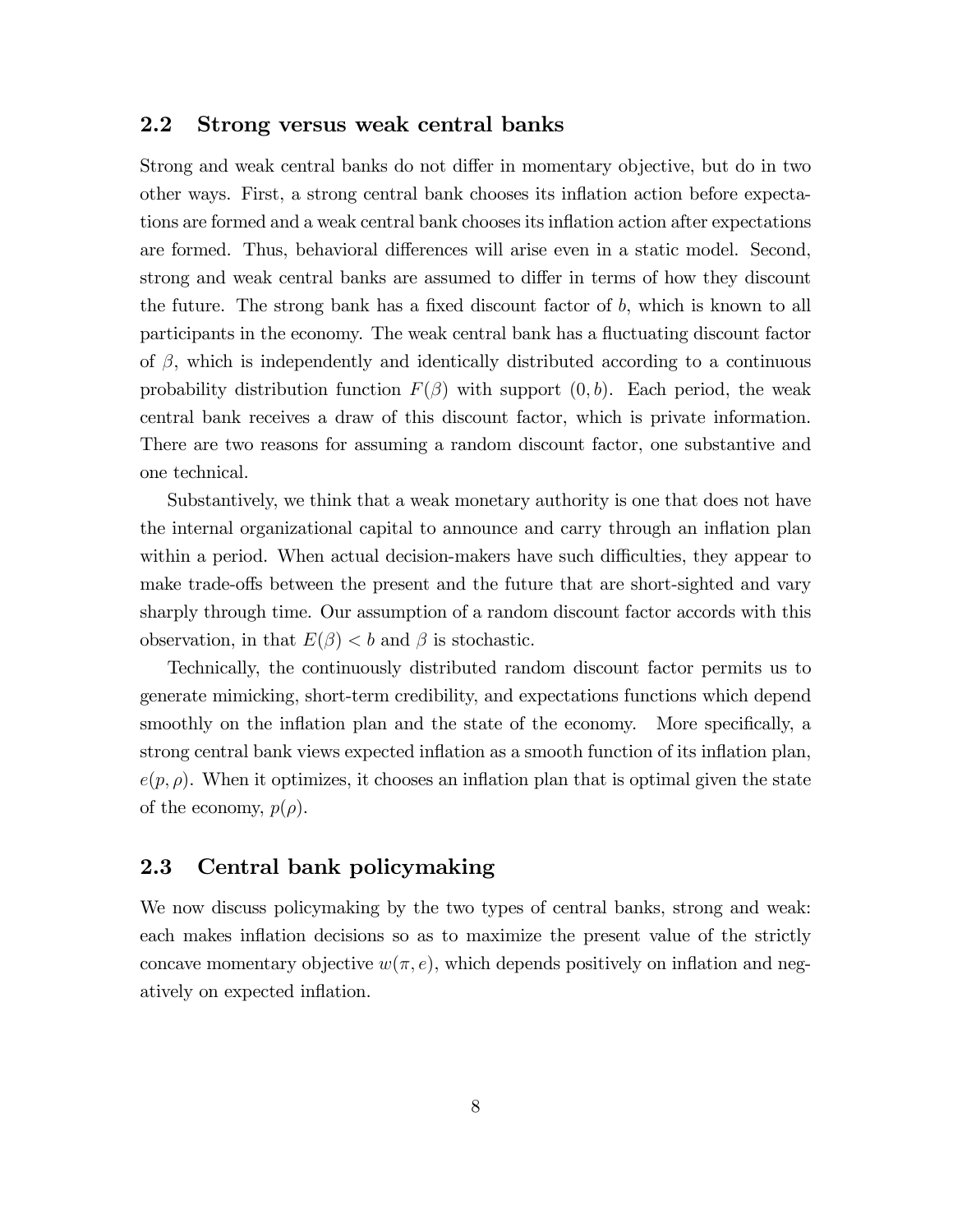#### 2.3.1 Strong central bank policymaking

The strong monetary authority maximizes welfare taking into account the influence that its inflation plan has on the likelihood and nature of discretionary policy. The Bellman equation for its decision problem is

$$
W(\rho) = \max_{p} \{ w(p, e) + b\eta W(\rho') + b(1 - \eta)\gamma W(\gamma) + b(1 - \eta)(1 - \gamma)V(\gamma) \}. \tag{4}
$$

The maximization takes place subject to  $(1),(2)$ , and  $(3)$ : the rational formation of private sector inflation expectations,  $e(p, \rho)$ ; the short-term credibility associated with mimicking by the weak central bank,  $\psi(p, \rho)$ ; and the evolution of long-term credibility,  $\rho' = \kappa(p, \rho) = \rho/\psi$ .

In addition to the momentary objective, the right hand side of the Bellman equation includes the discounted values of future welfare if (i) the strong central bank is not replaced,  $W(\rho')$ ; (ii) replacement by a future strong central bank occurs,  $W(\gamma)$ ; and (iii) replacement by a future weak central bank occurs,  $V(\gamma)$ . That is, our policymaker cares about the state of the economy under other future policymakers, of both his own and other types.

The solution to this maximization includes a time-invariant decision rule  $p^*(\rho)$  for inflation that takes into account the management of expectations and the evolution of long-term credibility. Notice that the sole state variable of our model is long-term credibility: this reflects our restricted focus on "minimal state variable equilibria" from a rational expectations modeling perspective, using the terminology of McCallum [1983], and "Markov perfect equilibria" from a game theory perspective, using the terminology of Maskin and Tirole [2001].<sup>10</sup>

#### 2.3.2 Weak central bank policymaking

The weak central banker has two levels of his decision problem. First, he decides on an optimal rate of inflation to set if he behaves in a discretionary manner,  $d$ . Second, he decides whether it is desirable to behave in a discretionary manner  $(\delta = 1)$  or to mimic  $(\delta = 0)$ .

 $10$ Operationally, we construct equilibria by backward induction from a one period model. When we discuss results of infinite horizon model below, it is thus actually an approximation with a very long, finite horizon. See section 6 for some additional discussion of computation.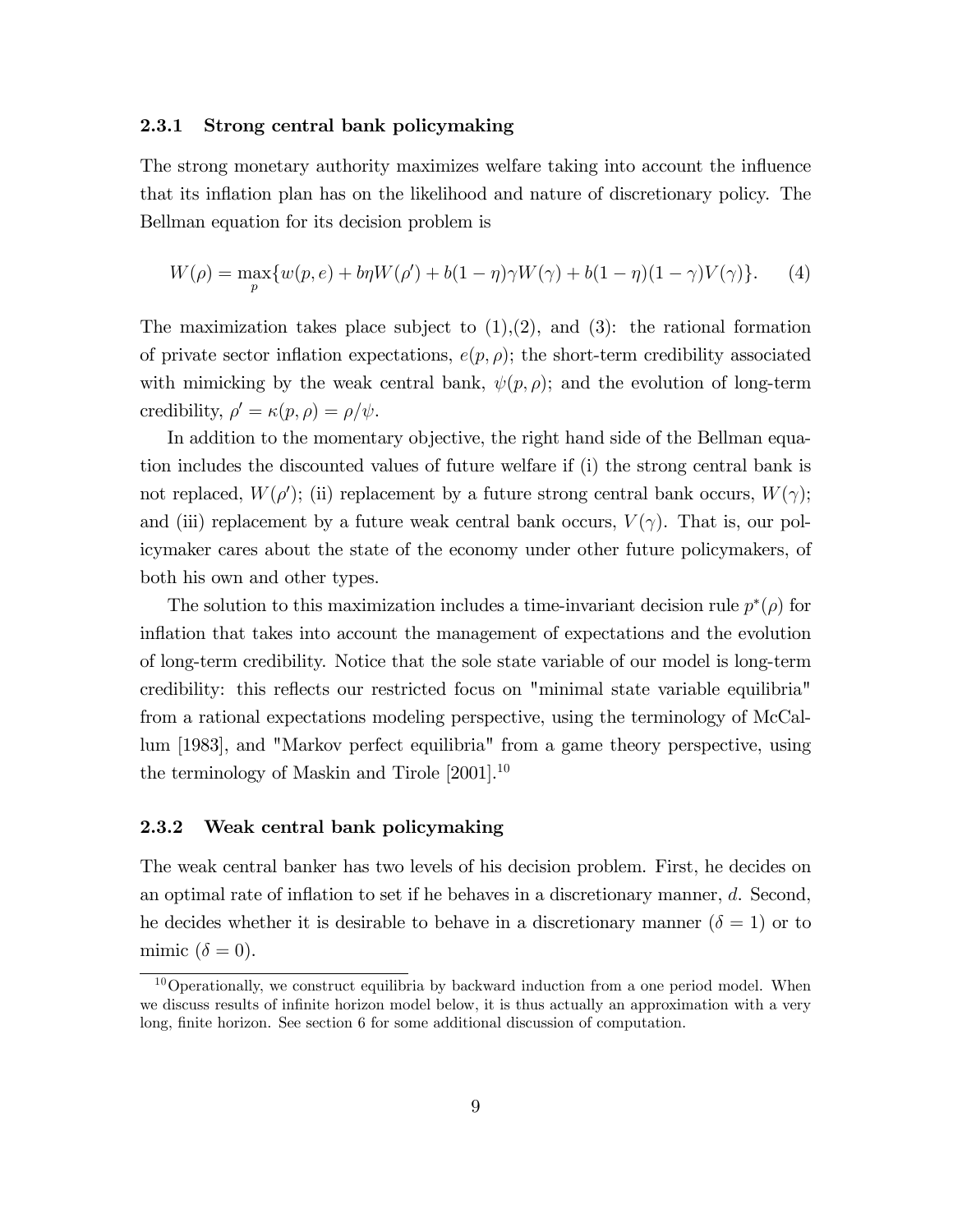The Bellman equation takes the form

$$
V(\rho,\beta) = \max_{\delta,\pi} \{ (1-\delta)M + \delta D \}
$$
  
\n
$$
M = [w(p,e) + \beta \eta V(\rho') + \beta(1-\eta)\gamma W(\gamma) + \beta(1-\eta)(1-\gamma)V(\gamma)]
$$
  
\n
$$
D = [w(\pi,e) + \beta \eta V(0) + \beta(1-\eta)\gamma W(\gamma) + \beta(1-\eta)(1-\gamma)V(\gamma)] \}
$$
\n(5)

with  $\rho' = \rho/\psi(p,\rho)$  and p is the maximizer of (4). The first bracketed expression, M, captures the welfare if the weak central banks mimics its strong counterpart by choosing  $\pi = p$ . The second bracketed term, D, captures the welfare if it *departs* from the plan and chooses  $\pi \neq p$ . Notice that by acting in a discretionary manner, the weak central bank has zero credibility in the future unless a regime-replacement event occurs. The right hand side of the Bellman equation contains expressions  $V(\rho)$ , reflecting our interest in notational simplicity. We define  $V(\rho)$  as  $E_{\beta}V(\rho,\beta)$ , i.e., as the expectation over the possible realizations of the discount factor.

The decision rules resulting from this optimization problem have several important features. First, the optimal ináation action by the weak central bank simply involves maximizing momentary utility,  $w(\pi, e)$ : let's call that optimal action d. Second, there is a critical discount factor,  $\widehat{\beta}$ , such that M and D are equated, given by

$$
\widehat{\beta} = \frac{[w(d, e) - w(p, e)]}{\eta[V(\rho/\psi) - V(0)]}
$$
\n(6)

The numerator component is the one-period gain from behaving in a discretionary manner, sometimes called the *temptation*, so that we define  $T = w(d, e) - w(p, e)$ . The denominator is the expected cost of being identified as a decision-maker of weak type, sometimes called the *punishment*, so that we defined  $P = \eta V(\frac{\rho}{\psi})$  $(\frac{\rho}{\psi}) - V(0)$ . For values  $\beta < \widehat{\beta}$ , then, the temptation exceeds the punishment and it is optimal to have an inflation rate higher than planned. For values  $\beta > \widehat{\beta}$ , it is optimal to carry out the inflation plan. It results in a simple trigger strategy such that  $\pi = d$  and  $\delta = 1$ if  $\beta \leq \hat{\beta}$  and  $\pi = p$  and  $\delta = 0$  if  $\beta > \hat{\beta}$ . In deciding on when to deviate and how to deviate from an announced inflation plan, a weak central bank treats inflation expectations as predetermined and, more specifically, as a function of the long-term credibility  $\rho$  and the inflation plan p that has already been announced,  $e(p, \rho)$ .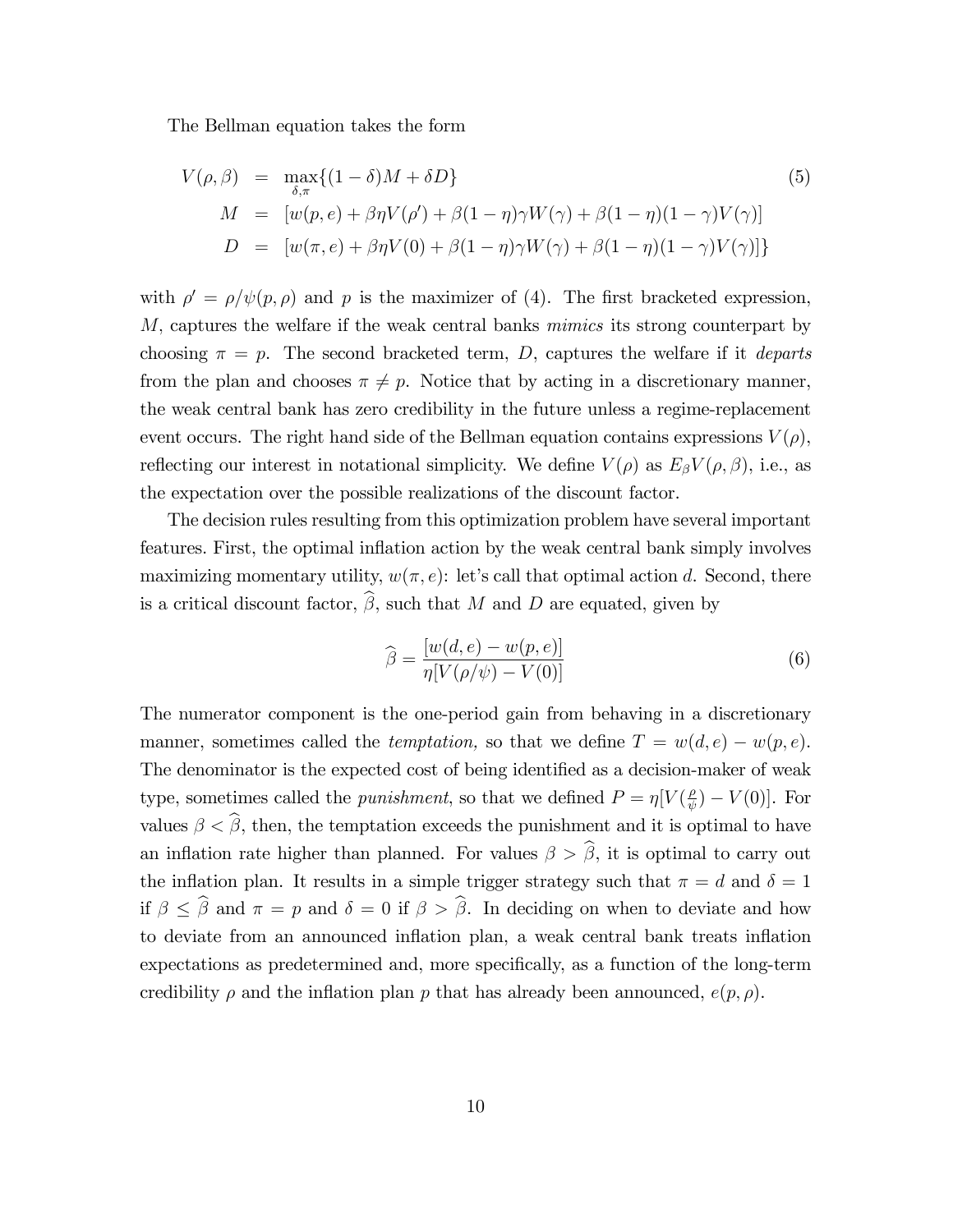### 2.4 Rational expectations equilibrium

We now indicate rational expectations restrictions and other consistency conditions that apply for each date  $t$ . First, short-term credibility is

$$
\psi(p,\rho) = \rho + (1 - \rho)m(p,\rho),
$$
\n(7)

where  $m$  is the probability that a weak central bank will mimic a strong one by choosing  $\pi = p$ . Second, imposing one layer of rational expectations, expected inflation is a credibility-weighted average of the two possible outcomes for inflation, the strong central bank's plan and the discretionary action by the weak central bank.

$$
e(p, \rho) = \psi(p, \rho) \ p + (1 - \psi(p, \rho)) \ d(e(p, \rho)) \tag{8}
$$

Third, imposing another layer of rational expectations, the mimicking function must be consistent with the actual likelihood of deviations, i.e.,

$$
m(p, \rho) = 1 - F(\frac{T}{P}),\tag{9}
$$

where the temptation  $T$  and punishment  $P$  were discussed above.

These three conditions are restrictions on three "unknown middle sub-period equilibrium functions"  $e(p, \rho), \psi(p, \rho)$  and  $m(p, \rho)$ . Given these functions, the optimization of the strong policymaker determines  $p(\rho)$ , which implies equilibrium functions  $e(\rho), \psi(\rho)$ , and  $m(\rho)$  as well as the transition rule,  $\rho' = \rho/\psi(\rho)$  in line with (3).

## 3 Expectations management in a static model

To exposit the most basic ideas about expectations management, we specialize to a simple static framework familiar from the early work of Kydland and Prescott [1977] and Barro and Gordon [1983a] as well as textbook presentations like that of Walsh [2003]. With a single period, there will be no mimicking, so that  $\psi = \rho$ .

The central bank  $-$  strong or weak  $-$  maximizes a social welfare function,

$$
u(\pi, x, e) = u^* + \omega_1[x - x^*] - \frac{1}{2} \{\pi^2 + \omega_0[\pi - e]^2 + \omega_2[x - x^*]^2\}
$$
 (10)

in which  $\pi$  is inflation, x is the level of output and  $x^*$  is the first best level of output.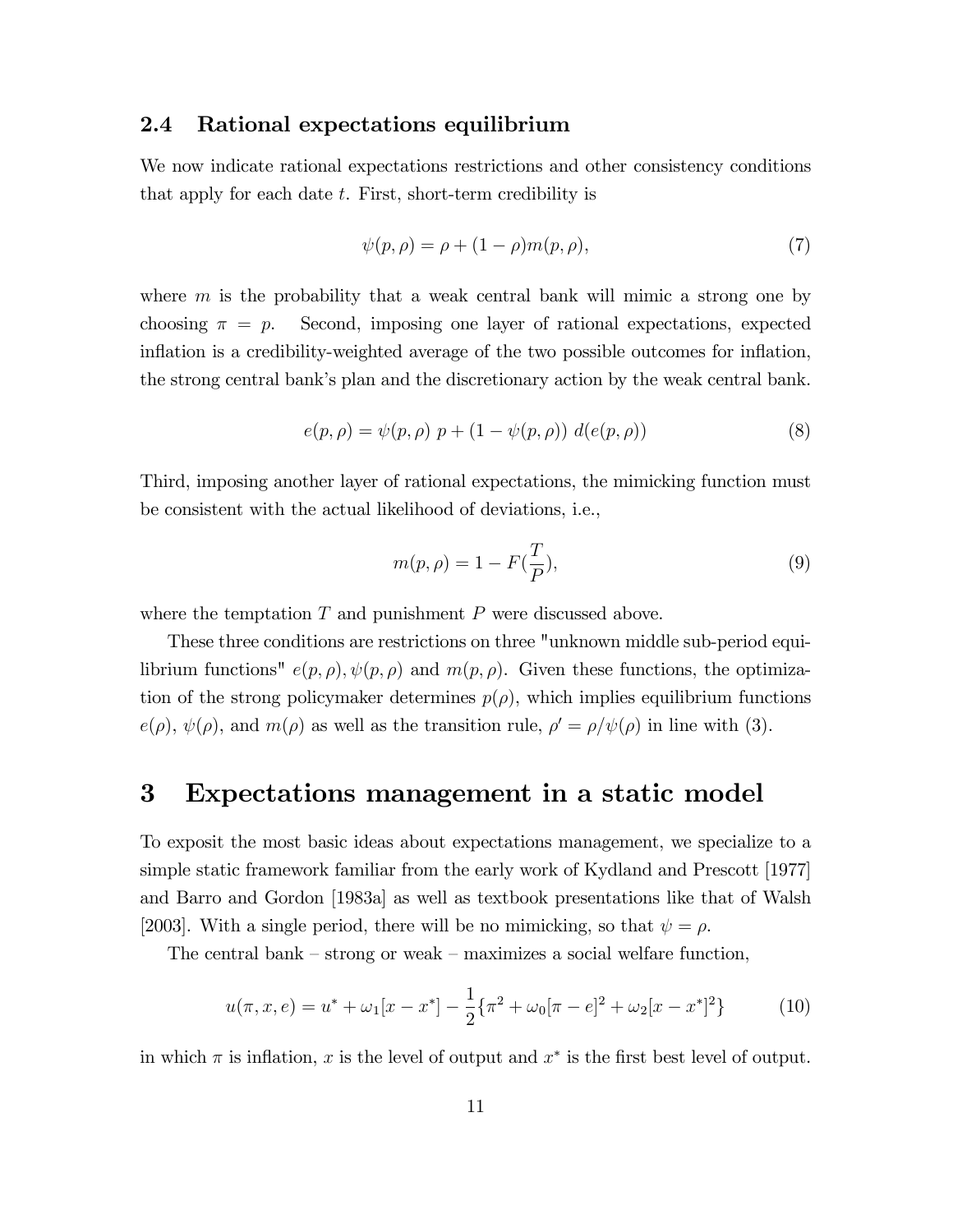The central bank prefers higher real activity  $(x)$ , but dislikes departures of inflation  $(\pi)$  and real activity  $(x)$  from first-best values of  $\pi = 0$  and  $x = x^*$ , as well as inflation surprises. The weights  $\omega_i \geq 0$  express relative importance of these effects, with the weight of the inflation departures normalized to 1. The parameter  $u^*$  captures the first-best level of welfare, but plays no substantive role in the analysis below.

The private sector is simply described by link between surprise inflation  $\pi - e$  and real activity in the style of Lucas [1973] and Fischer [1977],

$$
x = \alpha(\pi - e),\tag{11}
$$

This simple specification is used in many discussions of commitment and discretion in monetary policy, such as Persson and Tabellini [1990].

Following the literature, we will treat inflation as the decision variable for the central bank, so that it is desirable to combine (10) and (11) to produce

$$
w(\pi, e) = u^* + \omega_1[\alpha(\pi - e) - x^*] - \frac{1}{2}\{\pi^2 + \omega_0[\pi - e]^2 + \omega_2[\alpha(\pi - e) - x^*]^2\} \tag{12}
$$

To maximize this reduced form objective, it is frequently convenient to use the following first order condition,

$$
-\pi + (1 - \Delta)[\alpha\omega_1 - (\omega_0 + \omega_2\alpha^2)(\pi - e) + \alpha\omega_2 x^*] = 0
$$
\n(13)

where  $\Delta$  is the partial derivative of expected inflation e with respect to actual inflation  $\pi, \Delta = \partial e/\partial \pi$ , when a particular expectations function has been imposed.

### 3.1 Pure Discretion

A weak central bank takes its action after the private sector, so that it cannot manage expectations at all  $(\Delta = 0)$ . Using (13), the central bank's decision rule is

$$
d = d(e) = \frac{\varphi}{1 + \varphi} e + \frac{1}{1 + \varphi} B \tag{14}
$$

with  $\varphi = \omega_0 + \omega_2 \alpha^2$  and  $B = \alpha \omega_1 + \alpha \omega_2 x^*$ . Thus, the discretionary inflation policy partly accommodates expectations of inflation and partly tries to stimulate the economy because output is inefficiently low, as stressed in the literature.

Imposing rational expectations ( $e = d$ ), the equilibrium inflation rate under pure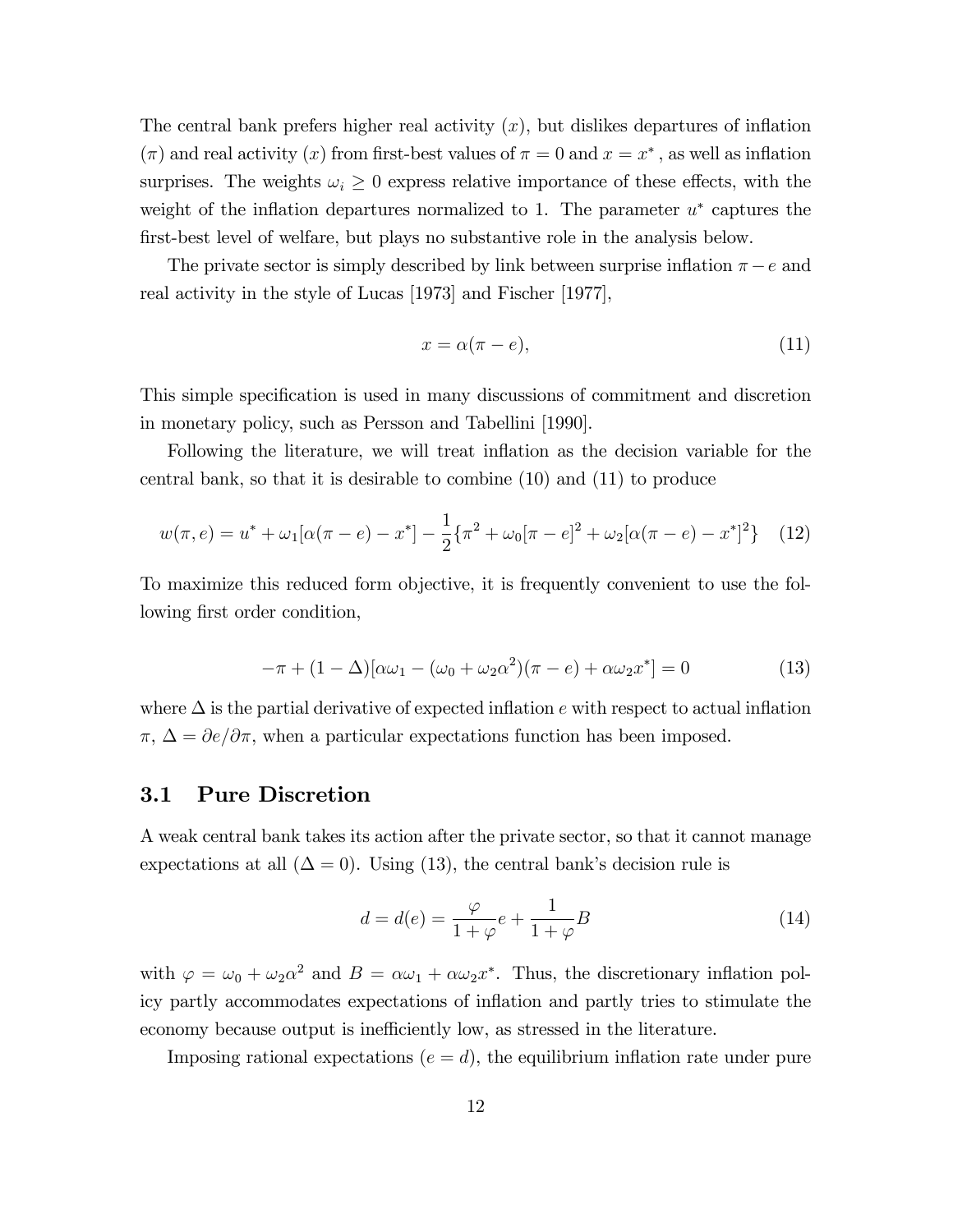discretion is

$$
d = \omega_1 \alpha + \omega_2 \alpha x^* = B,\tag{15}
$$

so that the compound parameter  $B$  is the celebrated "inflation bias under discretion".

### 3.2 Uncertainty about commitment or discretion

We are interested in environments in which private agents do not know the type of the central bank – whether it is strong or weak – when they form expectations. In line with our discussion in section 2, we analyze this basic static model by working backwards from the actions of a weak central bank, should one exist, choosing ináation after expectations have been formed.<sup>11</sup>

#### 3.2.1 End: The weak central bank

The weak central bank takes its action after expectations are formed, so that  $\Delta = 0$ as in the analysis of pure discretion above. Using the first order condition, we find that the weak central bank's decision rule is unchanged from (14),  $d = \frac{\varphi}{1+\varphi}e + \frac{1}{1+\varphi}$  $\frac{1}{1+\varphi}B.$ 

#### 3.2.2 Middle: Expectations and discretion

Private agents form expected inflation  $e$  knowing that there is some chance that there will be a strong central bank in place  $(\psi)$ , making inflation  $\pi = p$ , and some chance that there will be a weak central bank in place  $(1 - \psi)$ , making inflation  $\pi = d$ . Hence, expected inflation is  $e = \psi p + (1 - \psi) d$  in line with (8). The equilibrium inflation action of the weak central bank arises as a fixed point between expectations and actions. In the current context, the degree of short-term credibility influences the nature of this fixed point, since it affects the relative weight placed on the strong central bank's plan and the weak central bank's action. The equilibrium weak central bank action is

$$
d(p; \psi) = \frac{\varphi \psi}{1 + \varphi \psi} p + \frac{1}{1 + \varphi \psi} B = \theta p + (1 - \theta) B \tag{16}
$$

with  $B$  defined in (15) as the inflation bias if there is a weak central bank with certainty (that is, if  $\psi = 0$ ).

<sup>&</sup>lt;sup>11</sup>Since there is no mimicking, long-term and short-term credibility are identical: we use  $\psi$  rather than  $\rho$  in this section because that is the better interpretation in our dynamic analysis.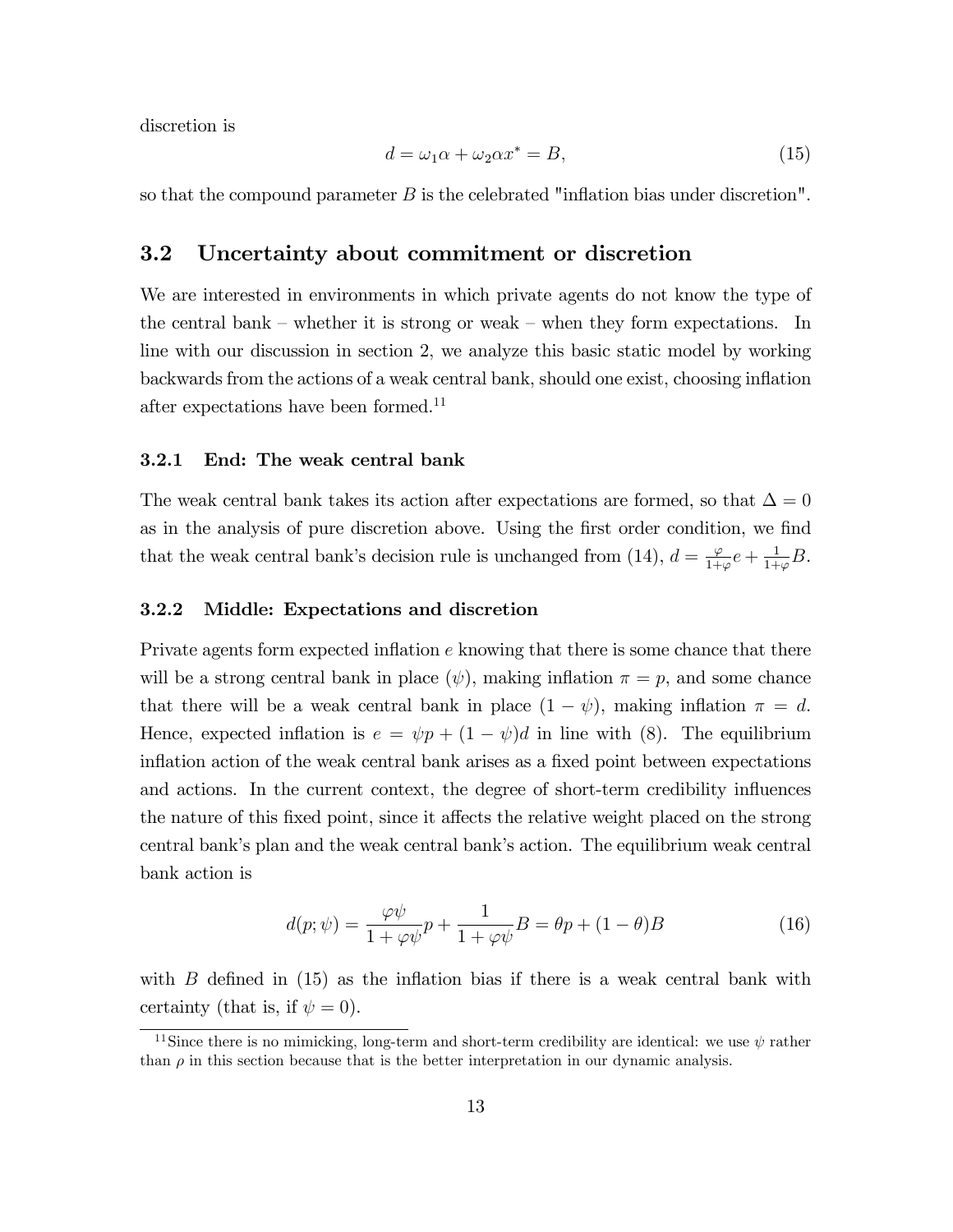There is thus an "middle subperiod equilibrium function"  $d(p; \psi)$  describing the weak central bank's response to the inflation plan: the intensity of this reaction, which we call  $\theta$ , is between 0 and 1 so long as  $\varphi > 0$ , since  $\theta = \frac{\varphi \psi}{1 + \varphi \psi}$ . Further,  $\theta$ increases with the degree of short-term credibility  $\psi$ . Correspondingly, with  $\psi > 0$ and thus  $\theta > 0$ , monetary discretion gives rise to a smaller degree of inflation bias – at a given  $p$  – because expected inflation is held down by the chance that there is a strong central bank in place.

With one configuration of model parameters, it is not necessary to solve the rational expectations fixed point. If  $\varphi = \omega_0 + \omega_2 \alpha^2 = 0$  because the objective function weights on quadratic terms involving expectations are zero, then the weak monetary authority simply always chooses  $d = B$ . In that case, assumed by Barro [1986], Backus and Driffill [1985a,b], and Cukierman and Leviatan [1991], the inflation plan  $p$  has no effect on the behavior of the weak central bank.

#### 3.2.3 Start: The strong central bank

We next consider the inflation plan formulated by the strong central bank, which optimizes taking as given the equilibrium expectations rule

$$
e(p; \psi) = \psi p + (1 - \psi)d = \Delta p + (1 - \Delta)B
$$

where  $\Delta(\psi) = [\psi + (1 - \psi)\theta(\psi)]$  and thus  $1 - \Delta = (1 - \psi)(1 - \theta)$ .

Imperfect short-term credibility ( $\psi$  < 1) implies that the strong central bank cannot perfectly manage expectations ( $\psi$  < 1 implies  $\Delta$  < 1): a part of expectations is invariant to its plan. However, in its expectations management, the strong central bank takes into account the direct effect of its inflation plan on expectations  $(\psi p)$  and also the indirect effects that operate through the plan's influence on private sector beliefs about the weak central bank's inflation action, as captured by  $(1 - \psi)\theta p$ .

Using  $(13)$ , the optimal inflation plan takes the form

$$
p(\psi) = [1 - \frac{\Delta(\psi)}{1 + \varphi(1 - \Delta(\psi))^2}] B.
$$
 (17)

There are a number of interesting aspects of the strong central bank's inflation plan in a static setting of imperfect short-term credibility. First, there is some ináation bias unless credibility is complete  $(\psi = 1)$ : a strong central bank does not fully offset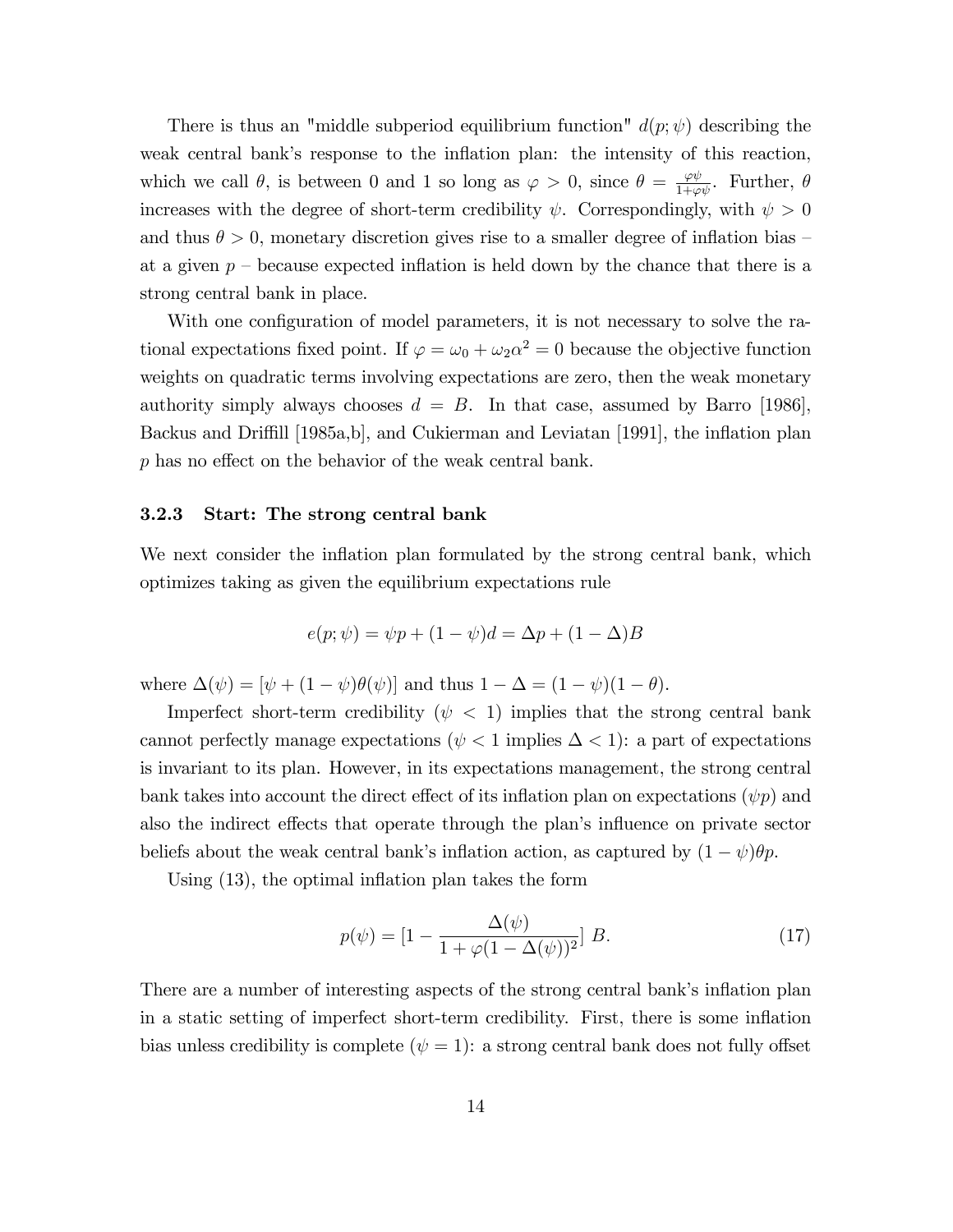the inflation bias from expectations about the weak central bank's behavior, because it would face losses from doing so due to unexpected inflation. Second, the coefficient attached to the bias term B coefficient has the property that it is 1 when  $\psi = 0$  (no short-term credibility) and that it is 0 when  $\psi = 1$  (full short-term credibility). That is, a strong central bank with low short-term credibility will behave very much like a weak central bank in terms of its inflation plan.

Given the inflation plan just determined, the weak central bank's behavior is

$$
d(\psi) = \theta(\psi)p(\psi) + (1 - \theta(\psi))B = p(\psi) + \frac{\Delta(\psi)(1 - \theta(\psi))}{1 + \varphi(1 - \Delta(\psi))^2}B
$$
(18)

Thus, in equilibrium, the weak authority chooses a higher rate of inflation than the inflation plan, although the effect is minor when short-term credibility is low (because the coefficient on B is close to zero in that setting).<sup>12</sup>

### 3.3 Inflation and real activity

Given the expectations function,  $e = \psi p + (1 - \psi)d$ , it is now easy to determine the behavior of real activity as  $x = \alpha[\pi - e] = \alpha[\pi - \psi p - (1 - \psi)d]$ . This simple expression implies that there is a recession when there is a strong central bank in place,

$$
x^s = -\alpha(1 - \psi)(d - p)
$$

since  $d > p$ . This recession will be small when short-term credibility is very high (since  $\psi = 1$ ), as well as when it is low (since  $d - p$  is small because the coefficient on B in (18) is close to zero). By contrast, when there is a weak central bank in place, there is a boom

$$
x^w = \alpha \psi(d - p).
$$

This is a small effect when short-term credibility is small ( $\psi$  close to 0) but it is increasing as short-term credibility increases, both because the "slope"  $\alpha\psi$  increases and because the size of  $(d-p)$  increases. Hence, higher short-term credibility benefits the weak central bank when he produces an inflation surprise.

 $12$ It also chooses a lower rate of inflation than under full information, as seen in (16) unless the nonnegative response coefficient  $\theta$  is zero. This occurs only when expected inflation enters linearly in the reduced form objective, as assumed by Barro [1986], Backus and Driffill [1985a,b] and Cukierman and Leviatan [1991], and requiring  $\omega_0 = \omega_2 = 0$  in our model.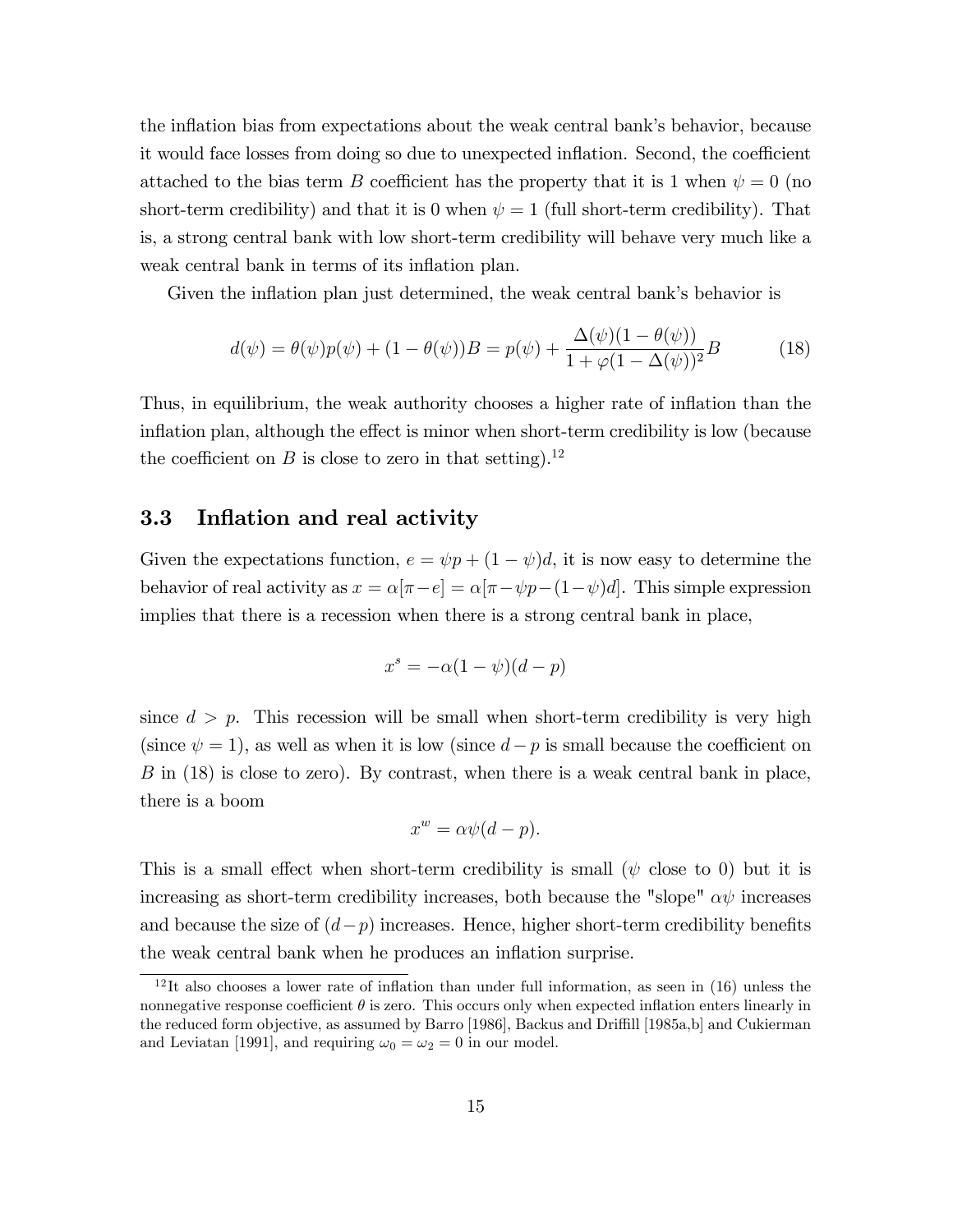### 3.4 Effects of imperfect credibility

Figure 1 provides an illustration of the general effects imperfect short-term credibility using "Case 1" parameters presented in Table 3 and discussed further below: these parameters make inflation bias  $B$  equal to .2 (20% per year). Panel A shows how the response coefficient governing discretionary inflation,  $d = \theta p + (1-\theta)B$ , and that governing expected inflation,  $e = \Delta p + (1 - \Delta)B$ , depend on short-term credibility  $\psi$ . The strong central bank has more leverage on expectations than on discretionary inflation, of course, because  $e = \psi p + (1 - \psi) d$ : it controls a greater part of expected inflation directly via its plan when its credibility is higher.

The strong central bank's optimal inflation plan at various levels of credibility is shown in panel B, along with expected inflation and discretionary inflation. Notice that a weak central bank chooses a discretionary inflation rate much less than  $20\%$  if its credibility is high. The real consequences of the optimal ináation plan are displayed in panel C. In line with the discussion above, the strong central bank produces low output and the weak central bank produces high output, but the degree of these variations depends on credibility.

All in all, this simple model delivers a number of interesting implications about an environment of imperfect credibility, as follows:

Management of expectations: A strong central bank in a setting of imperfect credibility will manage the beliefs of agents in part by changing their understanding of what a weak central bank will do;

Imperfect credibility and inflation bias: Even a strong central bank will not eliminate the inflation bias arising from discretionary policymaking if it is in a setting of imperfect credibility;

Failure of inflation plans: Inflation plans will turn out to fail, when central banks turn out to be discretionary in their actions, even though these plans were consistent with optimal management of expectations by a strong central bank;

Real effects of inflation policies: Under imperfect credibility, there will be a real boom when a weak central bank generates a surprised ináation and a real recession when a strong central bank maintains its inflation plan.

Cukierman [1986] and Cukierman and Leviatan [1991] stress the latter three implications. The Örst implication does not appear in their analysis because the weak central bank's inflation action, which we call  $d$ , does not depend on expected inflation because of their assumption about the momentary objective.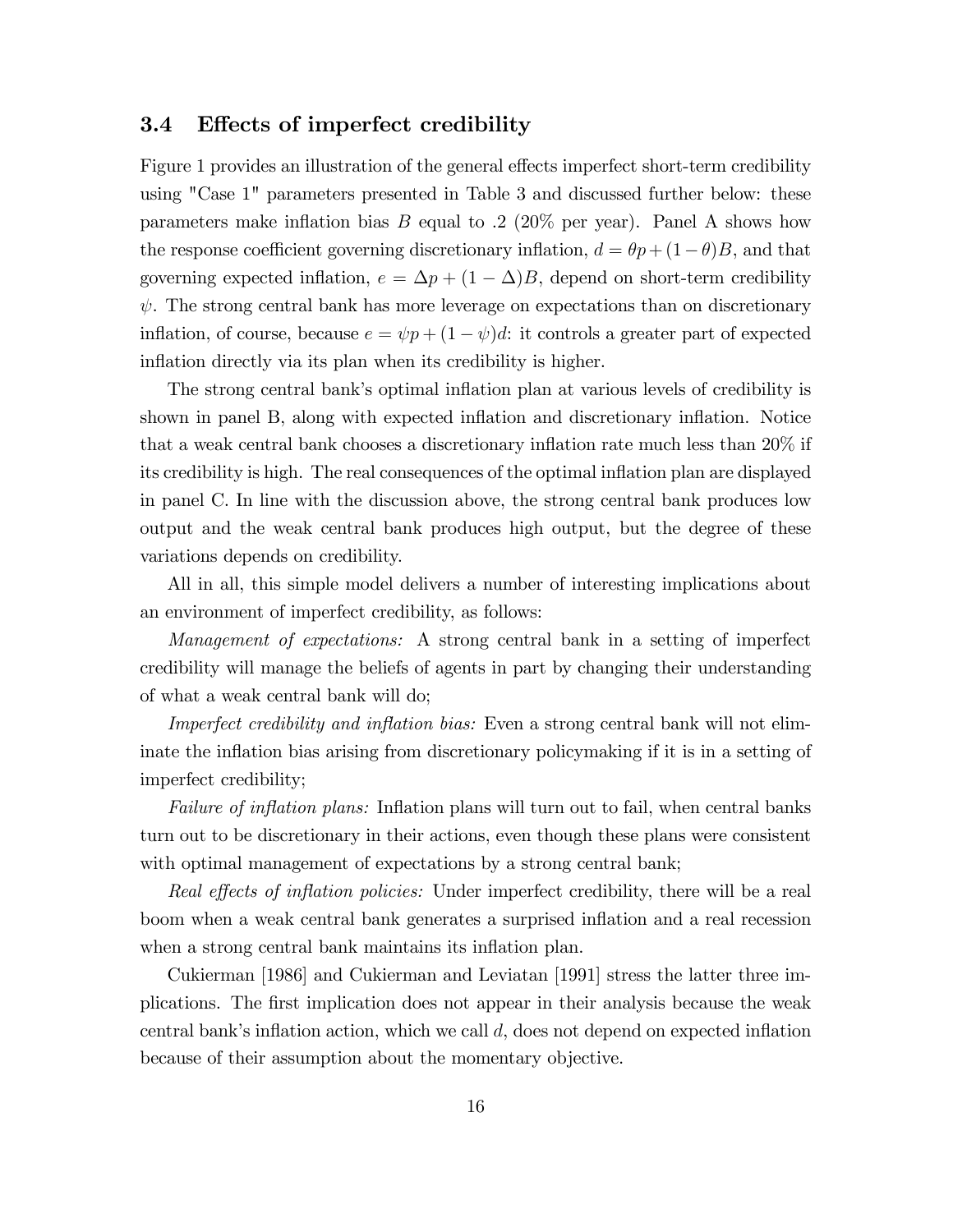## 4 Managing mimicking

We now consider an extension of the static model to allow for management of endogenously determined short-term credibility. That is, there is now an expectations function of the form

$$
e(p, \rho) = \psi(p, \rho)p + [1 - \psi(p, \rho)]d(p, \rho)
$$
\n(19)

Expected inflation continues to be a weighted average of the inflation rates of strong  $(p)$  and weak  $(d)$  central banks, but the weight now depends on both the level of long-term credibility and on the inflation plan. Generally, this setup means that part of the effect of an inflation plan is on mimicking incentives. Specifically, a lower inflation plan can consequently have a heterodox effect on expected inflation, raising it because the likelihood of discretion increases.

To generate endogenous mimicking within a static setting in ways that are instructive about our full dynamic model with random discounting, we suppose that a weak monetary authority faces a utility cost of  $\xi$  if it deviates, with this fixed cost being drawn from a continuous distribution F with support  $[0, \Xi]$ . Accordingly, an authority will deviate if the momentary gain from deviating (temptation) exceeds the cost, i.e.,  $T(p, e) = w(d, e) - w(p, e) > \xi$  and otherwise it will mimic, so that the mimicking function is

$$
m = 1 - F(T(p, e))
$$

which is decreasing in temptation.

### 4.1 An analytical example

We can generate a convenient example by assuming that the reduced form objective function w is quasi-linear in expected inflation ( $\omega_0 = \omega_2 = 0$ ), so that weak central bank's decision rule is just  $d = \omega_1 \alpha = B$ . Given the discretionary inflation rate, it then follows that the welfare under discretion is  $w(B, e) = u^*$  $\frac{1}{2}B^2 + \omega_1 [\alpha (B - e) - x^*]$  and that under the inflation plan is  $w(p, e) = u^* - \frac{1}{2}$  $\frac{1}{2}p^2 +$  $\omega_1 [\alpha(p - e) - x^*]$ , so that the gain from deviating is

$$
T(p,e) = w(B,e) - w(p,e) = -\frac{1}{2}(B^2 - p^2) + \omega_1 \alpha (B - p) = \frac{1}{2}(B - p)^2.
$$
 (20)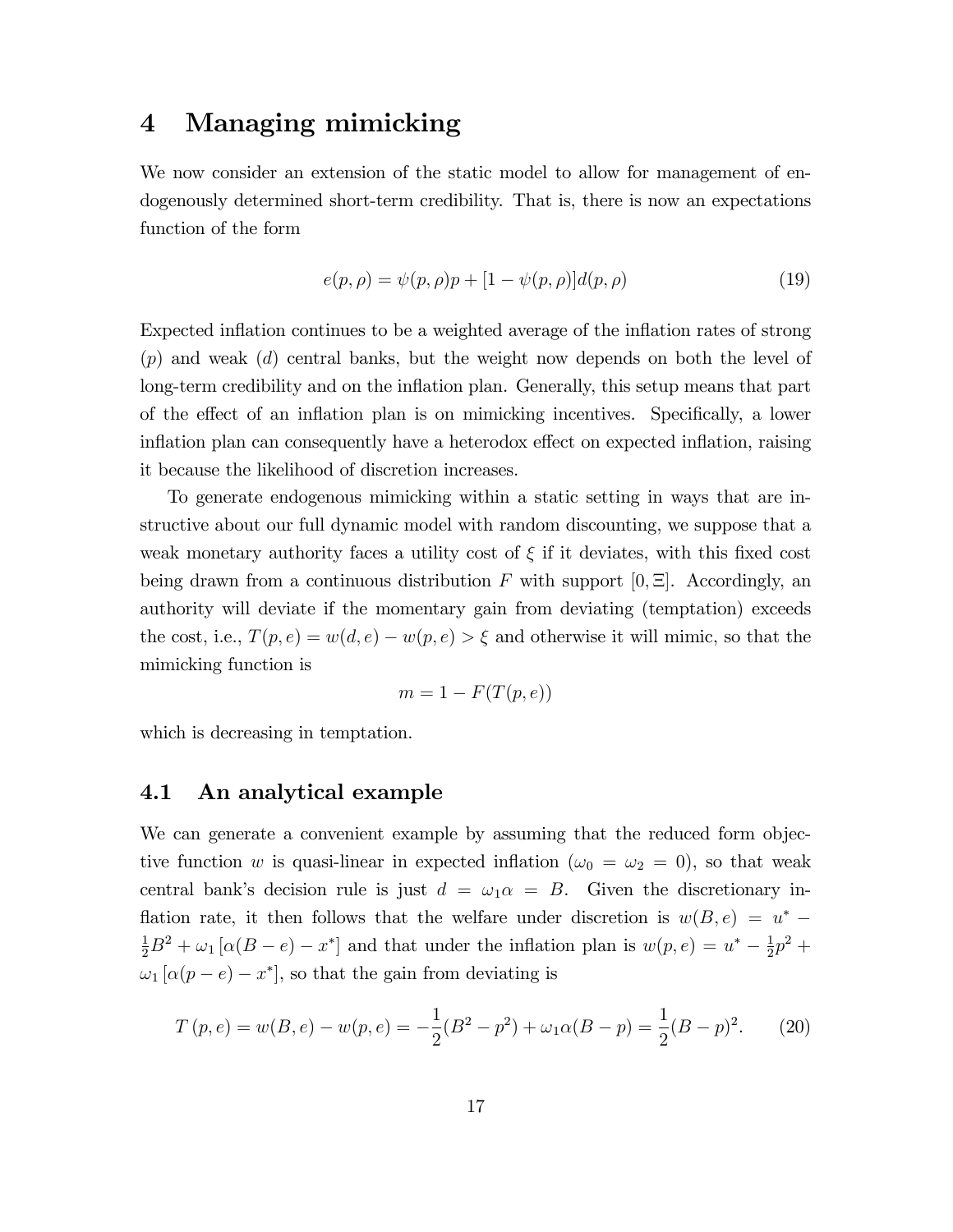Hence, the mimicking depends only on the inflation plan,  $m = 1 - F[\frac{1}{2}]$  $\frac{1}{2}(B-p)^2$ , with some interesting properties. First, if planned inflation is zero, then mimicking will be positive so long as there are sufficiently high mimicking costs,  $\Xi > \frac{1}{2}B^2$ . Second, with  $p$  increasing toward  $B$ , the gain from deviating decreases, so that the weak central bank is more likely to carry out the planned inflation. In fact, mimicking becomes certain when  $p = B$ . Third, if the distribution of costs takes the form  $F(T) = (T/\Xi)^{1/2}$ , then mimicking depends linearly on the gap between discretionary and planned inflation,

$$
m = 1 - \frac{1}{\sqrt{2\Xi}}(B - p),
$$
\n(21)

which is increasing for p between 0 and B as plotted in panel A of Figure  $2^{13}$ 

In turn, the plan also affects the short-term credibility, since  $\psi(p, \rho) = \rho + \frac{1}{2}$  $(1 - \rho) m (p)$ : a higher planned inflation rate is more credible because it is more likely to be mimicked. This effect is weighted by  $(1 - \rho)$ , so the impact of p on  $\psi$  is particularly strong when long-term credibility  $\rho$  is low (the dashed line in panel B of Figure 2).

Having this optimal response of  $\psi$  to p in hand, we now turn to its consequence for the expected ináation. Since ináation expectations take the form (19) and the weak central bank is just an automaton setting  $d = B$ , the effect of a marginally higher inflation plan is

$$
\frac{\partial e(p,\rho)}{\partial p} = \psi - (B - p) \frac{\partial \psi(p,\rho)}{\partial p} = \psi - (1 - \rho) (B - p) \frac{\partial m(p)}{\partial p}
$$
(22)

The first term is simply the direct effect of the plan on expectations: a marginally higher inflation plan raises expected inflation. However, there is an offsetting effect captured by the second term, which is new to the current setup: it reflects the endogenous response of the likelihood that the plan will be carried out, i.e., the short-term credibility  $\psi$ . We have seen above that a higher rate of the inflation plan raises the mimicking rate so that  $\frac{\partial m(p)}{\partial p} > 0$ . Since the discretionary inflation rate B is always higher than the inflation plan  $p$ , it follows that this second channel involves a heterodox effect: a higher planned inflation rate lowers expected inflation because it raises the likelihood that the plan will be carried out. This second term is weighted by

<sup>&</sup>lt;sup>13</sup>Figure 2 shows the key variables as a function of the plan  $p$ , for three levels of credibility:  $\rho = .2$  (solid line),  $\rho = .5$  (dashed line), and  $\rho = .8$  (dashed and dotted line). All the functions are computed using the Case 2 parameter values in Table 3.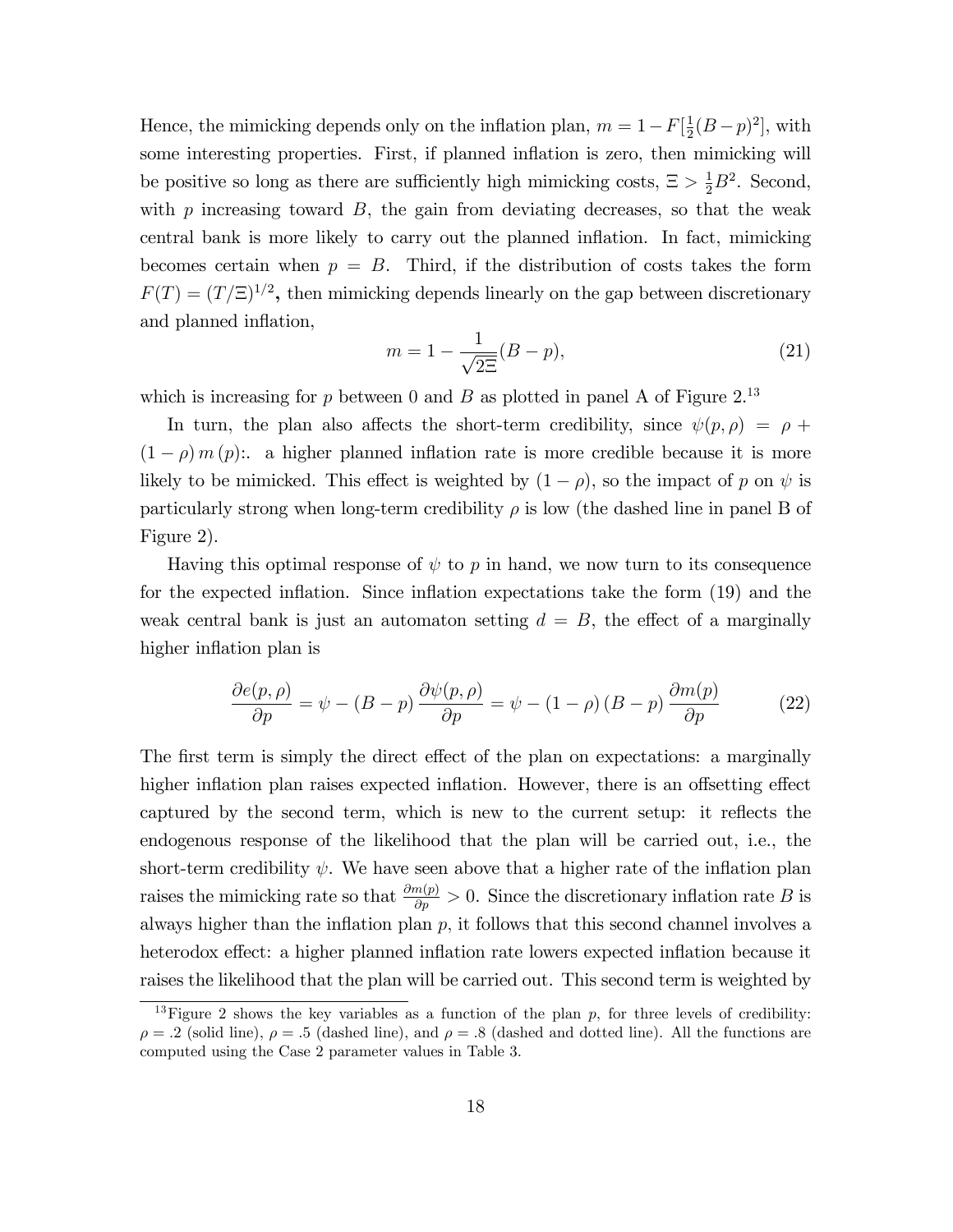the probability that there is a weak type of central bank in place  $(1 - \rho)$  and by the gap between a discretionary and planned inflation  $(B - p)$ . Thus, this unconventional effect of the inflation plan is strengthened with a more aggressive planned inflation rate, as well by a lower level of central bank's long-term credibility  $\rho$ .

Under our specific assumptions on the objective and the distribution, we are able to obtain a closed form expression that enables us to easily determine which of these opposite forces dominates:

$$
\frac{\partial e(p,\rho)}{\partial p} = 1 - (1 - \rho) (B - p) \sqrt{\frac{2}{\Xi}}
$$

When long term credibility  $\rho$  is high, the mimicking effect is less important, because agents assign a low probability  $(1 - \rho)$  that the central bank in place is weak. Thus, the direct effect of the plan  $p$  dominates (as shown by both the dashed line and the dashed-dotted line in panel C of Figure 2). However, for low long-term credibility  $\rho < 1 - \sqrt{\frac{\Xi}{2B}}$  $\frac{\Xi}{2B^2}$ , the function  $e(p, \rho)$  exhibits a U-shape<sup>14</sup>, with the slope being negative for low  $p \left( p < \sqrt{\frac{\epsilon}{2(1-\rho)^2}} - B \right)$  and positive for p closer to B (as shown by the solid line in panel C of Figure 2). This nonmonotonicity makes managing mimicking a tricky task. In particular, for an aggressively low planned inflation rate  $p$ , a further slashing has the unconventional effect of increasing expected inflation  $e$ .

The quasi-linear objective function also makes it possible to write unexpected inflation as a quadratic function of the inflation plan:

$$
p - e(p, \rho) = (1 - \psi(p))(p - B) = (1 - \rho)(1 - m(p))(p - B)
$$
  
= -(1 - \rho)\frac{1}{\sqrt{2\Xi}}(p - B)^2.

which is always negative. The Phillips curve translates unexpected inflation into output:  $x = \alpha(p - e(p, \rho))$ . So, carrying out the inflation plan always leads to recessions, as shown by panel D of Figure 2. The recession is deeper with a lower long-term credibility  $\rho$  since the *ex ante* likelihood of the central bank being a weak type  $(1-\rho)$ dictates the scale of unexpected inflation.

Optimal inflation for the strong central bank is found by maximizing  $w(p, e)$ 

<sup>&</sup>lt;sup>14</sup>A technical assumption to obtain the U-shape with positive  $\rho$  is:  $\Xi < 2B^2$ . This condition together with the one ensuring positive mimicking  $\Xi > B^2/2$  define the admissible range for parameter Ξ.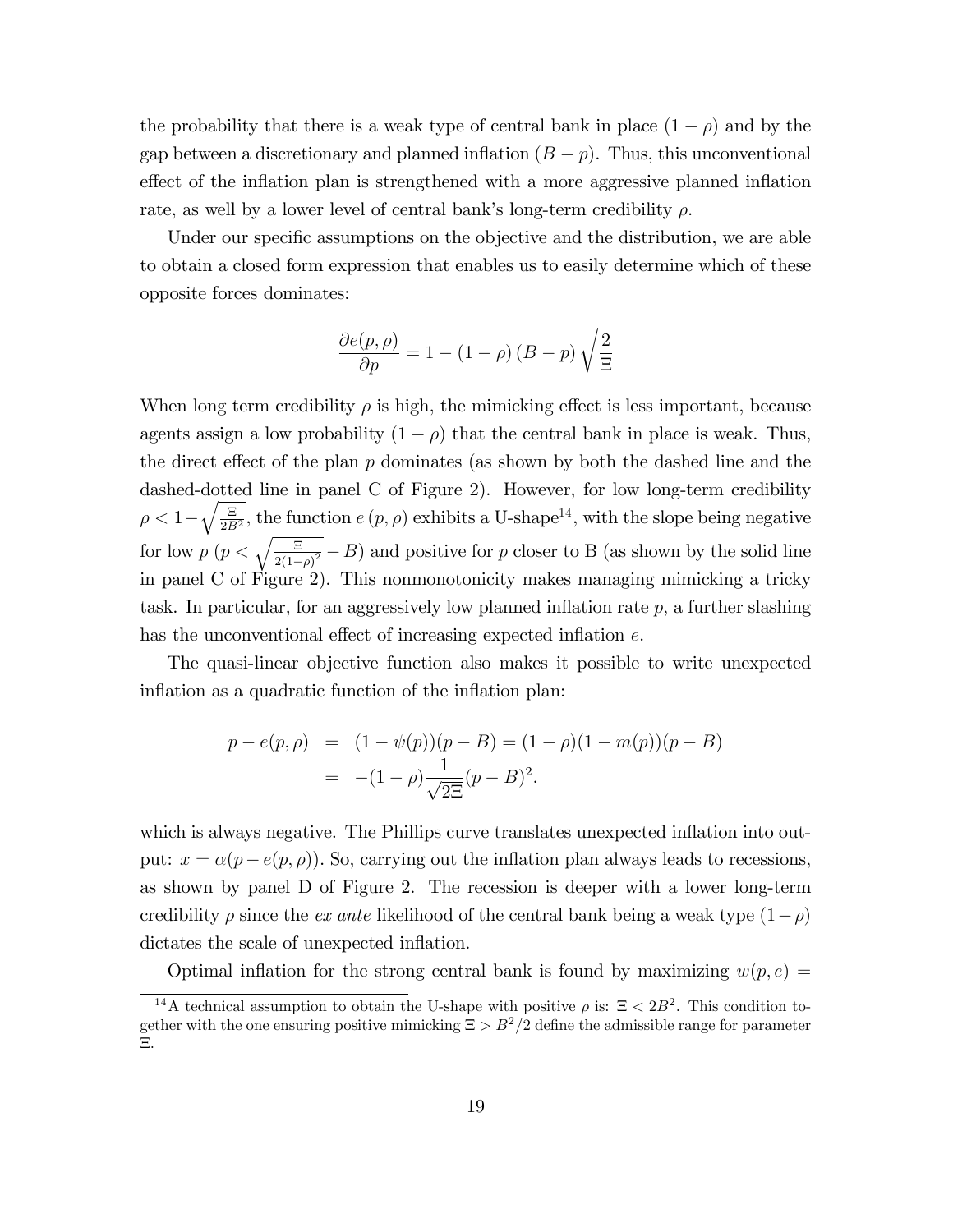$u^* - \frac{1}{2}$  $\frac{1}{2}p^2 + \omega_1[\alpha(p-e)-x^*],$  with the unexpected inflation function given above. The optimal plan is

$$
p^* = \frac{\alpha \omega_1 (1 - \rho)}{\sqrt{\Xi/2} + \alpha \omega_1 (1 - \rho)} B
$$

which is represented in the panels of Figure 2 by  $\mathbb{R}^*$ , for the equilibrium level of mimicking probability  $m(p^*)$ , short term credibility  $\psi(p^*, \rho)$ , expected inflation  $e(p^*, \rho)$ , and recession generated by following the plan  $x^c(p^*, \rho)$ .

Hence, with imperfect information about type  $(\rho < 1)$ , a strong central bank will choose an inflation plan that does not fully eliminate the inflation bias, even when it can manage expectations, echoing the results of section 3. Furthermore, relative to a monetary authority who faces exogenous short-term credibility, the strong decisionmaker will choose a higher planned rate of inflation<sup>15</sup>. He knows that tightening the inflation plan has a diminishing effect on expected inflation, because the probability of hitting such a tough ináation rate declines. With a low long-term credibility, a too aggressive plan could even move the expected inflation against the central bank, rising the output losses dramatically when he sticks to his plan. Hence, the endogenous reaction of  $\psi$  to p sets a barrier for the strong central bank in selecting a low inflation plan, especially when the long-term credibility is at a low level.

## 4.2 A more general setting

The previous section makes specific assumptions on the objective  $w(\pi, e)$  and the distribution  $F(T)$ , in order to obtain a closed form solution for the expected inflation's reaction to both the long term credibility  $\rho$  and the inflation plan p. When we incorporate a quadratic term on output in  $w(\pi, e)$  as in section 3, we preserve and even strengthen the effects just discussed.

The quadratic term on output brings about two key differences from the analytical example: (i) the discretionary inflation rate is no longer constant at  $B$ , but reacts to the expected inflation  $d(e)$  as in (14); (ii) the expectations can no longer be

$$
p^* = B(1 - \psi) + B(B - p)\frac{\partial \psi}{\partial p}
$$

 $15$ The first order condition for the optimal plan is:

with  $\psi$  reacting positively with the inflation plan. Therefore, the endogeneity of  $\psi$  adds the positive second term to the determination of optimal plan, which would be just  $B(1 - \psi)$  if short-term credibiltiy  $\psi$  is exogenous.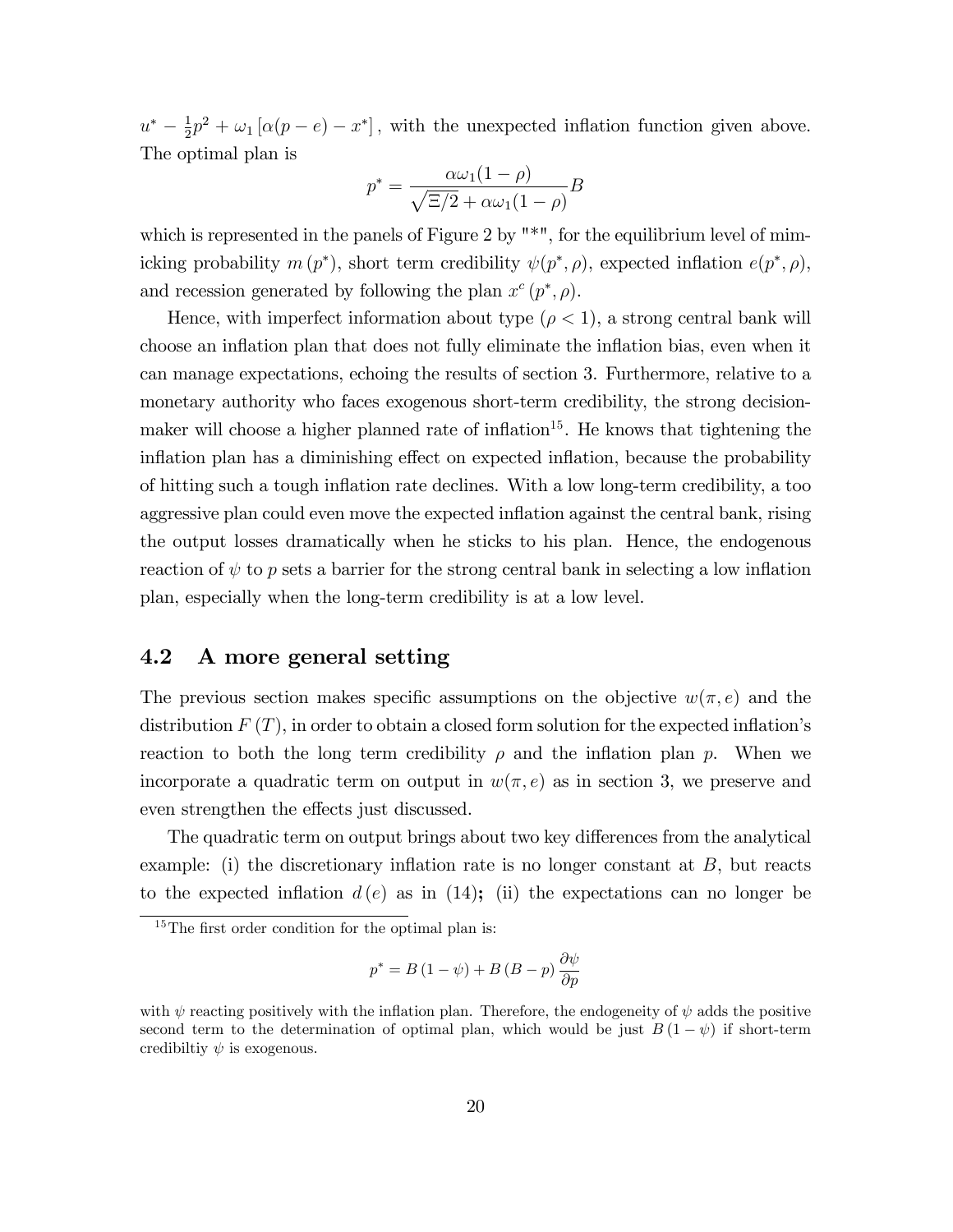eliminated from temptation so that  $T(p, e) = w(d, e) - w(p, e)$ , in contrast with (20). These two elements introduces a Öxed point problem in computing equilibrium expected inflation  $e(p, \rho)$ . Given any plan p and expected inflation e, the mimicking function is  $m(p, e) = 1 - F(T(p, e))$ , which leads directly to short-term credibility by  $\psi(p, e, \rho) = \rho + (1 - \rho) m(p, e)$ . So the equilibrium expected inflation at any level of inflation plan p and long-term credibility  $\rho$  is the solution to:

$$
e(p, \rho) = \psi(p, e, \rho) p + (1 - \psi(p, e, \rho)) d(e).
$$

The fixed point problem prevents us from having closed form solution for the more general setting. Nevertheless, we can obtain the marginal effect of the inflation plan on the equilibrium ináation expectations, taking into account that the expected inflation e on the right hand side of the equation is also a function of  $p$ .

$$
\frac{\partial e(p,\rho)}{\partial p} = A(p,\rho) \left[ \psi - (d-p)(1-\rho) \frac{\partial m(p,e)}{\partial p} \right]
$$

The two terms in bracket are the marginal effect of the plan on inflation expectations in the analytical example  $(22)$ , only with B replaced by d. Therefore, the two offsetting impacts of the inflation plan discussed above remain the same, further amplified by the multiplier  $A(p, \rho) = \{1 + (1 - \rho) \left[ (d - p) \frac{\partial m(p, e)}{\partial e} - (1 - m) \frac{\partial d(e)}{\partial e} \right] \}^{-1} > 1$ .<sup>16</sup> Thus, the heterodox effect of the inflation plan on expected inflation, introduced by endogenous mimicking, is even stronger in the more general model and particularly so when long-term credibility is low.<sup>17</sup>

<sup>&</sup>lt;sup>16</sup>To see why this expression is greater than one, first notice that  $\frac{\partial m(p,e)}{\partial e} < 0$  because the incentive to carry out a plan declines when expected inflation rises, holding everything else constant. The discretionary inflation rate is always higher than the planned rate so that  $(d-p)\frac{\partial m(p,e)}{\partial e} < 0$ . Additionally, if the expected inflation increases, the optimal reaction of discretionary inflation will also rise according to (14). Therefore,  $\frac{\partial d(e)}{\partial e} > 0$  and the whole expression in the **squared** bracket is negative.

<sup>&</sup>lt;sup>17</sup>That is, since  $A(p,\rho) = \left\{1 + (1-\rho)\left[(d-p)\frac{\partial m(p,e)}{\partial e} - (1-m)\frac{\partial d(e)}{\partial e}\right]\right\}^{-1}$ , we see that  $A(p,\rho)$  is greater than one if  $\rho < 1$  because the bracketed term is negative. Further, for the same reason, A becomes larger as  $(1 - \rho)$  becomes larger, i.e., at lower levels of long-term credibility.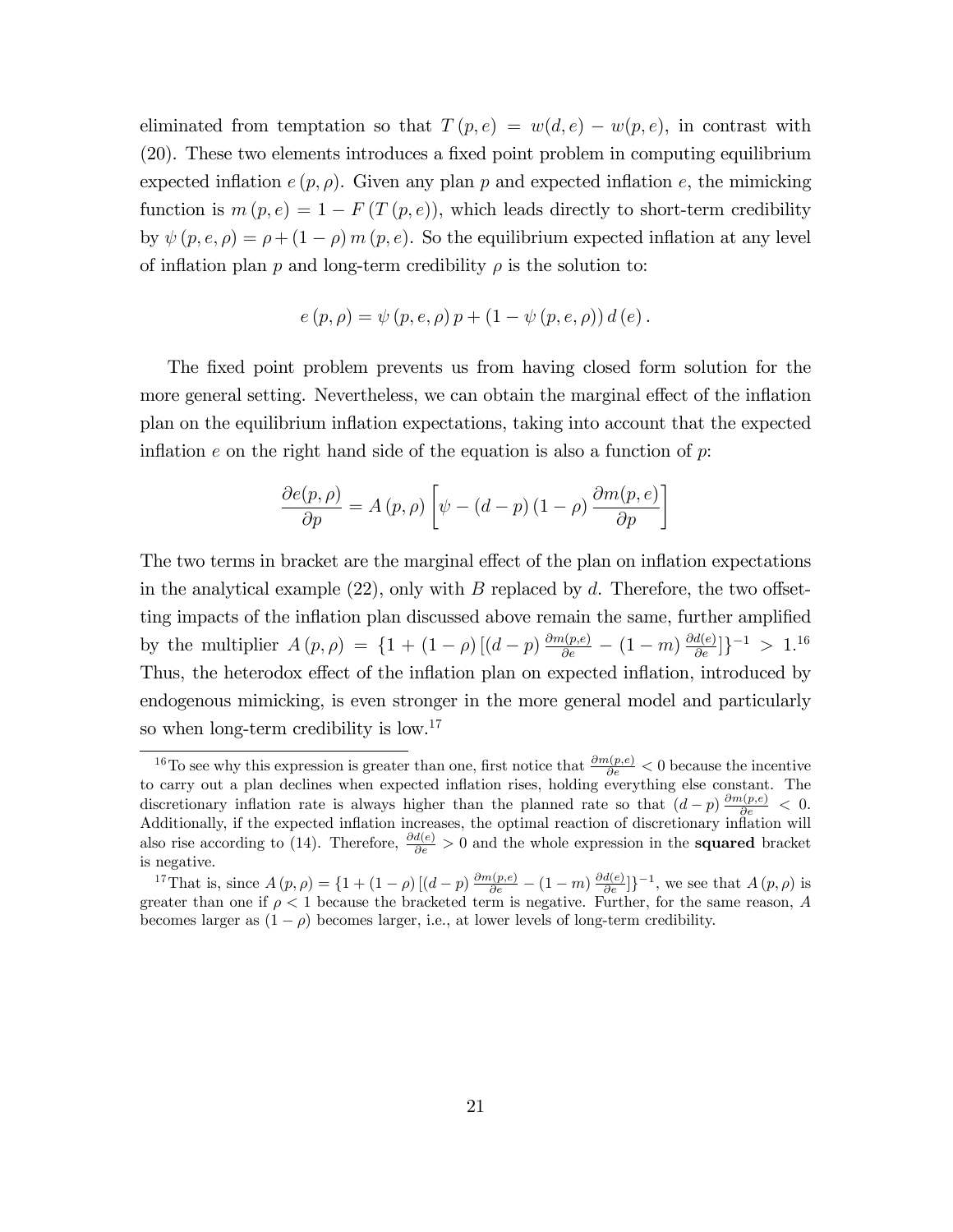## 5 Reports, rules and inflation commitments

We have so far depicted a strong monetary authority who knows that private agents will respond to his announced plan, but also recognizes that it is only partially credible. We now reanalyze the announcement, with specific emphasis on the market interpretation of central bank signals and the role of transparency in central bank management of expectations.

## 5.1 Signalling equilibria and inflation reports

Our approach to this point has been to restrict attention to a rational expectations equilibrium of a Markovian form, rather than to consider an explicit game between the central bank and the private sector. We now analyze a signalling game, with the central bank being the sender of the message  $p$  and a large number of private agents being the receivers of the message. Since the central bank is of unknown type, the relevant equilibrium concepts is be the sequential equilibrium of Kreps and Wilson [1982] or the perfect Bayesian equilibrium of Fudenberg and Tirole [1991]. While there are subtle differences in these approaches, we will treat them as equivalent for our purposes.

Under the direct game-theoretic approach, the central problem is that any signal  $\overline{\phantom{a}}$  any value of  $p$   $\overline{\phantom{a}}$  can be an equilibrium so long as it is supported by sufficiently pessimistic out-of-equilibrium beliefs. It is clear that the only equilibrium of the game in our economy is a pooled one, in which both types of central banks send the same message: if they send different ones, so that they are distinguished, then the weak central bank can always improve its welfare by sending the same message as the strong bank. However, rather than the value  $p^*$  which we determined above, suppose that an alternative pooled equilibrium  $p = a$  were considered. Then, if private agents interpret other messages as indicating that central bank type is weak, then any  $p = a$ is indeed an equilibrium. This bewildering set of equilibria has led many to avoid modeling settings with private information and partial commitment, features which appear to us to be essential to the analysis of the management of expectations and the evolution of credibility.

The announcement game in our model is unusual in two dimensions: (i) the strong authority generates a publicly observable inflation plan as a by-product of his action; and (ii) imitation is optimal for the weak authority. It turns out that many of the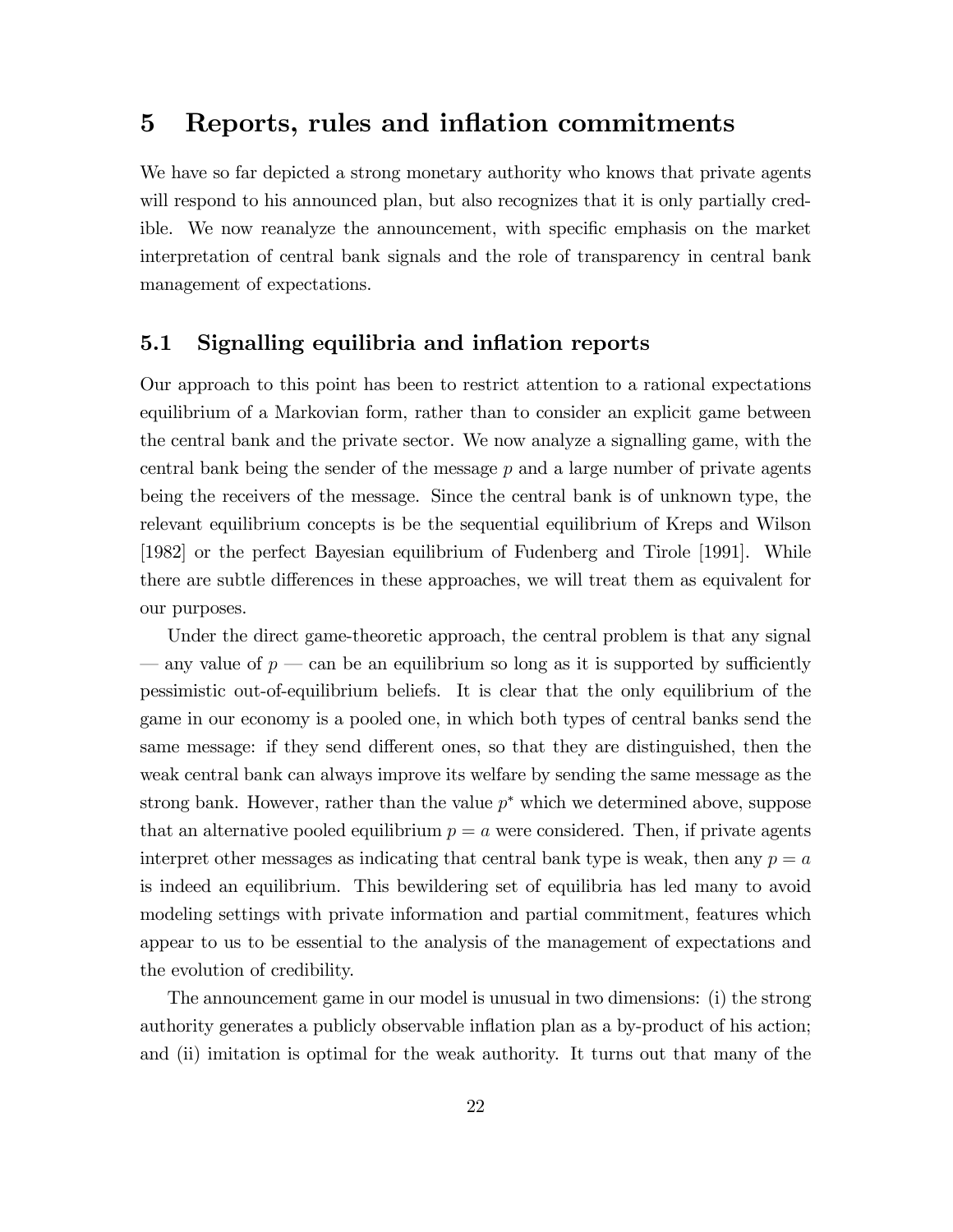refinements that have been developed to reduce the set of equilibria in signalling games do not "work" in this context of costless imitative signalling. Notably, the intuitive criterion of Cho and Kreps [1987] produces the counter-intuitive conclusion that the only signalling equilibrium involves full inflation bias,  $\pi = p = B^{18}$ . There is no equilibrium at all under the "perfect sequential equilibrium" approach of Grossman and Perry [1986], who introduce the idea of using Bayesian reasoning to discipline out-of-equilibrium beliefs, but in a manner that imposes only weak coherency on these beliefs.

However, the approach of Mailath, Okuna-Fujiwara, and Postelwhaite [1993], which imposes strongly coherent out-of-equilibrium beliefs of a Bayesian form, can be used to show that the unique equilibrium is exactly the  $p^*$  that we have derived above. There are three essential features of that approach. First, any out-of-equilibrium message must be one that is sent in an alternative sequential equilibrium by some set of agents. Second, the incentives that various types of agents have to send an alternative message  $m$  are evaluated by comparison of benefits in a candidate and alternative equilibrium. This comparison induces coherency restrictions on beliefs, which specify an out-of-equilibrium probability distribution of sender type. Third, if these coherent beliefs are inconsistent with the support of the candidate equilibrium, it is "defeated" by the alternative and, hence, discarded.

To study equilibrium selection along these lines, we use a special case of the model of section 3, with quasilinear utility function. This special case allows us to produce simple graphical description of the key ideas, for three reasons. First, the reduced form objective may be written as  $w(\pi, e) = -\frac{1}{2}$  $\frac{1}{2}\pi^2 + B(\pi - e)$ , where  $\pi = p$  or  $\pi = d$ . An indifference curve in  $(p, e)$  space is thus  $e = p - \frac{1}{B}w - \frac{1}{2B}$  $\frac{1}{2B}p^2$  for the strong central bank and  $e = d - \frac{1}{B}w - \frac{1}{2B}$  $\frac{1}{2B}d^2$  for the weak central bank. Second, the quasilinear objective implies that  $d = B$ , as discussed above, so that the weak central bank has indifference curves that are horizontal in  $(p, e)$  space. Third, for any belief  $\widetilde{\psi}$ , there is a corresponding point  $\tilde{e} = \tilde{\psi} p + (1 - \tilde{\psi})B$  in  $(p, e)$  space. As a related matter, we can

<sup>18</sup>Cukierman and Leviatan [1991, appendix] also study a signalling game in a setting with strong and weak policymakers. They use reasoning along Cho-Kreps line but depart from the standard inutive criterion approach by assuming that message-sending incentives are evaluated in an alternative pooled equilbrium, which anticipates aspects of the approach of Mailath et al [1993]. However, the method of Mailath et al. is more generally applicable to analysis of economies with more than two types, as with our random discount factor or random cost models. Moreover, as we stress in King, Lu, and Pasten [2007], a direct application of the Cho-Kreps approach leads to selection of the worst equilibrium, rather than the optimal one.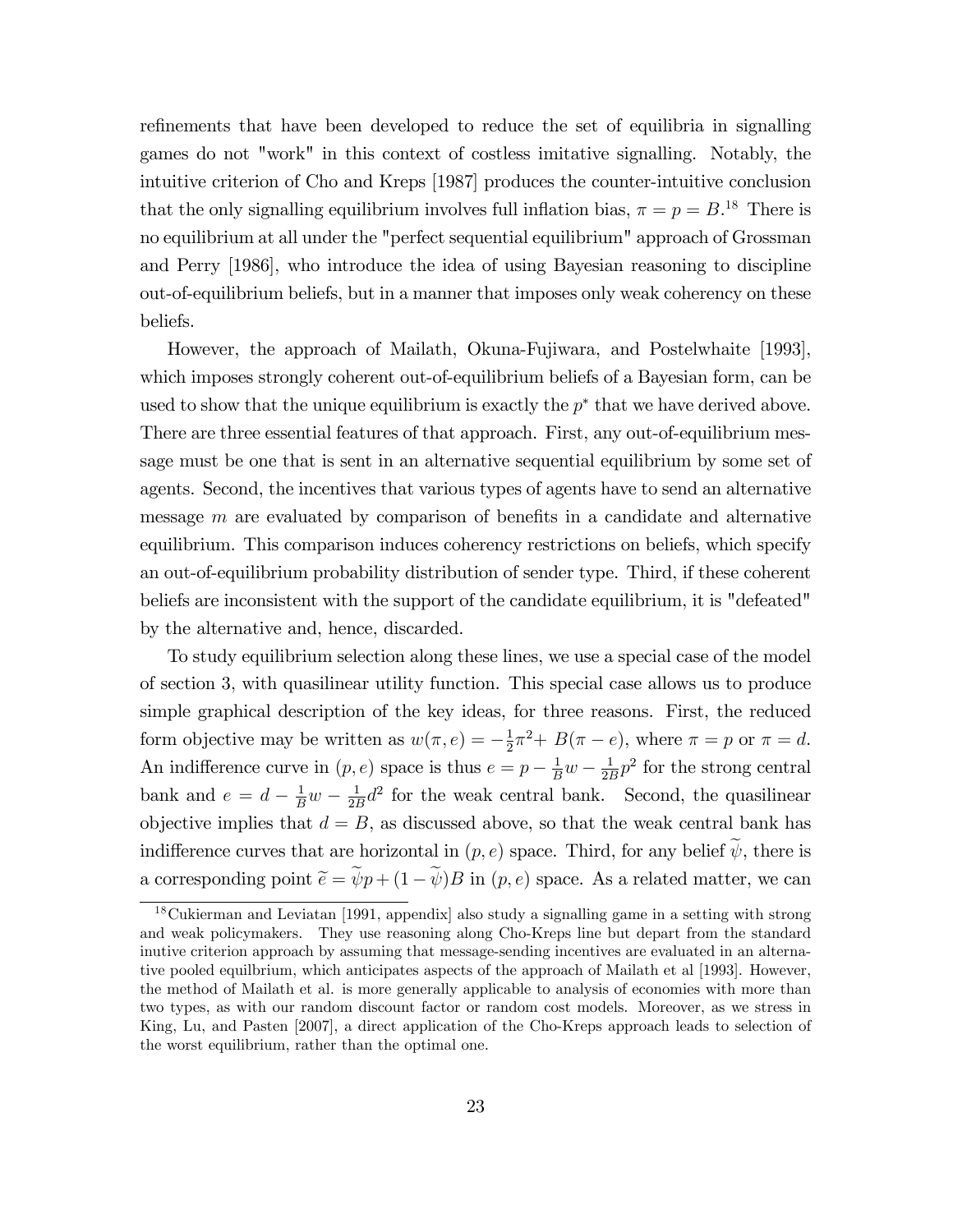write the locus of pooled equilibrium points as  $e = \psi p + (1 - \psi)B$ , corresponding to the objective probability  $\psi$ . We structure our discussion around of Figure 5; in each panel, the horizontal axis is the inflation plan  $(p)$  and the vertical axis is expected inflation  $(e)$ .

### 5.1.1 Graphical determination of  $p^*$

In panel A, indifference curves for the strong central bank are drawn in with dashed lines: in this panel and below, since  $e = p - \frac{1}{B}w - \frac{1}{2B}$  $\frac{1}{2B}p^2$ , the indifference curve is increasing and strictly concave on the interval interval  $(0,B)$  as shown in the figure. Higher levels of the central bank objective correspond to lower expected ináation at any fixed  $p$ .

The solid line in each panel is the locus of pooled equilibrium points: expected inflation is  $e = \psi p + (1 - \psi)d$  with  $d = B$  resulting from quasi-linear utility. Panel A thus shows the determination of  $p^*$  graphically, corresponding to the algebraic derivation in section 3.

### 5.1.2 Multiplicity of equilibria

Any point a on the solid line can be a Bayesian (pooled) equilibrium of the signalling game, if agents believe that  $p \neq a$  implies that the central bank type is weak. We label out-of-equilibrium beliefs as  $\widetilde{\psi}(p)$ , here and below, so that the specific assumption is that  $\widetilde{\psi} = \psi$  at  $p = a$  and  $\widetilde{\psi} = 0$  otherwise, so that  $e = B$  if  $p \neq a$  in panel B of the figure. Neither type of central bank is better off in the inflation bias equilibrium with  $p = B$  than with more moderate inflation at  $p = a$ . Further, since an off-equilibrium signal will never be sent, it is the case that these off-equilibrium beliefs cannot be invalidated. That is: it is possible for signalling to lead to an "expectation trap" in this one period model, when there is latitude to specify out-of-equilibrium beliefs.<sup>19</sup>

#### 5.1.3 Disciplining off-equilibrium beliefs

Refinements of signalling equilibria all necessarily involve the interpretation of outof-equilibrium messages and the incentives that various parties would have to send such messages, even though these messages would never be sent in equilibrium. If

<sup>&</sup>lt;sup>19</sup>Chari, Christiano, and Eichenbaum (1998) define an "expectation trap" of a different sort, in a discretionary equilibrium rather than a signalling game.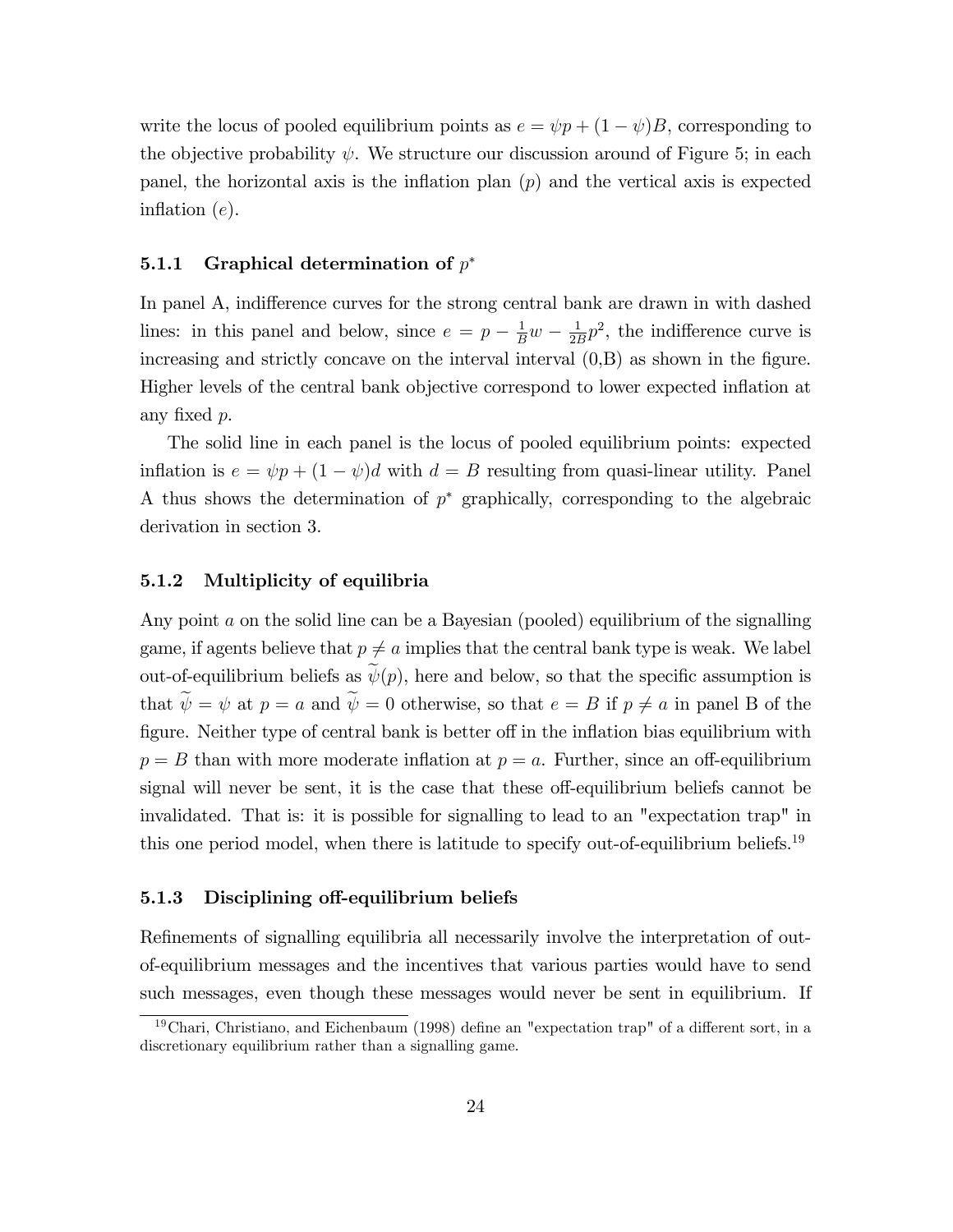an out-of-equilibrium message is contemplated, then its implication for belief about types should not be inconsistent with the incentives that types have to send such a message. However, if no type of agent would ever find it desirable to send a message, then no restrictions are placed on beliefs, so that these can be structured to support an equilibrium.

While most refinement criteria embody this general logic, individual refinements differ on how the benefit of sending an out-of-equilibrium message is evaluated. Cho and Kreps [1987] develop an intuitive criterion which specifies that one should use the sender's favorite beliefs to compute his reward to sending an out-of-equilibrium message. Grossman and Perry [1986] alternatively argue that the proposed beliefs concerning an out-of-equilibrium message have to agree with the sender's incentives evaluated at those beliefs, a self-referential property that we call weak consistency of beliefs. We Önd more compelling the approach of Mailath et. al. [1993], which imposes strong coherency on out-of-equilibrium beliefs. Strong coherency requires that the incentives to send an out-of-equilibrium message are evaluated using the beliefs that support such a message as another sequential equilibrium.

**Ruling out high inflation equilibria** The equilibrium selection approach of Mailath et al. [1993] eliminates candidate equilibria  $h > p^*$ , as follows. As shown in panel C of Figure 5, h must be supported by beliefs that make the candidate equilibrium less desirable to both strong and weak central banks, i.e., beliefs that lead to expectations which lie above the indifference curves through  $h$  for both types. We provide one illustration of beliefs that would support the equilibrium  $h$  in the figure, but now show why any such belief is problematic.

In particular, for  $p < h$ , it must be the case that the weak central bank does not prefer  $p < h$ , so that agents must assign a probability

$$
\widetilde{\psi}(p) < \frac{(B-h)}{(B-p)} \psi < \psi
$$

to there being an inflation action of  $p$ . This conclusion derives from the fact that a weak central bank prefers lower expected inflation, while always setting its inflation action to  $\pi = B$ . It thus will not strictly prefer p only if  $e_h = \psi h + (1 - \psi)B < e_p$  $\widetilde{\psi}p + (1 - \widetilde{\psi})B$ , which leads directly to the above inequality.

Now, we ask whether the belief  $\widetilde{\psi} < \psi$  which supports h is coherent with message-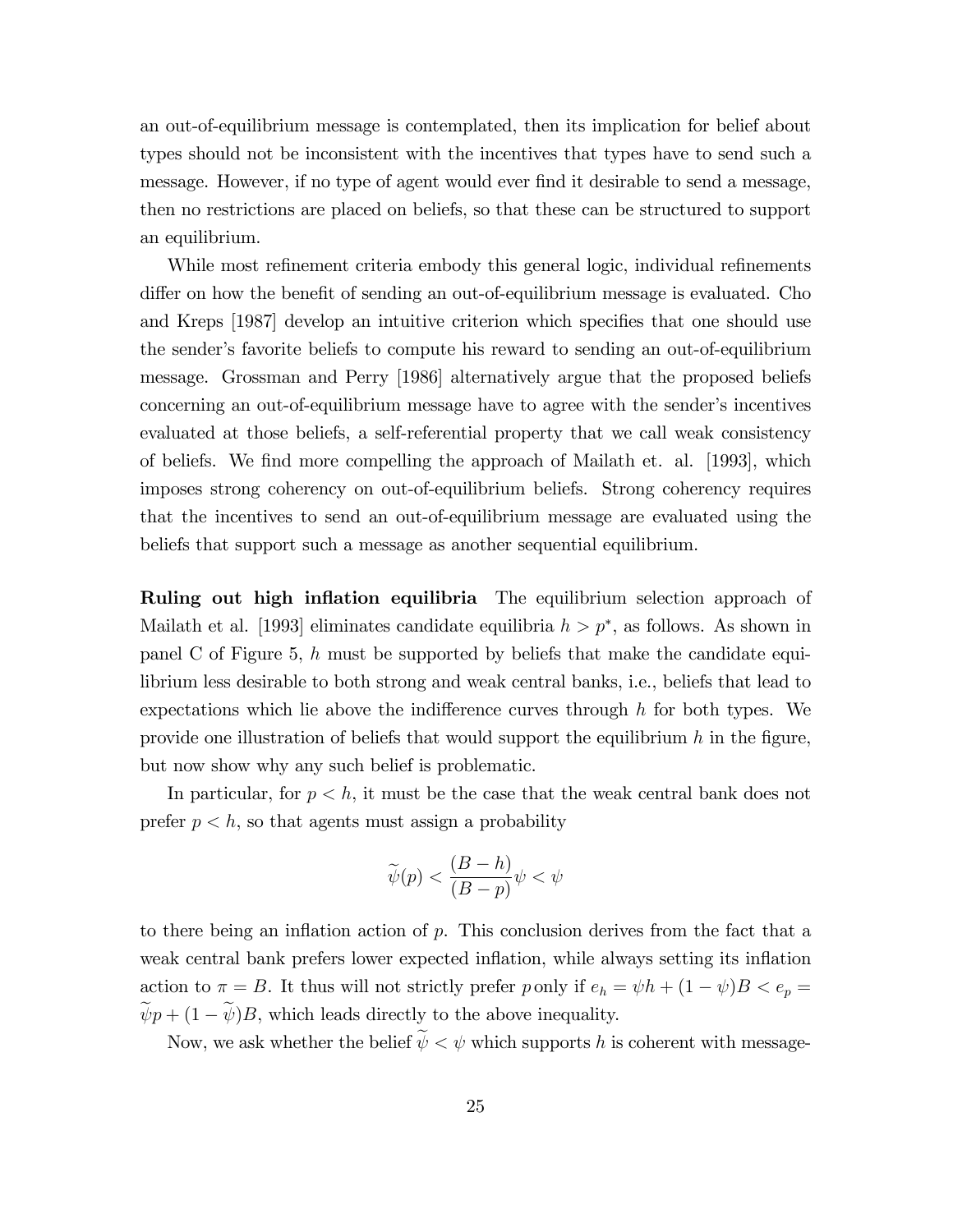sender incentives in an alternative equilibrium  $p^*$ . We find that both strong and weak central banks would send  $p^*$  because each has higher welfare in that alternative equilibrium relative to the h equilibrium.<sup>20</sup> Thus, the Bayesian belief is  $\psi$  rather than  $\widetilde{\psi} = \frac{B-h}{B-p}$  $\frac{B-h}{B-p}\psi < \psi$ . Hence, we say that the supporting belief for h is not *strongly coherent* at  $p^*$  and we rule out the equilibrium h. In the terminology of Mailath et. al. [1993], the candidate equilibrium h is *defeated* by the alternative equilibrium  $p^*$ .

**Ruling out low inflation equilibria** The equilibrium selection approach also rules out a low inflation plan outcome  $(p = l < p^*)$  shown in panel D. An equilibrium  $p = l$ must be supported by beliefs that make it undesirable for the strong central bank to pick  $p^*$ , as illustrated by the dotted line. However, since this expectation lies above the indifference curve (solid line) at  $p^*$ , it again involves the belief that a message of  $p^*$  is more likely to be sent by a weak bank. That is, letting the point exactly on the strong central bank indifference curve be  $\hat{e}$ , we see that  $\tilde{e} = \psi p^* + (1 - \psi)B > \hat{e}$  $e^* = \psi p^* + (1 - \psi)B$  so that

$$
\widetilde{\psi}<\psi.
$$

Considering sender incentives once again, we find that the strong central bank would send this message (its welfare is maximized at  $p^*$ ), while the weak central bank is worse off with higher expected inflation so that it would not. Thus, the candidate equilibrium  $l$  is ruled out because the coherent belief is that the message is being sent by a strong central bank, but the restriction on belief necessary to support  $l$  is that the message is unlikely to be sent by a strong central bank  $(\tilde{\psi} \lt \psi)$ .

**Existence** A potential difficulty with using "belief-based refinements" along the lines of Grossman and Perry [1986] and Mailath et. al. [1993] is that there can be no equilibrium. We have described so far why there cannot be an equilibrium  $h > p^*$  or  $l < p^*$  but this does not guarantee that  $p^*$  itself is an equilibrium.

However, it is easy to show that there is no existence problem in our setting.

<sup>&</sup>lt;sup>20</sup>The weak central bank benefits because  $e^* < e_h$  and the strong central bank benefits because the indifference curve through  $(p^*, e^*)$  lies below that through  $(h, e_h)$ .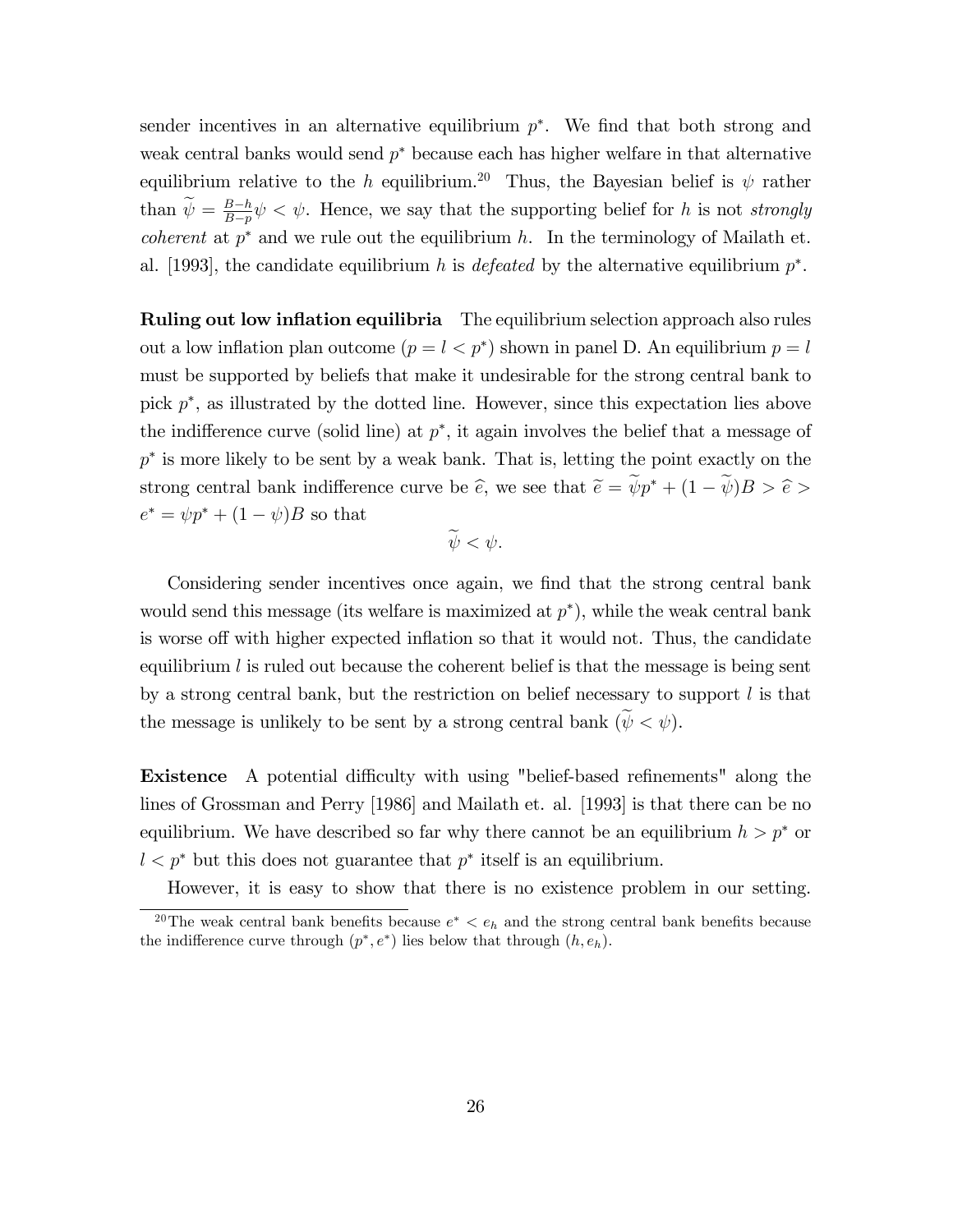Suppose that there is a out-of-equilibrium belief function of the form

$$
\begin{array}{rcl}\n\widetilde{\psi}(p) & = & 0 \text{ for } p < p^* \\
\widetilde{\psi} & = & \psi \text{ for } p \ge p^*\n\end{array}
$$

Then, we can show there is no conflict with the requirements of Mailath, Okuno-Fujiwara and Postlewaite [1993], as follows.<sup>21</sup>

If the candidate equilibrium is  $p^*$  and the alternative equilibrium is  $p < p^*$ , a weak central would find it desirable to send the message because lower  $p$  involves lower expected inflation. By contrast, a strong central bank will not send the message, since its welfare is maximized at  $p^*$  given belief  $\psi$  and its welfare is even lower when the belief is more pessimistic. Hence, the message  $p < p^*$  should be interpreted as coming from a weak central bank, as specified above.

If the candidate equilibrium is  $p^*$  and the alternative equilibrium is  $p > p^*$ , a weak central bank will not send this message since expected inflation is higher  $(\psi p + (1 \psi$ ) $B > \psi p^* + (1 - \psi)B$  is implied by  $p > p^*$ ). Similarly, a strong central bank would not send the message, since its welfare is maximized at  $p^*$  given objective beliefs  $\psi$ . Since neither central bank will send such a message, no restrictions are placed on out-of-equilibrium beliefs.

**The bottom line** Overall, we have found that  $p^*$  is the sole surviving signalling equilibrium.<sup>22</sup> In our analysis of section 3 above, we found that  $p^*$  would be the optimal choice of a strong central bank employing a rational expectations modeling approach and we assumed that a weak central bank would also make this announcement. We now have a stronger finding in the context of a signalling game: the strong central bank's optimal announcement  $p^*$  is the unique equilibrium that survives the refinement process. In addition, the optimal signalling strategy for the weak central bank is to mimic the same announcement  $p^*$ .

<sup>&</sup>lt;sup>21</sup>There is a conflict with the requirements of Grossman and Perry [1986] which impose a weaker coherency on beliefs. A strong central bank can always find a higher inflation message (say  $h > p^*$ ) that will distinguish him from a weak central bank and that will be desirable if he evaluates the benefits under the assumption that he is distinguished. As a consequence, there is no signalling equilibrium under that belief-based refinement.

 $2<sup>22</sup>$ We discuss the application of alternative refinements to a simple microeconomic model with many of the same properties of our current framework in King, Lu and Pasten [2007].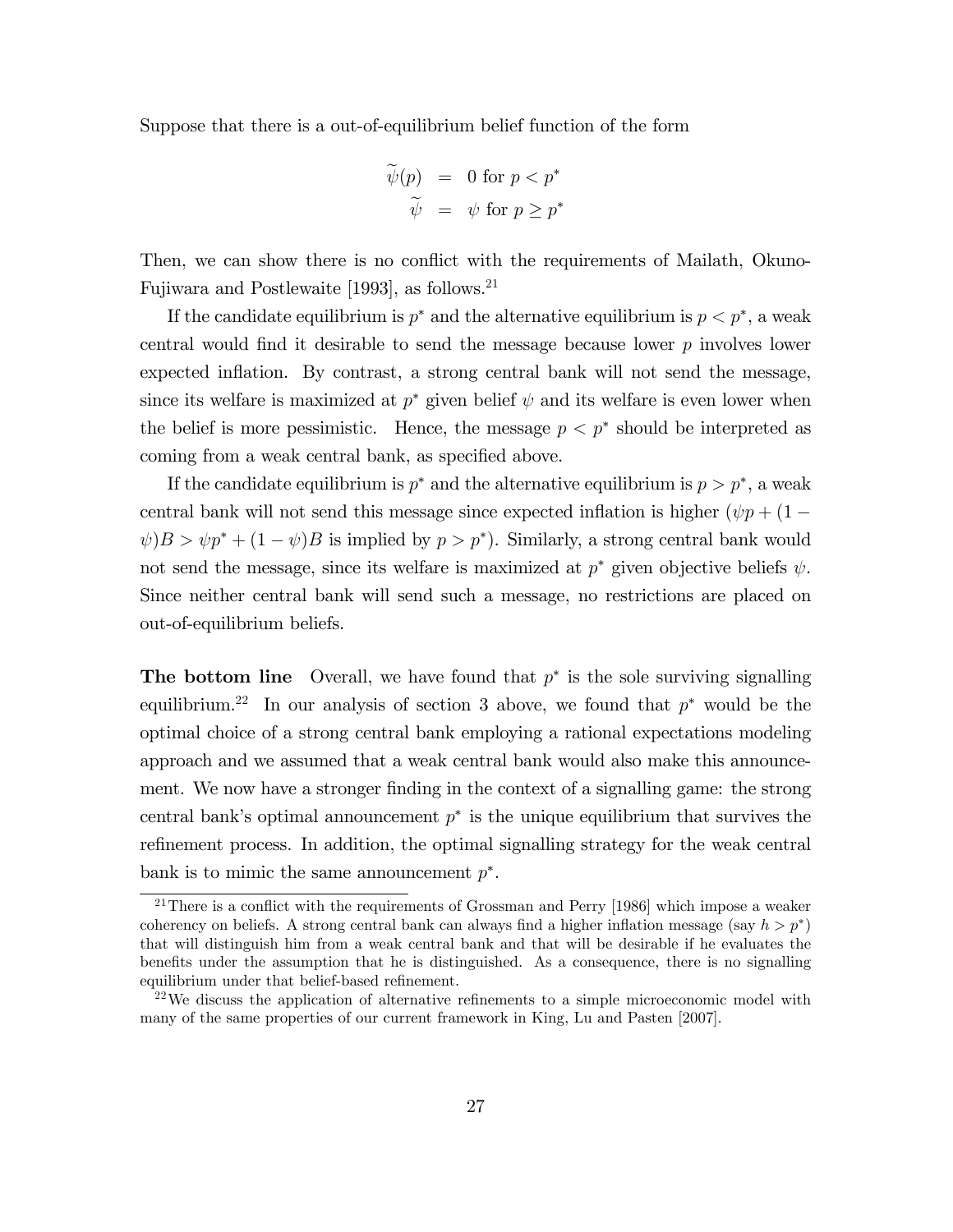### 5.2 Inflation rules

The game-theoretic perspective also indicates that the announcement plays a central role, perhaps surprisingly because it is not informative about central bank type. In the signalling game, a strong central bank has no influence on private sector expectations unless it sends a message and it has no incentive to choose low inflation unless it has an influence on inflation expectations.<sup>23</sup> Thus, if it can disclose its planned inflation action, then a strong central bank should do so. Lack of transparency, in this sense, would lead to the fully discretionary outcome  $\pi = B$  if the strong central bank did not make the announcement. Intrinsic strength is not a substitute for communication within this model.

The view that announcements are central contrasts with an alternative viewpoint which has some credence among monetary policy analysts working from rational expectations perspective, which we summarize as follows. First, the central bank is in an environment with imperfect credibility, but the participants in the model all understand exactly that a disciplined central bank would issue the inflation report  $p^*$  and that a weak central bank would issue the same report, so that the report is not informative. Second, as a consequence, a disciplined central bank which uses the inflation rule  $p^*$ , implemented with an appropriate interest rate or monetary aggregate instrument policy, would also secure the same performance in the absence of the announcement. In the jargon of current policy discussions, the alternative perspective would rationalize a system of *implicit inflation targets* and downplay the importance of announcements of *explicit inflation targets*. However, the basic gametheoretic analysis of this section both supports our focus on  $p^*$  as the equilibrium inflation plan and indicates that transparency about inflation plans is critical to their success.

 $23$ When the central bank moves first but does not inform the private sector about its choice, the game between these two parties is essentially the one with perfect information in which they choose actions simultaneously. (Osborne and Rubinstein 1994, page 202). As is well known, a simultaneous game between central bank and the private sector produces the famous "inflation" bias": the expectation of private sector is taken as given when the central bank makes the inflation choice and the private sector has rational expectations.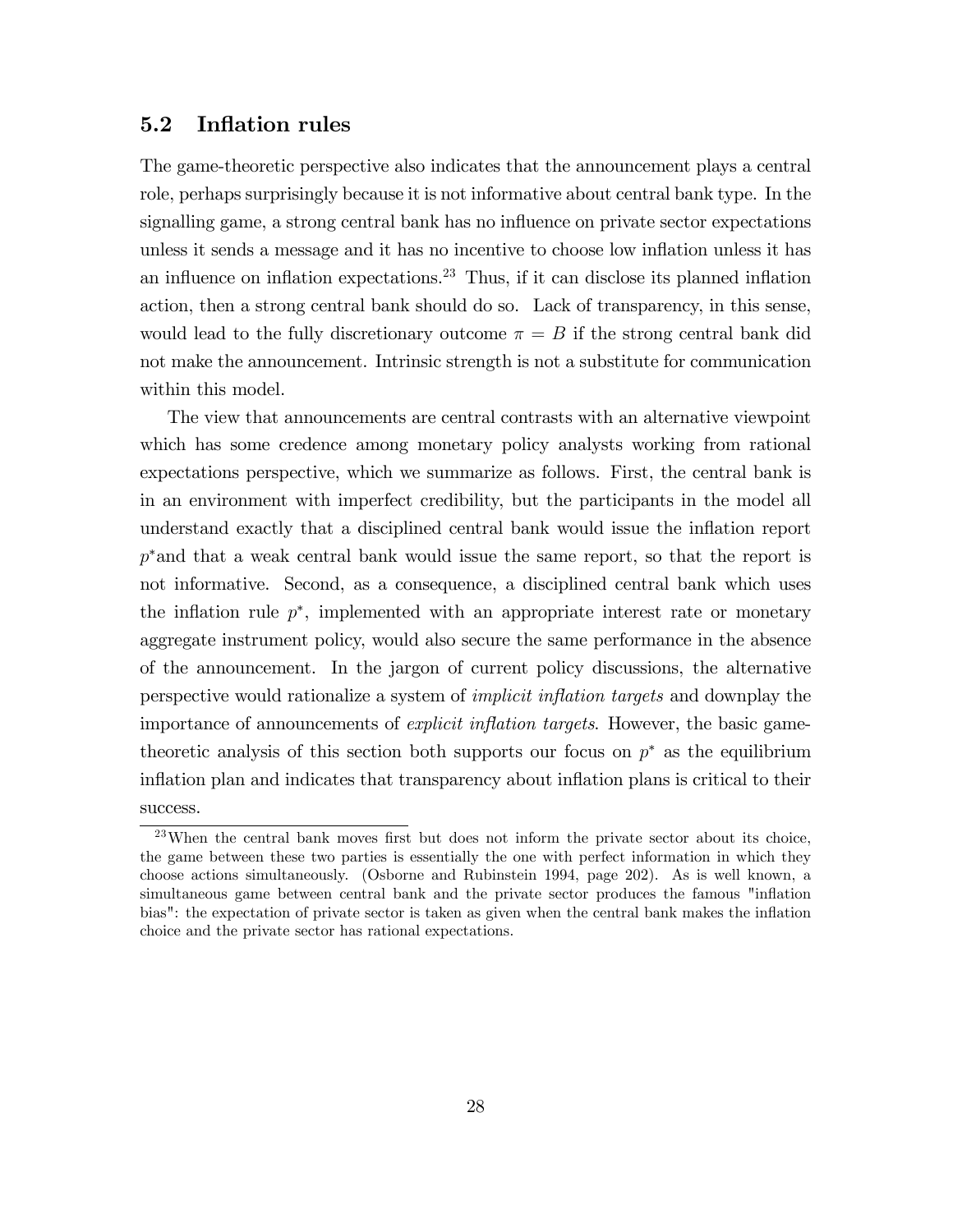## 6 Evolution of long-term credibility

To this point, we have provided basic examples of expectations management. In section 3, we studied how a strong monetary authority with a short-horizon would optimally choose ináation when there was exogenous imperfect credibility, with its inflation plan influencing expected inflation both directly and via its effect on weak central bank's discretionary inflation action. In section 4, we show this strong authority would manage credibility with endogenous mimicking by a weak central bank with random costs of behaving in a discretionary manner. We think that these examples  $\sim$  each of which contains a closed form solution under certain parameters  $\sim$  shed light on important aspects of managing expectations.

However, the simple models do not describe the dynamic evolution of credibility that seems essential to understanding many issues in macroeconomics or the related choice of an inflation plan, set by a strong central bank that is managing its stock of long-term credibility. It is to this topic that we now turn.

## 6.1 Mechanical dynamics and general principles

Specification of a mimicking function  $m(\rho)$  allows us to write *short-term credibility* – the probability that the planned inflation will be carried out this period  $-$  as

$$
\psi(\rho_t) = \rho_t + (1 - \rho_t) m(\rho_t).
$$

This expression makes clear that short-term credibility will be higher than long-term credibility because of mimicking behavior. As stressed in the discussion in section 3 above, it is short-term credibility that plays a role in the determination of output and inflation in the economy at a given point in time.

Further, as discussed in section 2 above, since the observed inflation rate is the only information about the nature of central bank type, then Bayesian learning implies that

$$
\rho_{t+1} = \begin{cases} \rho_t/\psi_t = \rho_t/[\rho_t + (1 - \rho_t)m(\rho_t)] & \text{if } \pi_t = p_t \\ 0 & \text{if } \pi_t \neq p_t \end{cases}
$$

if there is no replacement. That is, Bayes' rule governs the linkage between inflation  $plans$  – which influence the rate of mimicking – and the evolution of the state variable of our model, which is long-term credibility.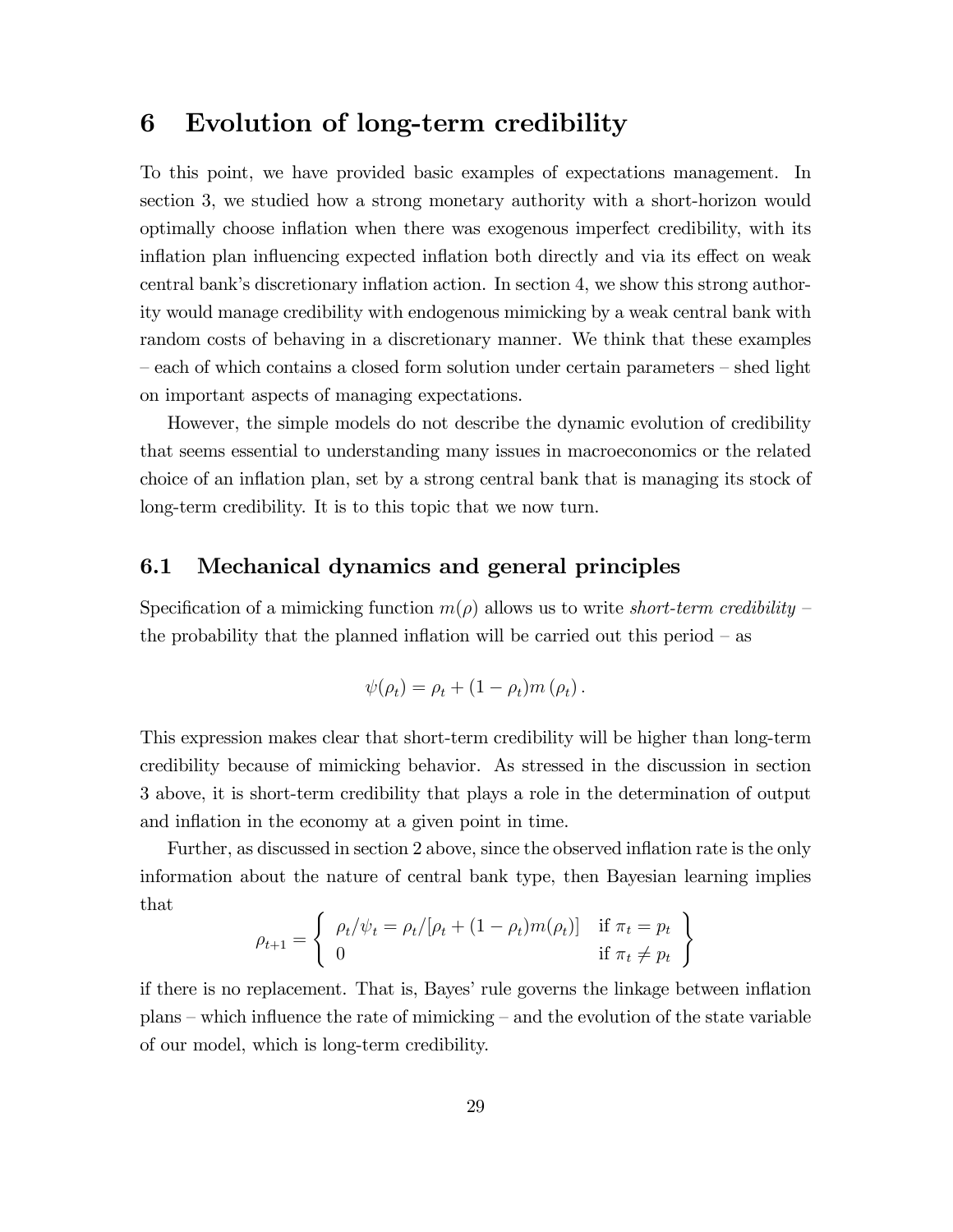In terms of general principles, there is thus an interesting interplay between shortterm credibility  $\psi$  and long-term credibility  $\rho$ . If short-term credibility is high (close to one) then long-term credibility evolves very slowly (if  $\psi = 1$ , then Bayesian learning specifies that  $\rho_{t+1} = \rho_t$ ). This is because there is little information in the observation that inflation is at the planned rate. On the other hand, if short-term credibility is low, then there is a good deal of information in the fact that inflation is at the planned rate. Further, short-term credibility can be high simply because the likelihood of mimicking  $(m)$  is high  $(\psi = 1$  if  $m = 1$  irrespective of the level of  $\rho$ ). So, if there is substantial mimicking, then long-term credibility will evolve very slowly.

## 6.2 Computation of equilibria

We employ a straightforward backward induction algorithm to deduce the optimal inflation policy, in essence by iterating on  $(4)$  and  $(5).<sup>24</sup>$  We start with an one period model, like that of section 3, determining optimal inflation actions by strong and weak central banks  $(p_1^*(\rho); d_1(\rho))$ ; equilibrium outcomes (short-term credibility,  $\psi_1(\rho) = \rho$ , since there is no mimicking in the last period; expected inflation  $e_1(\rho)$ ; and welfare measures  $W_1(\rho)$  and  $V_1(\rho)$ . We then iterate from this initial condition, constructing  $(p_j^*(\rho); d_j(\rho)); \psi_j(\rho); e_j(\rho)$ ; and welfare measures  $W_j(\rho)$  and  $V_j(\rho)$  from knowledge of  $W_{j-1}(\rho)$  and  $V_{j-1}(\rho)$  in a standard manner, where j is an iteration index. The results displayed below are for a sufficiently large number of iterations that there is approximate convergence in policy, equilibrium, and value functions.

### 6.3 Optimal inflation for a new policymaker

If policymaker replacement occurs at the start of a period, then our framework implies that long-term credibility is reset to  $\gamma$ . The strong central bank must then work to rebuild its long-term credibility, but it faces the difficulty that its short-term credibility may be relatively low if there is substantial mimicking by weak policymakers. In Barro [1986], there is a strong policymaker that is constrained to always choose zero inflation and the discretionary policymaker will fully mimic this action if his decision horizon (the length of time until his replacement) is sufficiently lengthy. In our setting, like that of Cukierman and Leviatan [1991], the strong central bankís

 $\frac{24}{24}$ Details are provided in appendix A of our working paper version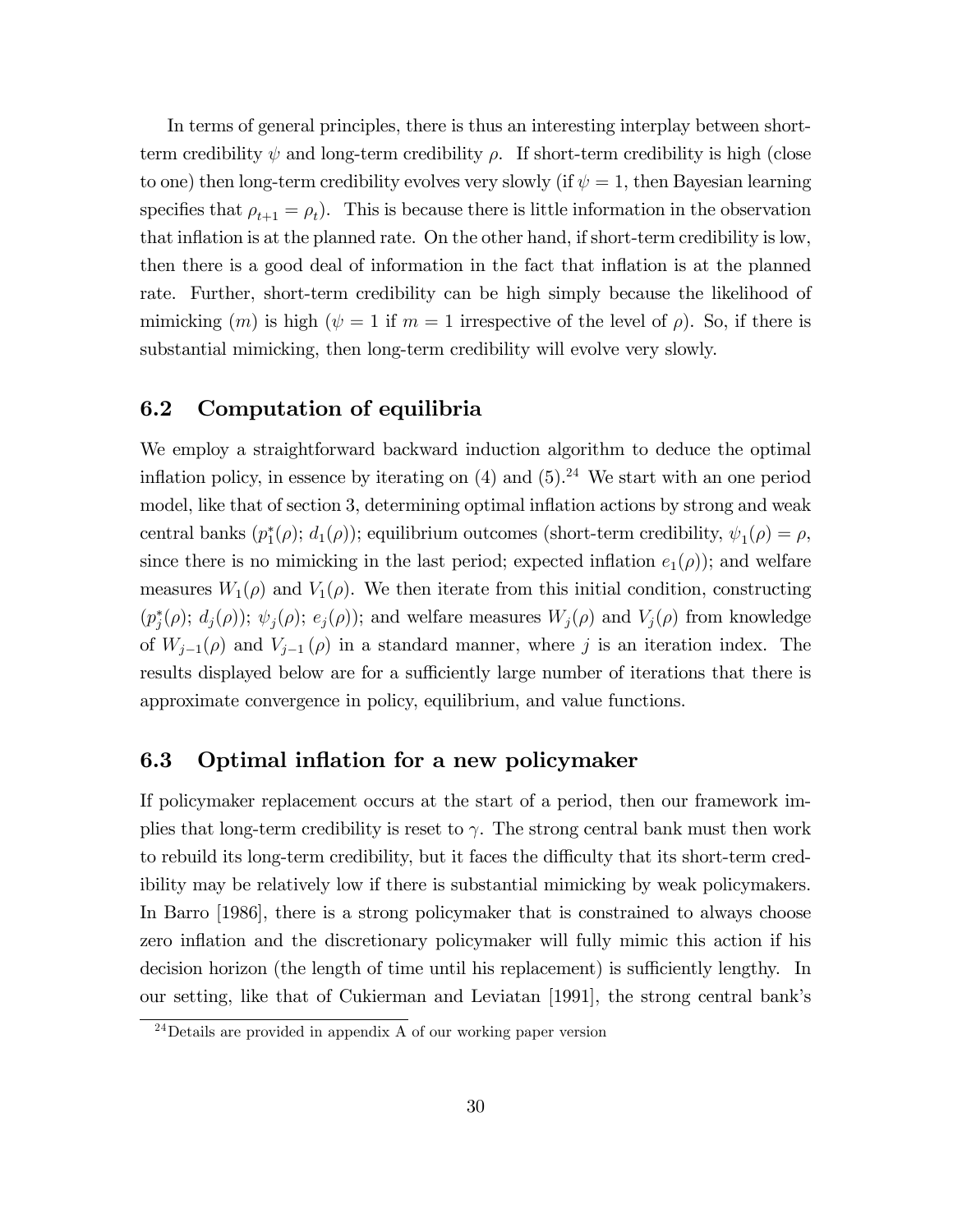inflation action is endogenous. Since these prior analyses employ the quasi-linear objective, we also adopt that for this introductory analysis. We thus stress the effect of a strong policymaker's plan on the likelihood, rather than on the intensity, of surprise inflations by the discretionary policymaker.

The evolution of the optimal inflation plan and its consequences are displayed in Figure 4, for a specific set of parameter values shown in Table 3-Case 3 and discussed further in the context of this section. We assume that the discretionary equilibrium inflation rate B is 20 percent per year  $(B = .20)$ . Since  $B = \omega_1 \alpha$ , we can then specify only one of the objective function weight on the linear output term  $(\omega_1)$  and the slope of the Lucas-Fischer Phillips curve  $(\alpha)$ . We are thinking about an annual model, so that a slope of  $\alpha = 3$  is broadly consistent with macroeconomic thinking in the 1970s: if output is 3% above trend means that unemployment is 1% below normal (via a form of Okun's law), then  $x = 3 * (\pi - e)$  is consistent with a one-forone short-run trade-off between inflation and unemployment. Accordingly, we require that  $\omega_1 = B/\alpha = .2/3 = .067$ . We also assume that the strong central bank discounts the future at a rate  $b = .96$  (consistent with a four percent annual real interest rate) and that there is a uniform distribution of weak central bank discount factors on  $(0, b = .96)$ , so that there is a 50% chance that its discount factor falls below one-half that value, so that there is a substantial likelihood of discretionary behavior.

A new central bank is endowed with a stock of long-term credibility of  $\gamma = .2$ : there is only a  $20\%$  chance that it is of the strong type. If it chose an inflation plan of  $p = 0$  and also if short-term credibility was equal to long-term credibility, it thus would face expected inflation of  $e = \gamma * 0 + (1 - \gamma) * B = .16$  or 16\%. That is, the strong central bank inherits an economy that has considerable scepticism about its credibility.

The behavior of the inflation plan (p), expected inflation  $(e = \psi p + (1 - \psi)d)$  and discretionary inflation  $d = B$  are shown in panel A. In the initial period of the new regime, the optimal inflation plan is about 8 per cent per year and expected inflation is about 12 percent per year. The committed central bank works to reduce expected inflation, but does not do so by going "cold turkey" in line with the analysis of Cukierman and Leviatan [1991] because disinflation is costly in real terms. That is: in the initial period, the strong central bank suffers a major output loss with the policy that it does adopt, with output being about 12% below trend and unemployment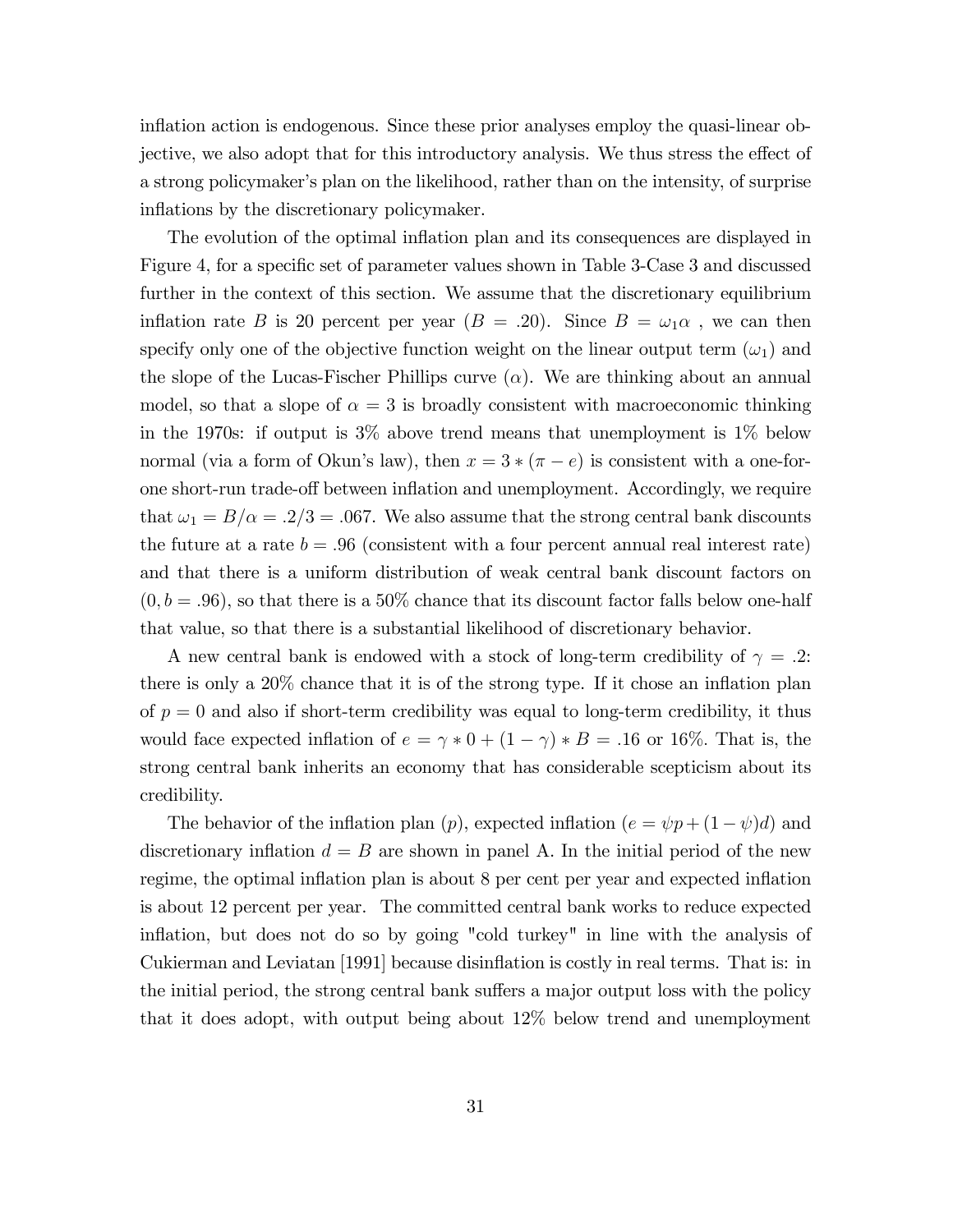being about  $4\%$  above normal.<sup>25</sup>

Equilibrium mimicking by weak central banks plays an important role in the dynamics of credibility. In the initial period, there is a mimicking rate of about  $m = 0.6$  so that short-term credibility of the policy is much greater than long-term credibility  $(\psi = \rho + (1 - \rho)m = .2 + .8 * .6 = .68)$ . Thus, although private agents see think that it is very likely that the first period of an anti-inflation policy will be carried out, they retain substantial skepticism about the long-term: after the first year of the policy, the level of long-term credibility has risen less to about  $30\%$  $(\rho' = \rho/\psi = .2/.68 = .3)$  Substantial mimicking is desirable because accumulation of long-term credibility is valuable for weak as well as strong central banks.

With sluggishly growing credibility, there is a lengthy initial recession with the first four years involving output averaging  $10\%$  below trend. The optimal inflation policy is quite gradualist, with a inflation decreasing from  $8\%$  in the first year to 4% in the fifth year. Inflation expectations are quite stubborn, because there is the prospect of a return to high ináation, but there is ultimately an increase in long-term credibility and short-term credibility, with these measures coming closer together (since  $\psi = \rho + (1 - \rho)m$ , this is partly accounted for by higher long-term credibility  $\rho$  and partly by lower mimicking m).

Overall, ináation dynamics under imperfect information about central bank type are quite different from those of Barro [1986], where there is an exogenous cold-turkey inflation and a long horizon leads to full mimicking by a weak central bank until it becomes sufficiently desirable to burn the credibility in a surprise inflation. The initial behavior of inflation plans are in line with the expressed ideas of Cukierman and Leviatan [1991], although the settings are quite different in one important manner: our policymakers never are known to be near the end of their term of office, so that they do not encounter dramatically decreasing mimicking by weak central banks and the associated rise in private ináation expectations. Cukierman and Leviatan [1991] therefore stress that inflation plans may increase rather than decrease over time.

Our framework allows us to simulate the joint time series behavior of central bank type, inflation actions, real activity, and measures of credibility. While we do not report such simulations here, some key characteristics can be deduced from general features that we have so far discussed. There are occasionally observed changes in central banker: these occur about 16% percent of the time, given that parameter  $\eta$ 

 $2^5x = \alpha(\pi - e) = 3(.08 - .12) = .12$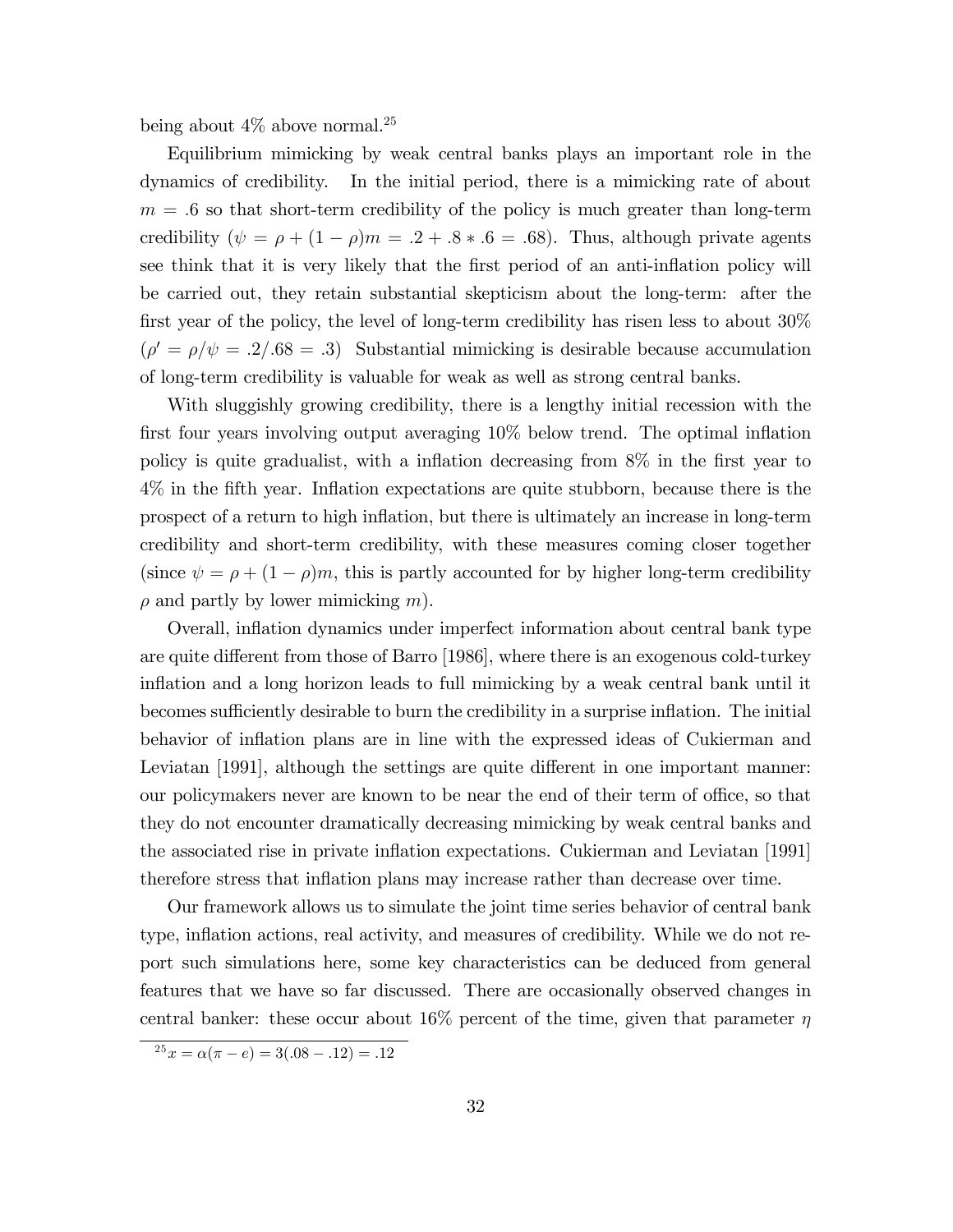is 0:84. Most of the time, the new central banker is a weak one, given that parameter  $\gamma$  is 0.2. With each change of central banker, there is an interval of inflation reduction, which is then followed by a surprise inflation if there is a weak central bank in place. The standard inflation bias equilibrium then prevails  $(\pi = B)$  until a regime replacement occurs. During the tenure of a strong central bank, there is an initial severe recession, followed by a sustained period of low ináation and normal real activity. However, ultimately, this strong central bank is replaced and the cycle of high ináation and temporary disináation begins anew. A notable feature of the model is that there is an asymmetry between the periods of low and high output. The length of the intervals of low economic activity is governed by the considerations discussed above if discretionary policy does not take place. But these episodes end in a surprise inflation if a weak central bank has initiated the disinflation. Periods of high economic activity last just for a single period.

## 6.4 Managing expectations during a transition

What considerations influence the strong central bank's management of expectations during the transition from low credibility? In section 3, with exogenous short-term credibility, we showed that concern about output losses led the strong central bank to partially accommodate ináationary expectations because it realized that these could only be incompletely managed. In this setting, the central bank sought to manage expectations, recognizing that its plan altered the rate of inflation that a weak central bank would choose. In section 4, we made short-term credibility endogenous and showed that the strong central bank sought to manage expectations, recognizing that its plan altered the likelihood of discretionary behavior by a weak central bank.

We now highlight these influences in the dynamic model, where the central bank also recognizes that its plan has an ináuence on private sector learning and, hence, on future ináation expectations. Concretely, Bayesian learning means that there is more rapid accumulation of long-term credibility if short-term credibility is relatively low, which can be accomplished by adopting an inflation plan that will result in an inflation rate that is unlikely to be produced by a weak central bank. Investment in long-term credibility via means of a low inflation plan, however, comes at a cost in terms of output losses. So, while a long-horizon strong central bank will be more aggressive in terms of its inflation plan than a shorter-term counterpart, it is still the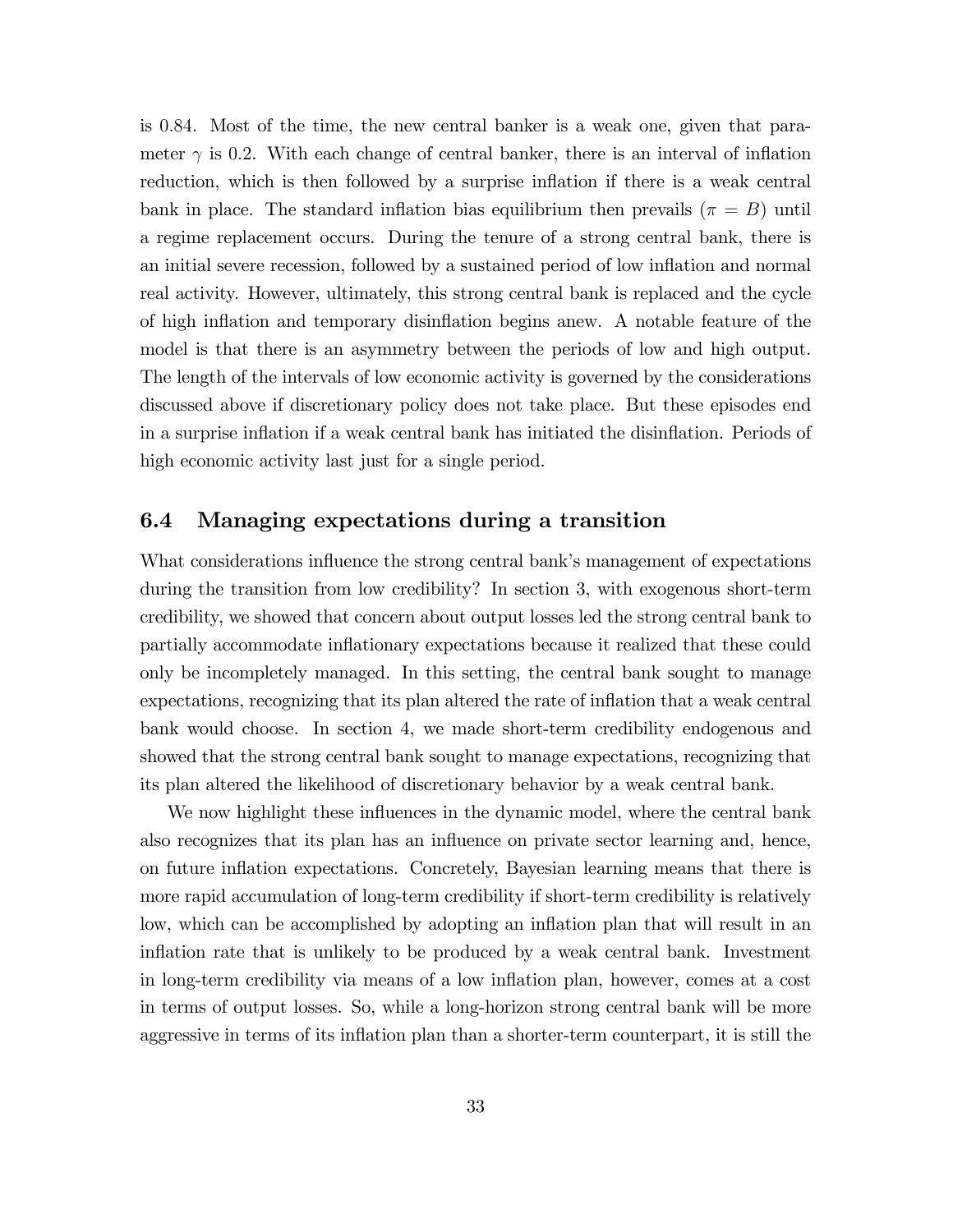case that it will not adopt a "cold turkey" strategy.

We illustrate these considerations in Figure 5, maintaining  $B$  continues to be .20, but introducing a welfare weight on squared output deviations from the Örst best level (we assume that  $\omega_2 = .3$  and requires that  $\omega_1$  be cut from .0667 to .0367: we use this parameterization as well in the next subsection). We also adjust the distribution of weak central bank discount factors in order to produce a similar level of optimal inflation plan at  $\rho = \gamma = 0.2$  as in the last section with quasi-linear momentary objective function. In particular, the discount factors follows a beta distribution with its shape parameters  $(1, 2)$ . This parameterization is summarized in case 4 of Table 3.

There are three lines in each of the panels of Figure 5, corresponding to the effects of the inflation plan p at three different levels of credibility ( $\rho = .2, .5, .8$ ). The first 4 panels follow the structure of Figure 2, which represents a static model where the weak type always picks  $d = B$  if he chooses to deviate from the inflation plan. In panel A, we see that the mimicking probability responses nonlinearly to the ináation plan, with the nonlinearity more prominent when long-term credibility  $\rho$  is lower. These observations contrast sharply with the single linear function  $m(p)$  in Figure 2 panel A. Such responses are ináuenced by the inclusion of the quadratic output deviations in the momentary objective function, by the dynamic nature of the strong central bankís maximization, and by the assumed distribution of discount factors.

Panel B of Figure 5 translates the effect of inflation plan on mimicking to shortterm credibility via  $\psi = \rho + (1 - \rho)m$ . Each curve is drawn for a fixed  $\rho$ , so the nonlinear responses of m to inflation plan are fully inherited by  $\psi$ , at each level of the long-term credibility  $\rho$ . Note that a lower inflation plan  $p$  decreases its own credibility of being carried out, especially when the long-term credibility  $\rho$  is low.

The dynamic model incorporates in the same heterodox effect of the inflation plan on inflation expectations as detailed in section 4: a lower inflation plan dramatically decreases the likelihood of mimicking, so that it may raise the expected inflation  $e = \psi p + (1 - \psi) d$  over some range at low  $\rho = 0.2$ , as one can see from panel C. In fact, such an unconventional impact of inflation plan on expectation is even strengthened – the amplification effect of section  $4$  – due to the optimal reaction of the discretionary inflation rate d displayed in panel E. Using  $(16)$ , the discretionary inflation rate d assigns more weights on  $B$  when the short-term credibility decreases.

There are dramatic output losses, as displayed in panel D, if the inflation plan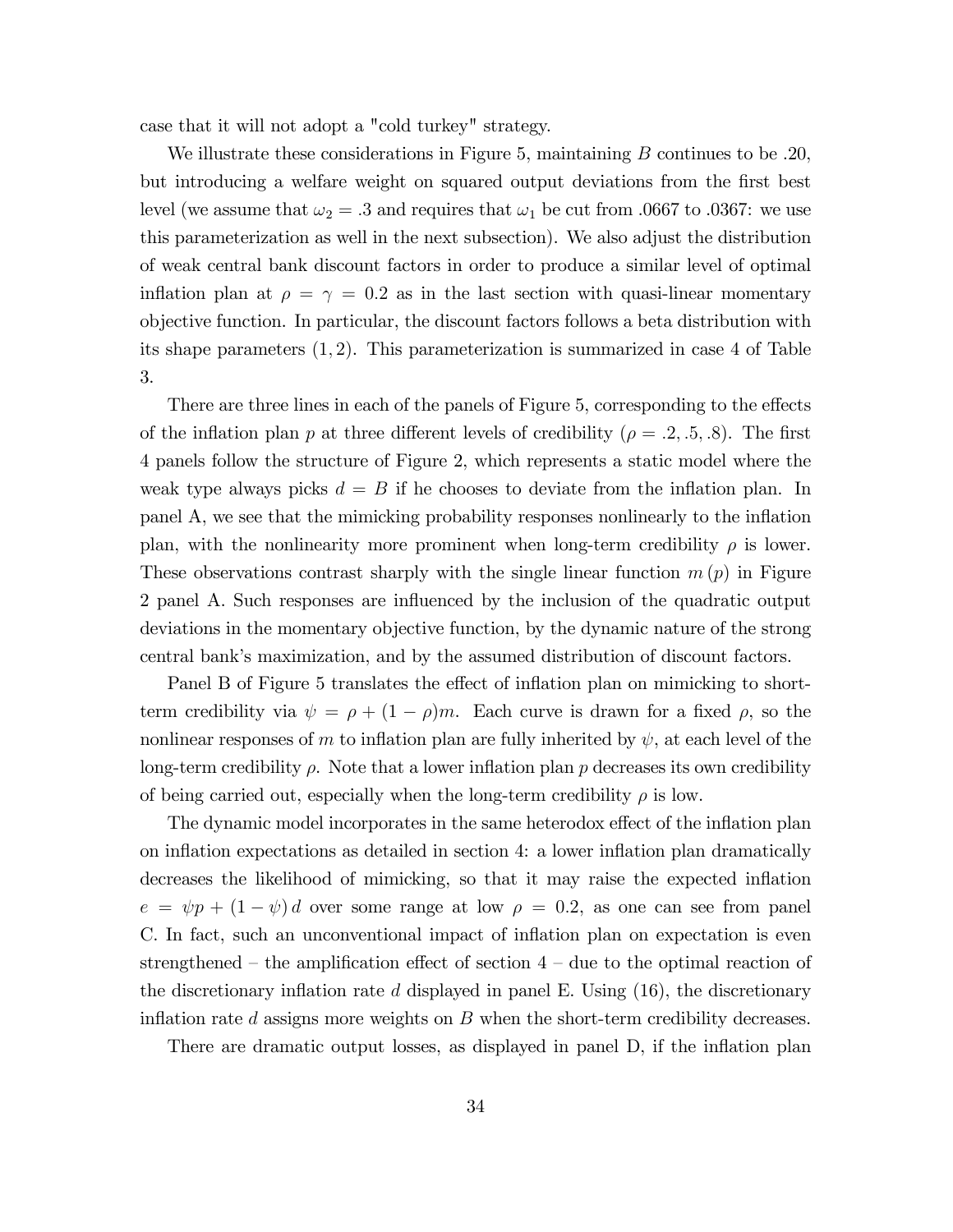is very aggressive at a low level of long-term credibility  $\rho = 0.2$  because the discretionary inflation rate actually rises with a further decline in the inflation plan. This unconventional reaction of d, together with the heavier weight  $(1 - \psi)$  assigned to it, make the adverse reaction of expected inflation  $e$  to the decline in inflation plan much steeper than the one in Figure 2 panel C.

Finally, panel F shows the gain in long-term credibility next period if the inflation plan is carried out:  $\rho' = \rho/\psi$ . As discussed in section 6.1, a higher inflation plan increases the mimicking probability and therefore conveys less information about type, resulting in a negative downwards slope of  $\rho'$  win response to p. As p approaches  $B$ , the likelihood of hitting the inflation plan becomes almost certain regardless of the central bank's type). In this case, the  $\rho'$  curves are asymptoting to .2, .5, .8 which are the original levels of long-term credibility  $\rho$ .

Notice that the mimicking probability collapses to zero for some range of inflation plan p when  $\rho = 0.2^{.26}$  That is: the strong type is able to prove its toughness immediately if it choose a inflation plan below  $3\%$ , gaining full credibility next period as shown in panel F. However, it may not be willing to do so because it would take a deep recession (30% output loss) to get this outcome.

When the optimal inflation plan is formed, it takes into account the output costs that will arise when the plan is executed by the strong central bank. In each panel, the optimal inflation policy is indicated by a "star" at the associated level of longterm credibility. At  $\rho = 0.2$ , the optimal choice of inflation plan is 6\%, which is not low enough to identify the strong type from the weak one. Hence, our model implies that it may not be optimal for a strong central bank to implement a very tough disinflation to gain full credibility, even though it is feasible to do so.

Consideration of optimal policy at all levels of long-term credibility leads to functions capturing how the strong central bank's optimal inflation plan  $(p^*(\rho))$ , expected inflation  $(e(\rho))$ , short-term credibility  $(\psi(\rho))$ , and discretionary inflation  $(d(\rho))$  depend on the extent of long-term credibility. Such functions are shown in Figure 6, which contains information relevant for this subsection and the next. In each panel of that Figure, the equilibrium functions are displayed for a "deterministic" case, which is the model described in this subsection and serves as a reference point for our

<sup>&</sup>lt;sup>26</sup>In the space of  $(p, \rho)$  where there is zero mimicking, we come back to the case as detailed in section 3 with  $\rho = \psi$ . The reaction of e and d in the current setting is consistent with the findings there: decreasing inflation plan lowers both the discretionary inflation rate and the expected inflation, with a greater influence on the latter variable.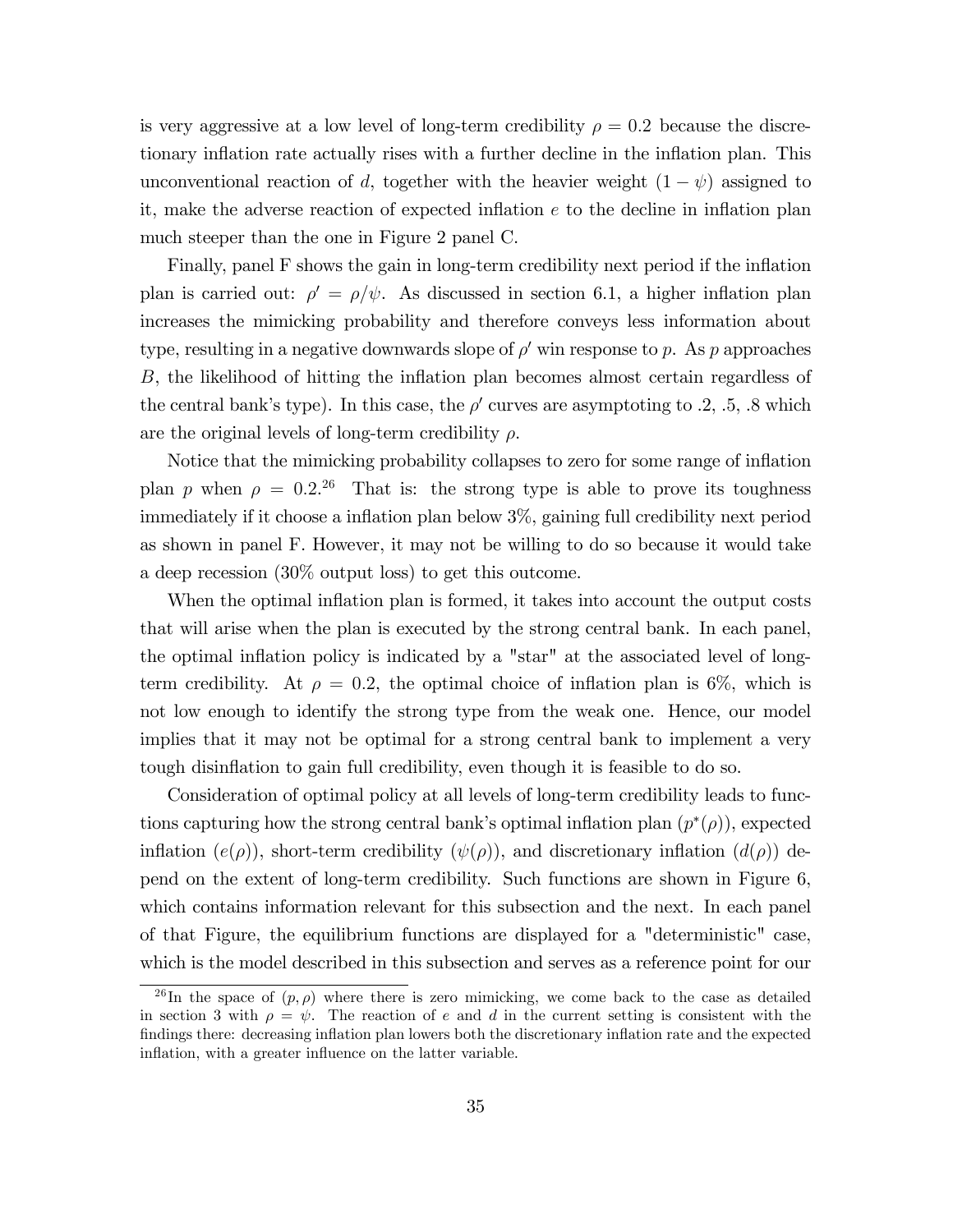discussion of shocks in the next section. The solid lines in the figure thus emphasize that the optimal inflation plan, expected inflation, and discretionary inflation all fall with long-term credibility, while short-term credibility rises. Notice, in particular, that short-term credibility is much higher than long-term credibility, when this is low, reflecting a very high mimicking probability. Such equilibrium functions provide the basis for construction of transition time paths and stochastic simulations of the form discussed in the previous section.

## 6.5 Oil price shocks and inflation

In the U.S., the temporary oil price shock of 1973 was associated with a substantial and persistent increase in the overall inflation rate, while the major rise of the last few years appears less strongly associated with overall inflation.<sup>27</sup> Ball [1993] develops a model in which there are occasional, large supply shocks: events which substantially reduce the level of real activity when inflation is as expected. In his setting, a weak central bank either mimics the zero inflation behavior of the strong central bank or it partially offsets the supply shock, at a cost of revealing its type and suffering persistently higher ináation as a consequence. Ball [1993] is the Örst to study a Markov perfect equilibrium with central banks of unknown type, to our knowledge. However, his strong central bank cares only about having zero inflation. In this subsection, we show how our framework can be extended to produce interesting results on the effects of oil price shocks at varying levels of credibility in a setting with a strong central bank that is concerned with both ináation and real activity. Oil price shocks produce a particularly challenging management of expectations, when credibility is at a low level.

### 6.5.1 Extended framework

We make two modifications of the structure of the prior subsection to more closely match Ball's setting. First, we add an occasional supply shock as in Ball, with

$$
x = \alpha(\pi - e) - \varepsilon x^*
$$

 $27$ Interpretation of the second "energy crisis" of 1979 is more complicated, as it was accompanied by a shift in policymaker, with Volcker's policies ultimately dramatically decreasing inflation.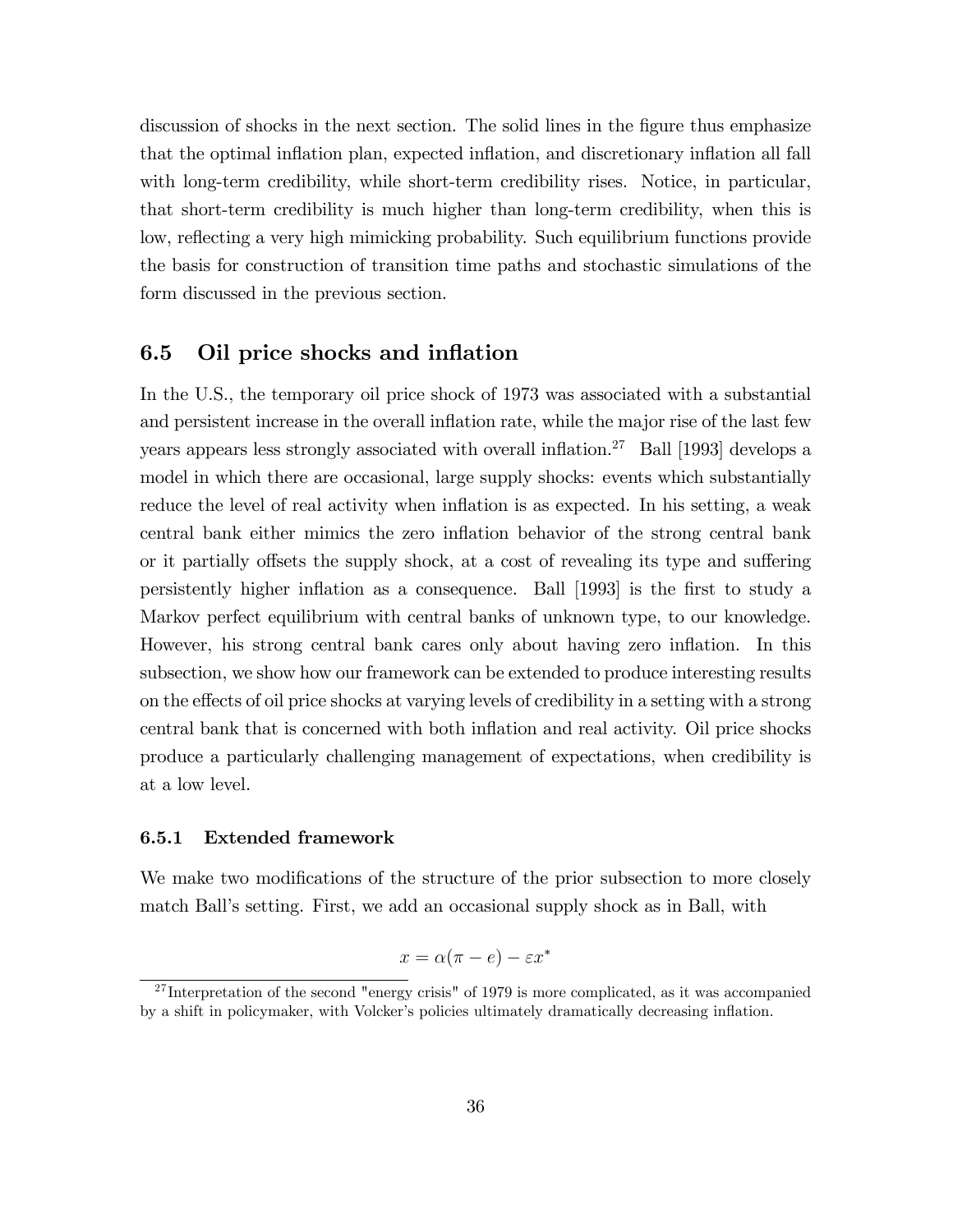with  $\varepsilon$  being  $\overline{\varepsilon}$  with probability q and 0 with probability  $1-q$ . Second, we follow Ball in giving the weak monetary authority an objective contains a quadratic inflation term (corresponding to  $\omega_2 > 0$ ,  $\omega_1 > 0$  and  $\omega_0 = 0$ ) so that its optimal discretionary action is

$$
d=d(e)=\frac{\varphi}{1+\varphi}e+\frac{1}{1+\varphi}B(\varepsilon)
$$

with  $\varphi = \omega_0 + \omega_2 \alpha^2$  and  $B(\varepsilon) = \alpha \omega_1 + \alpha \omega_2 x^* (1 + \varepsilon)$ , as a slight modification of  $(14)$ . Thus, a weak central bank will choose a higher discretionary inflation rate in face of a supply shock, so long as its objective is not simply linear in real activity  $(\omega_2 > 0)$ . Further, the energy shock  $\varepsilon$  also has the effect of broadening the range of discount factors over which it is desirable to behave in a discretionary manner (that is, it lowers the likelihood of mimicking).

The introduction of the random supply shock requires that we extend the framework of section 2 to treat  $\varepsilon$  as a state of the economy. We assume the energy shock is known at the time that all parties take their actions, so that it is relevant to the strong authority's inflation plan  $(p(\rho, \varepsilon))$ , the private sector's formation of expectations  $(e(\rho, \varepsilon))$  and weak central bank's decision to engage in discretionary behavior  $(\delta(\rho, \varepsilon))$ . However, this is a sufficiently straightforward extension of our recursive approach that it does not require a detailed exposition: one just has a recursive equilibrium with two state variables,  $\rho$  and  $\varepsilon$ . An extension to the analysis of policy response to other supply shocks, such as productivity, is equally direct.

### 6.5.2 Supply shocks and monetary policy

Under pure discretion, there would be a higher equilibrium inflation rate during the period of an energy shock, since  $B(\varepsilon)$  is increasing in  $\varepsilon$ . At a given plan by the committed central bank, p, the energy shock will produce an increase in discretionary inflation, directly since  $d = d(e) = \frac{\varphi}{1+\varphi}e + \frac{1}{1+\varphi}$  $\frac{1}{1+\varphi}B(\varepsilon)$ , and it will produce a decline in mimicking. Hence, short-term credibility will decline. Thus, expected ináation,  $e = \psi p + (1 - \psi) d(e, \varepsilon)$  will rise at a given p both because discretionary inflation is higher and because more weight is placed on this outcome  $(1 - \psi)$ . Overall, then, a strong central bank confronts a shift in private sector expectations and it must decide how much to accommodate this increase.

First, the strong central bank is concerned about the greater losses in real activity that would prevail if its inflation plan was maintained and expected inflation was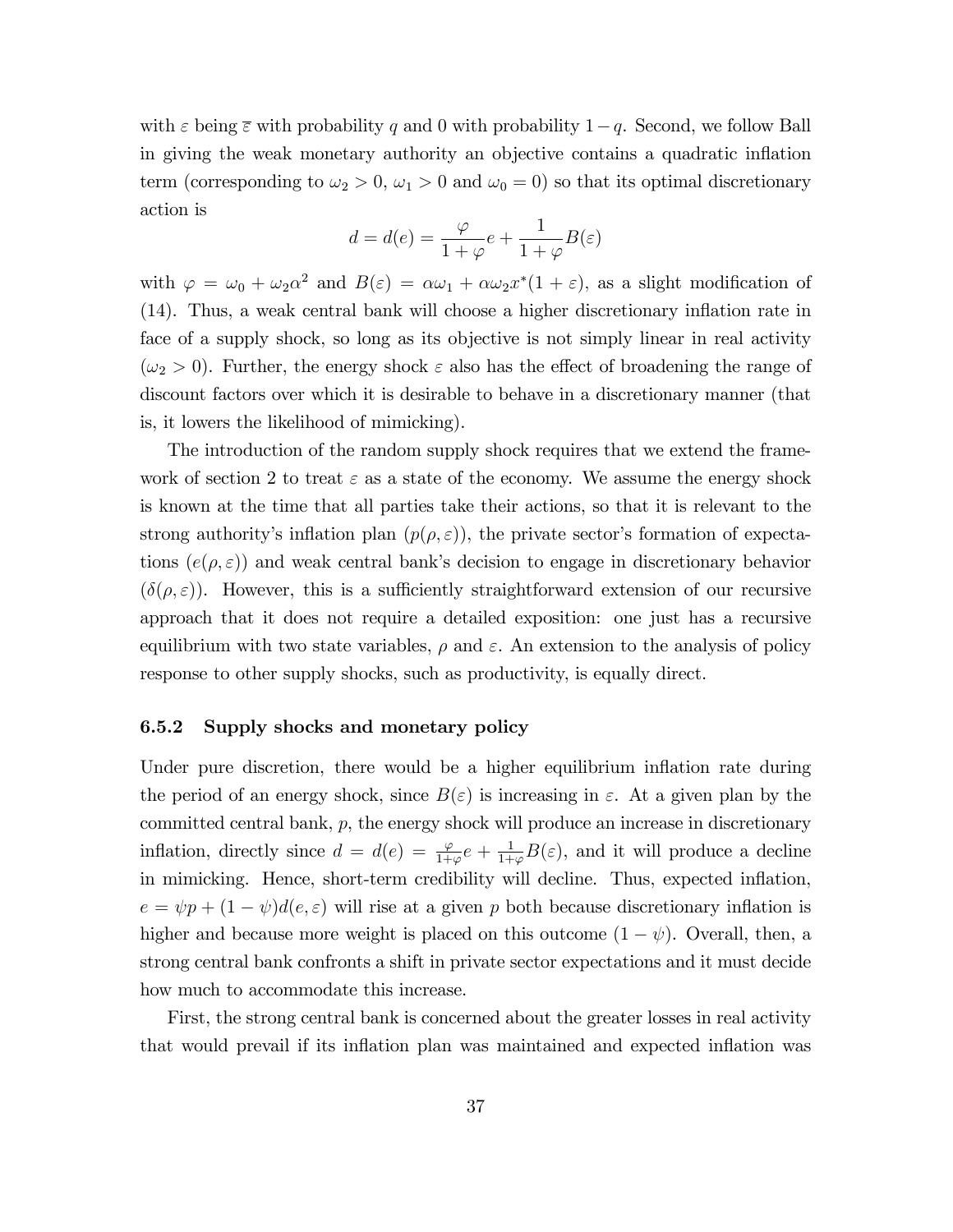higher. Second, the strong central bank knows that the energy price shock will induce a more rapid growth in long-term credibility, other things equal. That is, by hitting a more modest plan when discretionary central banks are less likely to mimic, it will see higher future credibility. In this sense, the energy price move allows the strong central bank a better opportunity to convey information about its type.

This trade-off between current output loss and future credibility gain depends critically on the long-term credibility level  $\rho$  possessed by the central bank. Figure  $6<sup>28</sup>$  presents the effect of an energy price shock on a variety of economic variables at all levels of long-term credibility  $\rho$ . In each panel, there are three lines: the economy without shocks (solid line), the stochastic economy without an energy shock (dashed line) and the stochastic economy if an energy price shock takes place (dashed-dotted line).

In interpreting the response of various variables, it is important to remember that they are equilibrium outcomes, with the strong central bank selecting an optimal  $p$ and the weak central bank choosing the magnitude and likelihood of its discretionary behavior given p. Nevertheless, it is useful to start with a look at how discretionary inflation responds to the energy price shock (in panel  $A$ ): it is substantially higher, as suggested by the discussion of how a discretionary central bank would behave at a fixed  $p$ .

Next, we look at the equilibrium mimicking probability  $m$  of the weak central bank in response to the possibility of energy price shock. In panel B, regardless of whether the energy price shock takes place or not, there is significant decline in mimicking relative to the deterministic case. To understand this, it is helpful to recall that the mimicking probability is determined by both the output reward of deviating and the punishment in terms of continuation value. When no shock occurs in current period, the temptation to deviate is the same in stochastic and deterministic setting. The only difference then lies in the future value of obtaining higher credibility, that is, the punishment. In the presence of a potential energy shock that depresses the economy, the expected continuation value declines. Thus, there are smaller losses if the weak central bank decides to burn the credibility now, so that the mimicking probability falls relative to the deterministic case. When the energy price shock hits

<sup>&</sup>lt;sup>28</sup>In choosing parameters for this experiment, we proceed as follows. First, we allow for a modest quadratic term,  $\omega_2 = 0.3$ . Second, we require that the model deliver an inflation bias of B=.20 in the absence of shocks. Given that  $B(\varepsilon) = \alpha \omega_1 + \alpha \omega_2 x^* (1 + \varepsilon)$ , this allows us to determine a value of  $\omega_1$  while maintaining the prior values of  $\alpha = 3$  and  $x^* = .1$ . Finally, we use a value of  $\bar{\varepsilon} = .1$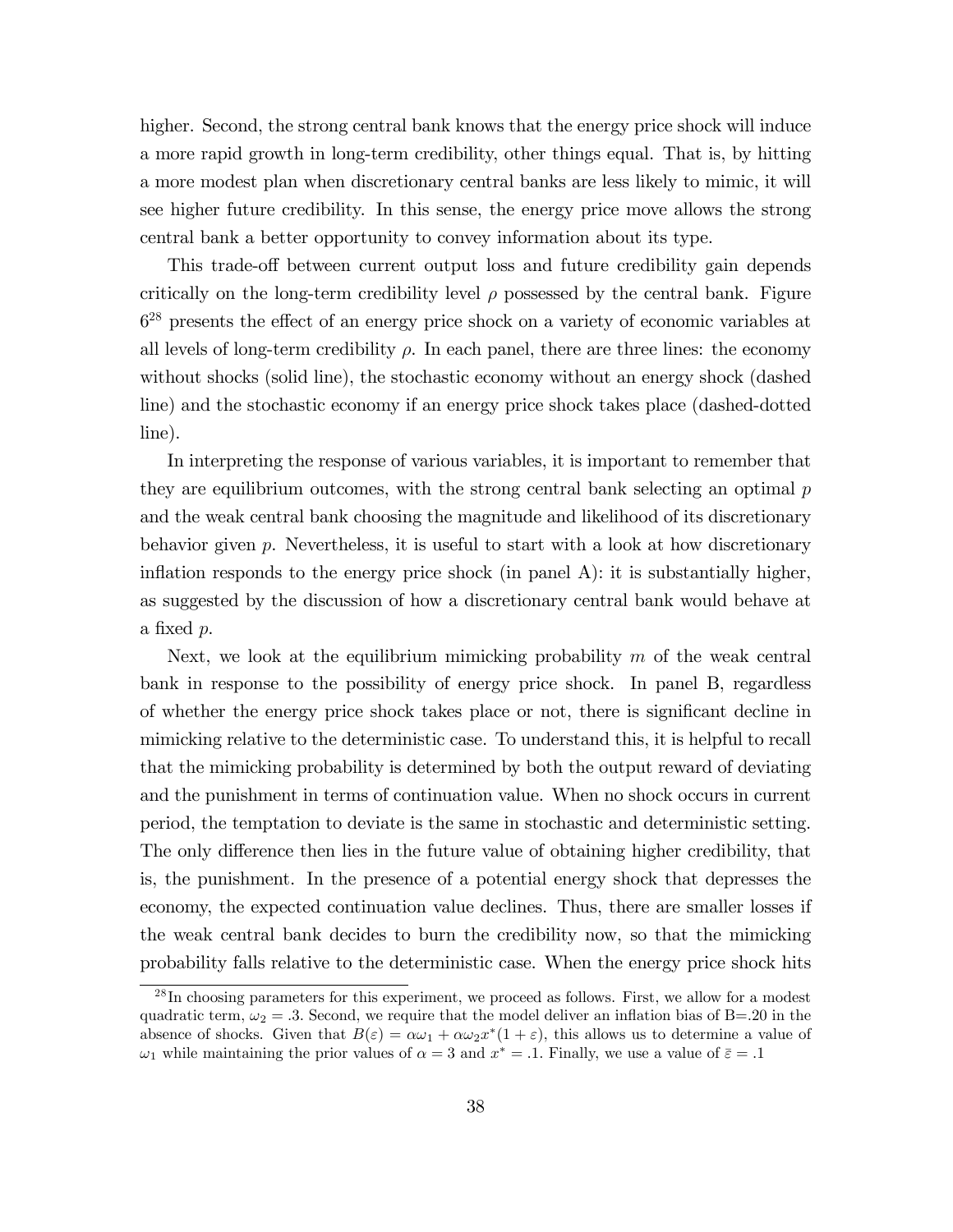the economy, the mimicking probability drops even further, with the extent of the decline increasing with the long-term credibility  $\rho$ . In this case, it is the temptation that plays the central role: from panel F, the discrepancy in real activity between commitment and discretionary is widens with greater  $\rho$  when there is an energy price shock. However, it is not the case when no shock occurs.

Given the equilibrium behavior of mimicking probability, it is easy to obtain the short-term credibility  $\psi = \rho + (1 - \rho)m$  in panel C. At every level of long-term credibility  $(\rho)$ , short-term credibility declines because mimicking decreases with an energy price shock. The convex shape of short-term credibility in the case of an energy price shock is a direct result from the downward-sloping mimicking probability.

Taking the responses of d and  $\psi$  together, it is clear that there will be important effects of the energy price shock  $\varepsilon$  and the long-term credibility  $\rho$  on inflation expectations, because there is more weight being placed on a higher level of discretionary inflation. Panel D bears this out. The expected inflation is higher at lower level of  $\rho$ . The energy shock raises the inflation expectations even further, most dramatically for a less credible central bank.<sup>29</sup>

Finally, Panel E shows the strong central bank's optimal reaction to the challenge imposed by increasing ináation expectations associated with the energy price shift. When its credibility is low, the central bank substantially accommodates the expectations shift. However, there is little response if a strong central bank is operating at close to full credibility: it sticks to a low level of inflation in the face of the energy price shock.

Panel F displays the real consequences of the shock and the optimal inflation plan, which are interesting and subtle. When the long-term credibility is at its lowest level  $(\gamma = 0.2)$ , the output losses from carrying out the planned inflation coincide in both cases: the strong central bank sets the inflation plan high enough to avoid any additional recession induced by the energy price shock. Looking back at Figure 5C, we see that expected inflation is essentially unresponsive to the plan near the optimum at such a low level of credibility: a lower plan makes agents very skeptical that it will be carried out. Hence, a lower plan has a big real cost because expectations cannot be managed at all when they increase due to the energy shock. With higher longterm credibility (say,  $\rho = .5$ ), there is a greater degree of leverage on expectations.

 $29$ Inflation scare effects, in the sense of Goodfriend [1993], are thus most important for low credibile central banks.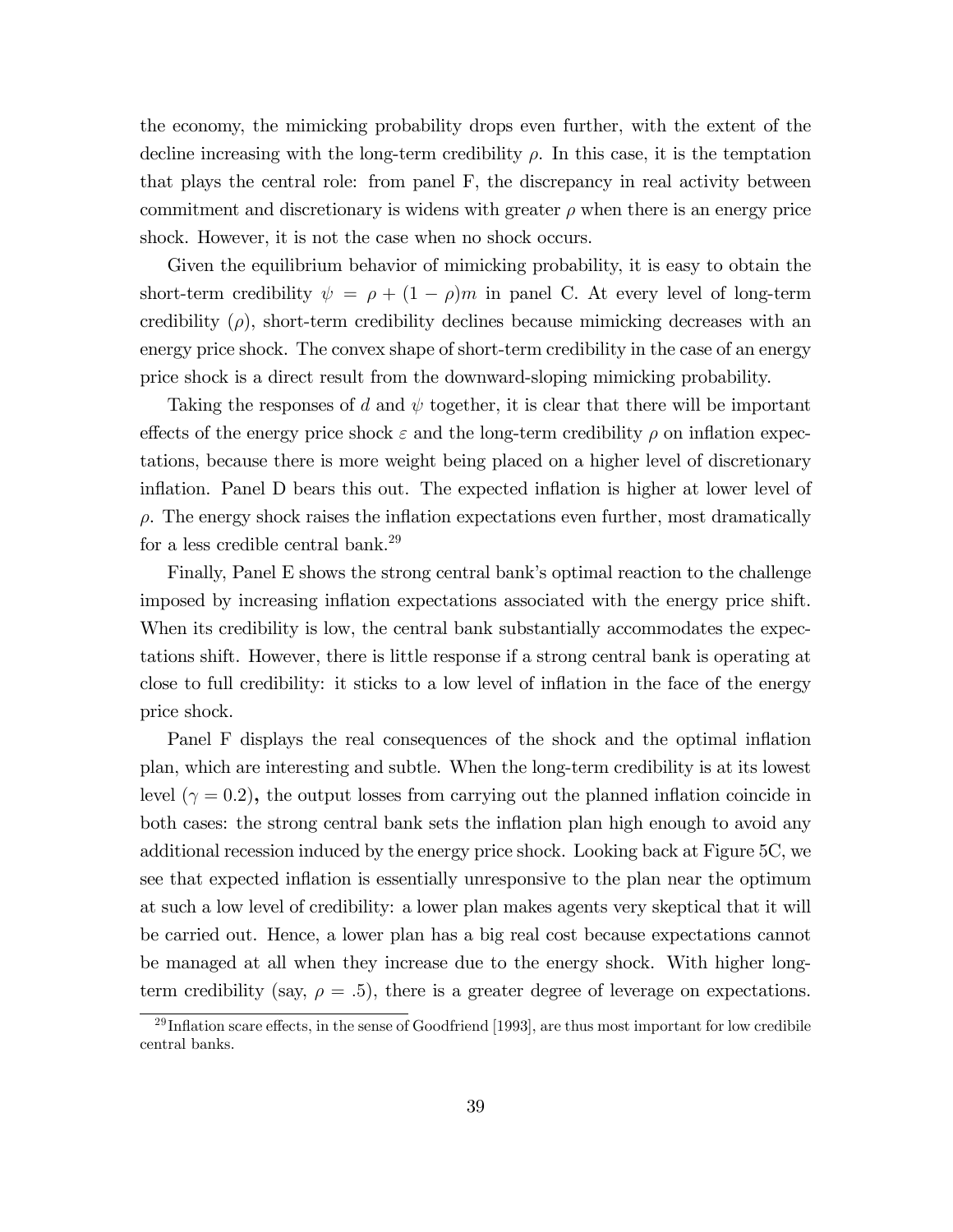So, the strong central bank adopts a tougher plan that involves a larger recession when an energy shock increases expected inflation (there is a greater gap between the dashed-dotted line and the dashed line in Figure 6F). After the long-term credibility  $\rho$  accumulates to a sufficient high level, there is no need for the strong central bank to suffer output losses in order to signal his type, because the expected inflation responds little to the shock.<sup>30</sup>

Overall, the mechanisms that we stress are as follows. First, with a supply shock, it is more likely that discretionary monetary policy occurs for the reason stressed by Ball: there are greater rewards to engaging in a temporary stimulation of real activity when there is a supply shock and thus energy price shocks may reveal that the policymaker is of a weak type and lead to a bout of high inflation. Second, energy price shocks confront a strong policymaker with an adverse shift in expectations, which he partly accommodates and partly fights. Both the shift in expected inflation and the strong policymaker's accommodation are smaller when long-term credibility is higher. Finally, the energy price shock allows the strong central bank to build his long-term credibility more rapidly, because he has lower short-term credibility.

## 7 Summary and conclusions

We provide a basic analysis of expectations management in an environment of imperfect credibility, extending a standard macroeconomic framework for this purpose.<sup>31</sup> A strong central bank pursues low ináation in our framework, but it is also concerned about real activity because it recognizes that its plans are imperfectly credible. In particular, the strong central bank gauges the effect of his policy action on private sector beliefs about the likelihood and intensity of discretionary policy actions that would be taken by an alternative weak central bank.

We consider both a standard rational expectations approach to imperfect information environment, in the spirit of Ramsey analysis of monetary policy, and also a signalling game with strong coherency restrictions on out-of-equilibrium beliefs about

 $30$  Dotsey and Plosser [2007] discuss this credibility bonus, contrasting the 1970s inflation response to energy shocks and those of recent times.

 $31\,\text{We distinguish between policy that manages expectations and policy that affects the economy.}$ via the coordination of expectations. In other work in progress, Lu and Pasten (2008) explore how fiscal policy can improve economic performance by coordinating expectations. Policy may also affect the incentives that agents have to accumulate information, as in Lu and Pasten (2007). Mertens (2008) provides an alternative approach to analyzing the management of beliefs under discretion.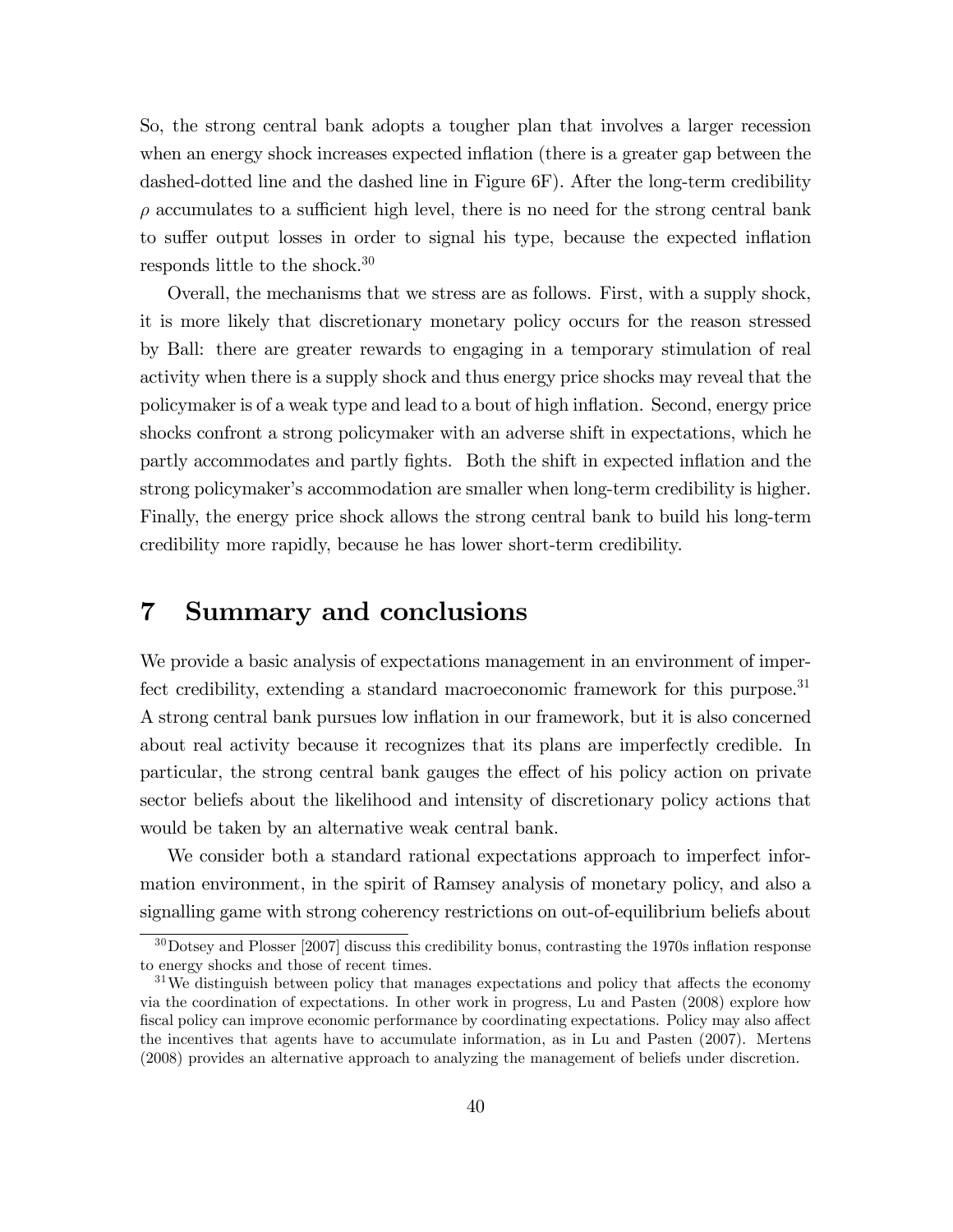central bank announcements. In a static setting, we show that these two approaches lead to the same optimal policy announcement by a strong central bank, which will fulfill it definitely, and by a weak central bank, who will not carry it out.

Our analysis also examines optimal expectations management by a strong central bank in a dynamic setting where its announcements and actions affect the evolution of credibility over time. We provide examples of efficient expectations management during a central bank leadership transition with low initial credibility and in response to supply shocks.

Our work leaves open a number of interesting topics, which appear to be feasible applications and extensions of our approach. First, our analysis introduces imperfect information about central bank type only in a very simple manner. It would be of interest to evaluate how the analysis changes if observed policymaker shifts are only noisy signals of underlying changes in regimes. Second, the macroeconomic model that we employ is deliberately "old school" in its ináation dynamics and does not spell out detailed microeconomic foundations. It seems important to explore the nature of ináation management in more realistic macroeconomic models with better micro foundations. Third, issues of expectations management frequently are suggested to be relevant to the choice of the monetary instrument in general and the setting of the chosen instrument at a point in time. By assuming that the central bank directly controls inflation, we have abstained from consideration of these issues, but it seems valuable to do so systematically. Fourth, imperfect credibility and associated topics of expectations management have been suggested to be key to understanding specific historical periods in the monetary histories of the U.S., the U.K., and other countries.<sup>32</sup> It is of interest to begin a more detailed exploration of these connections and episodes. For example, one would like to relate market long-term interest rates to measures of long-term credibility.

More broadly, the relevance of expectations management in environments with limited commitment and imperfect credibility is not limited to inflation and real activity, but seems also central to issues of exchange rate, Öscal and banking policy.

Finally, our approach is to solve a Ramsey-like policy problem presuming a rational expectations equilibrium in a setting of incomplete commitment and imperfect

 $32$ See, for example, Baxter [1985], Sargent [1986] and Goodfriend and King [2005]. More specifically, our framework can provide a means of answering Baxter's [1988] call for models of imperfectly credible monetary policy to be systematically taken to the data.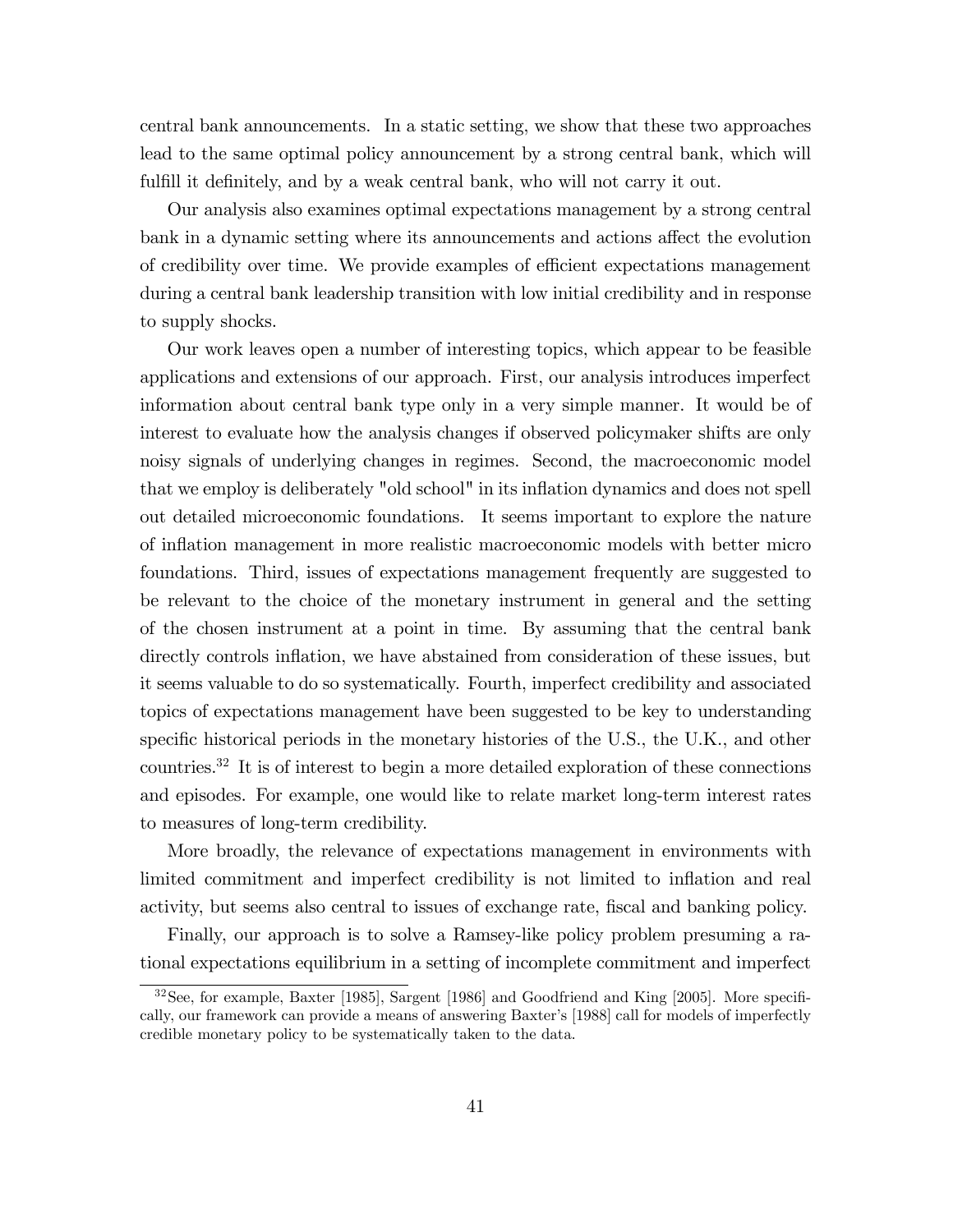information about policymaker type. In a simple setting, it turns out that the predictions of this approach coincide with the unique outcome of a signalling game with strong coherency restrictions on out-of-equilibrium beliefs. It is important to determine the range of environments for which this equivalence holds, since it is a very operational strategy for deducing positive implications of the management of expectations.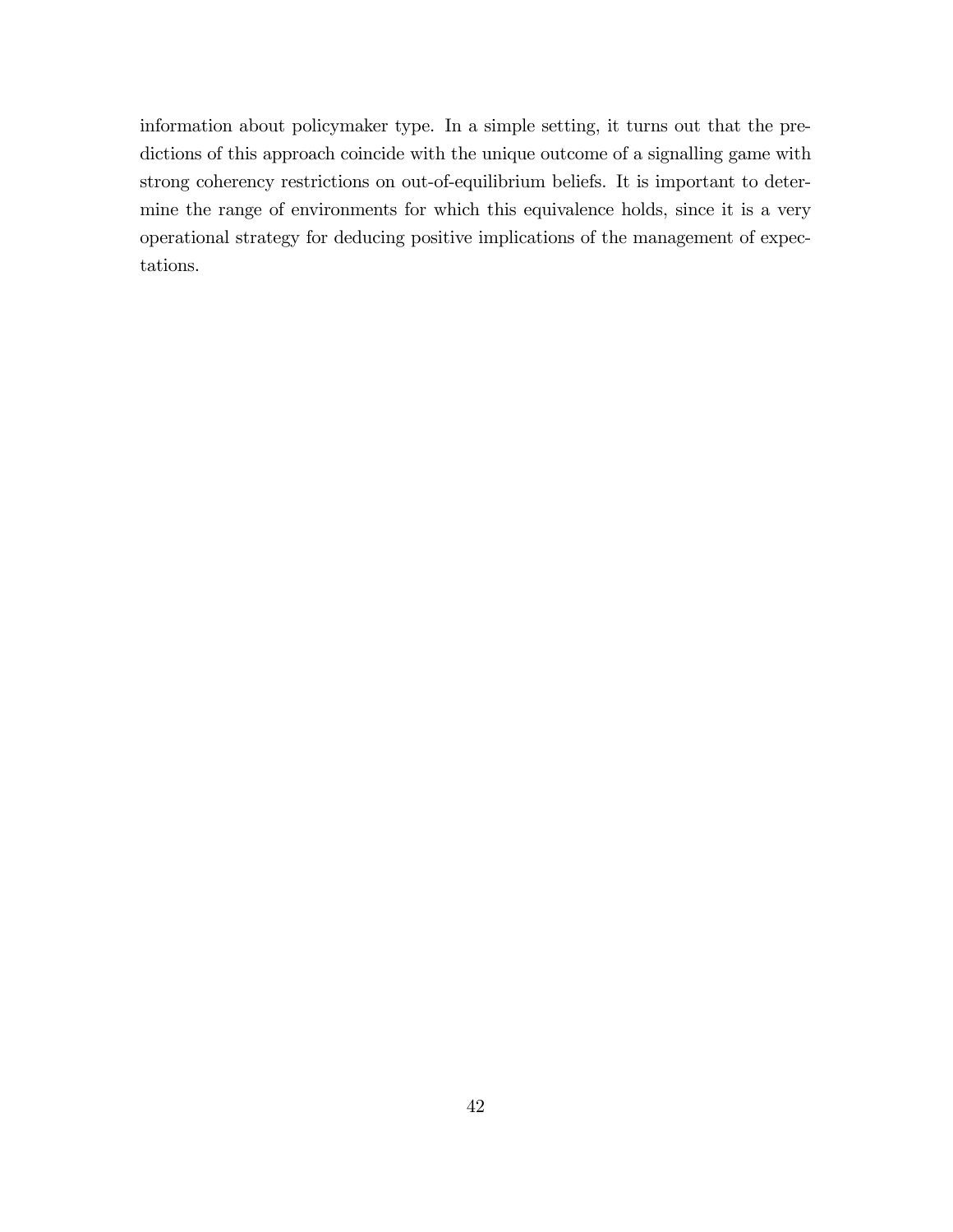## References

- [1] Backus, David A, and John Driffill. (1985a) "Inflation and Reputation."  $Amer$ ican Economic Review, 75:3, 530-38.
- [2] Backus, David A, and John Driffill. (1985b). "Rational Expectations and Policy Credibility Following a Change in Regime." The Review of Economic Studies, 52:2, 211-221.
- [3] Ball, Laurence. (1995) "Time-consistent Policy and Persistent Changes in Ináation." Journal of Monetary Economics, 36:2, 329-350.
- [4] Barro, Robert J. (1986) "Reputation in a Model of Monetary Policy with Incomplete Information." Journal of Monetary Economics, 17:1, 3-20.
- [5] Barro, Robert J. and David B. Gordon. (1983) "A Positive Theory of Monetary Policy in a Natural Rate Model," *Journal of Political Economics*, 91:4, 589-610.
- [6] Baxter, Marianne. (1985) "The Role of Expectations in Stabilization Policy", Journal of Monetary Economics, 15: 343-362.
- [7] Baxter, Marianne. (1988) "Toward an empirical assessment of game-theoretic models of policymaking: A comment", Carnegie-Rochester Conference Series on Public Policy 28, pp.  $141-151$ .
- [8] Chari, V. V, Lawrence J. Christiano, and Martin Eichenbaum. (1998) "Expectation Traps and Discretion", Journal of Economic Theory, 81:2, 462-492.
- [9] Cho, In-Koo and David M. Kreps. (1987) "Signaling Games and Stable Equilibria." Quarterly Journal of Economics, 52, 179-221
- [10] Cukierman, Alex. (1986). "Central Bank Behavior and Credibility: Some Recent Theoretical Developments." Federal Reserve Bank of St. Louis Review, 5-17.
- [11] Cukierman, Alex, and Nissan Liviatan. (1991) "Optimal Accommodation by Strong Policymakers under Incomplete Information." Journal of Monetary Economics, 27:1, 99-127.
- [12] Dotsey, Michael, and Charles I. Plosser. (2007) "Committment versus Discretion in Monetary Policy," Federal Reserve Bank of Philadelphia Annual Report.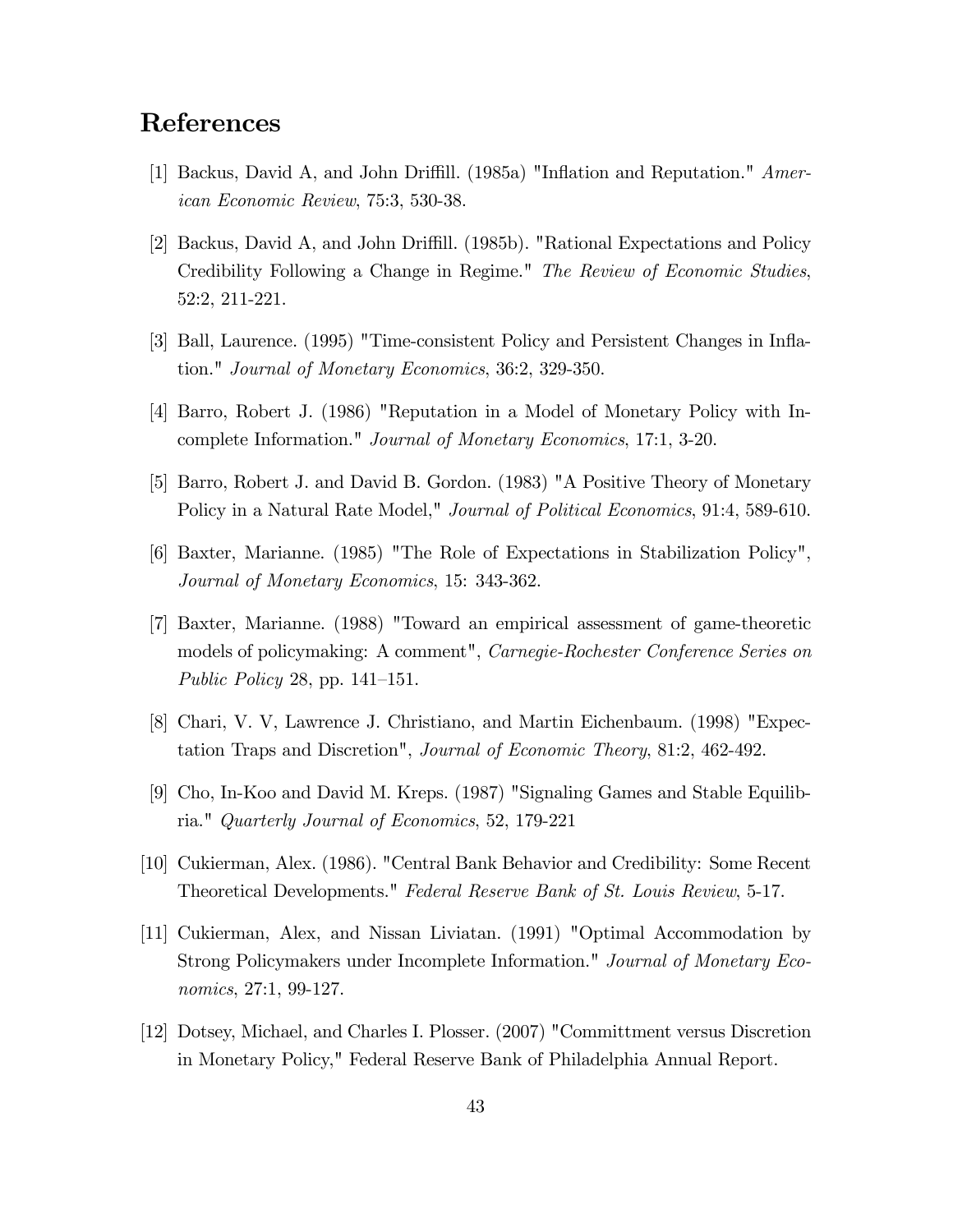- [13] Fischer, Stanley. (1977) "Long-Term Contracts, Rational Expectations and the Optimal Money Supply Rule." Journal of Political Economy, 85:1,191-205.
- [14] Fudenberg, Drew, and Jean Tirole. (1991) "Perfect Bayesian and Sequential Equilibrium." Journal of Economic Theory, 53:2, 236-260.
- [15] Goodfriend, Marvin. (1993) "Interest Rate Policy and the Ináation Scare Problem: 1979-1992", Federal Reserve Bank of Richmond Economic Quarterly, 79:1, 1-23.
- [16] Goodfriend, Marvin, and Robert G. King. (2005) "The Incredible Volcker Disinflation." *Journal of Monetary Economics*, 52:5, 981-1015.
- [17] Grossman, Sanford J, and Motty Perry. (1986) "Perfect Sequential Equilibrium.", Journal of Economic Theory, 39:1, 97-119.
- [18] Hildebrand, Philipp M. (2006) "Monetary Policy and Financial Markets", Financial Markets and Portfolio Management, 20:, 7-18
- [19] King, Robert G, Yang K. Lu, and Ernesto S. Pasten. (2007) "Coherent Beliefs with Costless Imitative Signalling", mimeo, Boston University.
- [20] Kreps, David M. and Robert Wilson. (1982a) "Sequential Equilibria." Econometrica, 50:4, 863-894.
- [21] Kreps, David M. and Robert Wilson. (1982b) "Reputation and Imperfect Information." Journal of Economic Theory, 27, 253-79.
- [22] Kydland, Finn E, and Edward C. Prescott. (1977) "Rules Rather Than Discretion: The Inconsistency of Optimal Plans." Journal of Political Economy, 85:3, 473-91.
- [23] Lucas, Robert E. Jr. (1973) "Some International Evidence on Output-Ináation Tradeoffs." *American Economic Review*, 63:3, 326-334.
- [24] Lu, Yang K, and Ernesto S. Pasten. (2008) "Coordinating Expectations through the Informational Role of Taxation." mimeo, Boston University.
- [25] Lu, Yang K, and Ernesto S. Pasten. (2007) "Endogenous Sticky Information, Macroeconomic Volatility and the Phillips Curve." mimeo, Boston University.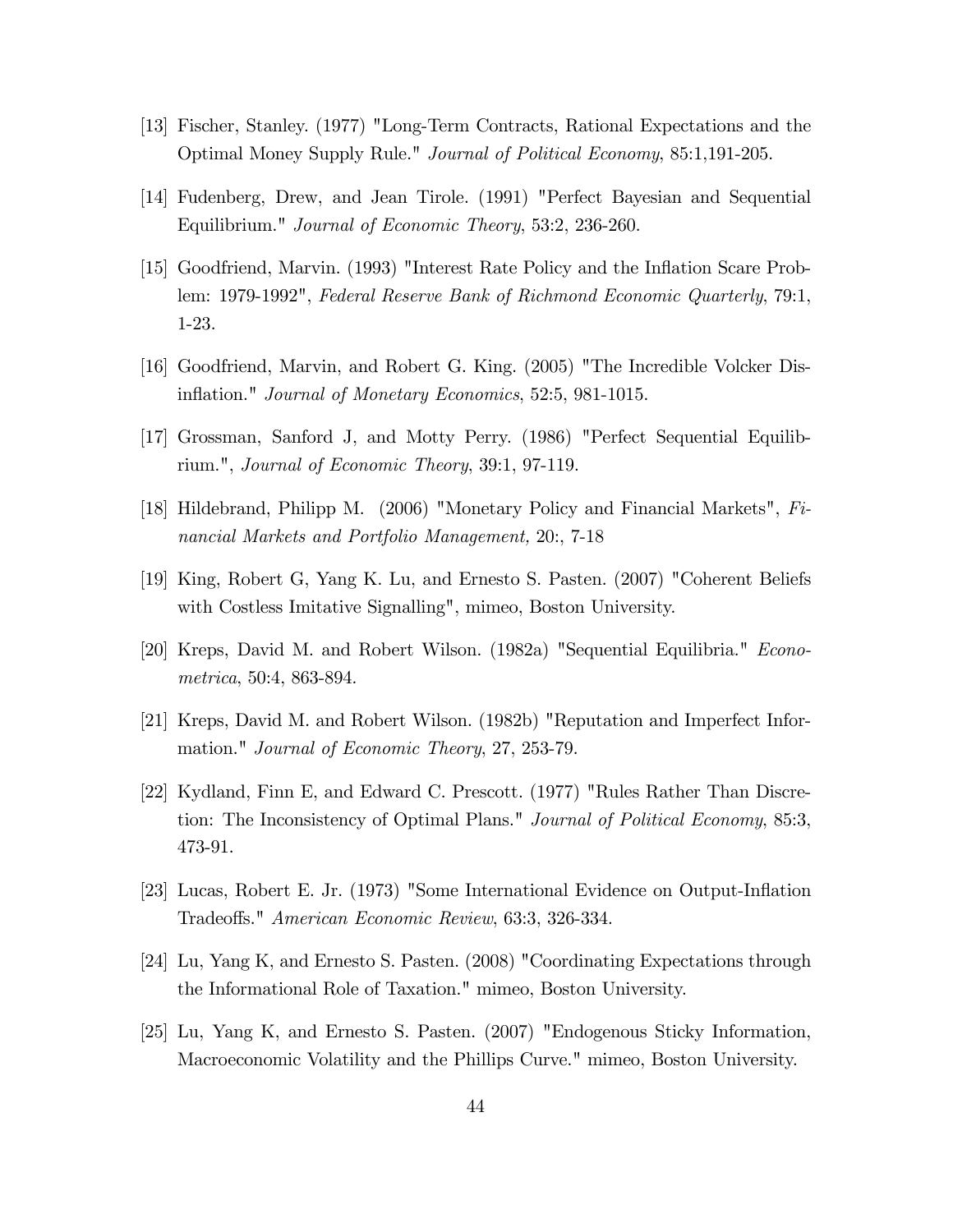- [26] Mailath, George J, Masahiro Okuno-Fujiwara and Andrew Postlewaite. (1993) "Belief-Based Refinements in Singnalling Games", Journal of Economic Theory, 60, 241-276.
- [27] Maskin, Eric S, and Jean Tirole. (2001) "Markov Perfect Equilibrium, I: Observable Actions." Journal of Economic Theory, 100, 191-219.
- [28] McCallum, Bennett T. (1983) "On Non-Uniqueness in Rational Expectations Models: An Attempt at Perspective." Journal of Monetary Economics, 11, 139- 168.
- [29] Mertens, Elmar. (2008) "Managing Beliefs about Monetary Policy under Discretion", working paper, Studienzentrum Gerzensee.
- [30] Osborne, Martin J, and Ariel Rubenstein. (1994) A Course in Game Theory, Cambridge: MIT Press.
- [31] Persson, Torsten, and Guido Tabellini. (1990) Macroeconomics, credibility, and politics, Harwood, Chur, Switzerland.
- [32] Phelan, Christopher. (2006) "Public Trust and Government Betrayal." Journal of Economic Theory, 30:1, 27-43.
- [33] Ramsey, Frank P. (1927), "A Contribution to the Theory of Taxation." Economic Journal, Vol. 37, No 145, pp.47-61
- [34] Sargent, Thomas J. (1986), Rational Expecations and Inflation, New York: Harper-Collins.
- [35] Walsh, Carl E. (2003) Monetary Theory and Policy, MIT Press.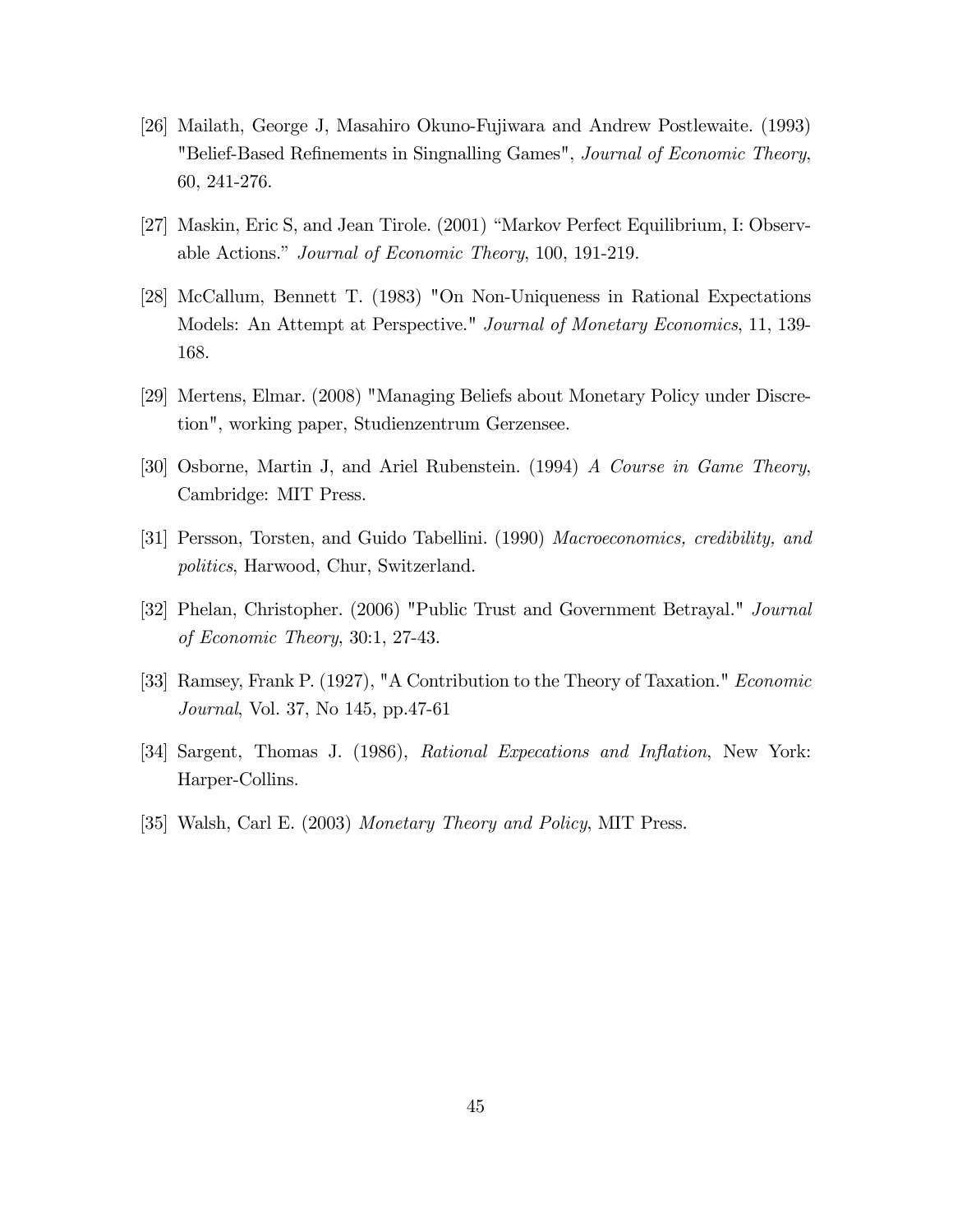### Table 1: Basic Model Ingredients

### Panel A: subperiod structure

| prior $\vert$ start     | middle                      | end            |
|-------------------------|-----------------------------|----------------|
| transition   plan $(p)$ | $\epsilon$ expectations (e) | action $(\pi)$ |

### Panel B: types and actions



Table 2: Long-term credibility, short-term credibility and mimicking

| Concept                | definition                                              |
|------------------------|---------------------------------------------------------|
| Long-term credibility  | $\rho_t = prob(\tau_t = strong)$                        |
| Short-term credibility | $\psi_t = \text{prob}(\pi_t = p_t p_t)$                 |
| Mimicking probability  | $m_t = \text{prob}(\pi_t = p_t)$ $(p_t, \tau_t = weak)$ |

Note to Table 2: All probabilities are minimally conditioned on information up to the start of period t. Long-term credibility is the start-of-the period probability that the decision-maker is of the strong type. Shortterm credibility is the probability that the inflation plan will actually be carried out, conditional on the plan's level. The mimicking probability is the likelihood, conditional on the decision-maker actually being of the weak type, of inflation being at the planned level.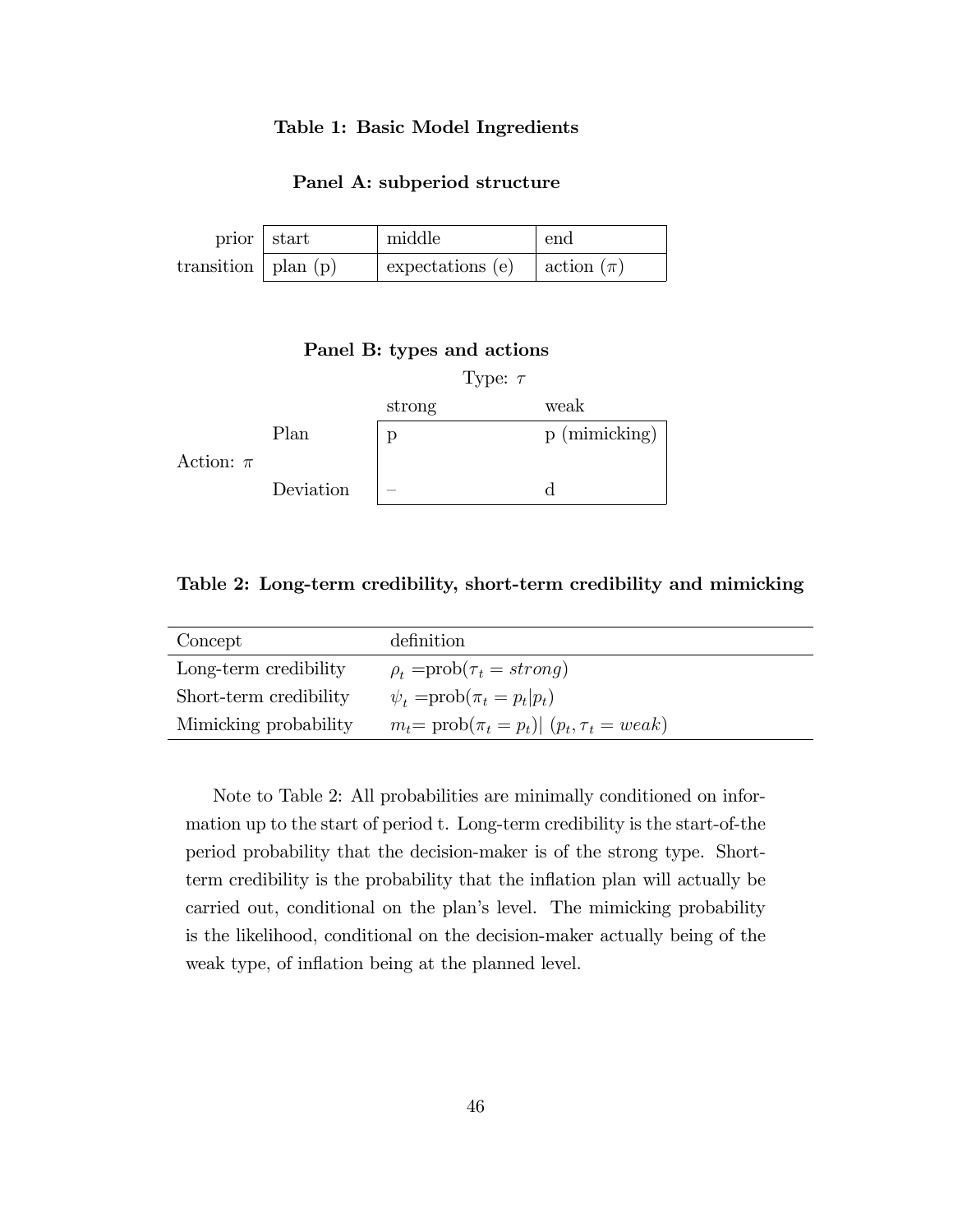| Parameter                | Case 1         | Case 2                                  | Case 3         | Case 4    |
|--------------------------|----------------|-----------------------------------------|----------------|-----------|
| $x^*$                    | 0.1            | 0.1                                     | 0.1            | 0.1       |
| $\alpha$                 | 3              | 3                                       | 3              | 3         |
| $\gamma$                 |                |                                         | 0.2            | 0.2       |
| $\eta$                   |                |                                         | 0.84           | 0.84      |
| $\boldsymbol{b}$         |                |                                         | 0.96           | 0.96      |
| $F\left(\cdot\right)$    |                | $\left(\xi/\Xi\right)^{1/\overline{2}}$ | Uniform        | Beta(1,2) |
| Ξ                        |                | 0.02                                    |                |           |
| $\omega_0$               | $\overline{0}$ | 0                                       | $\overline{0}$ | $\theta$  |
| $\omega_1$               | 0.0467         | 0.0667                                  | 0.0667         | 0.03667   |
| $\omega_2$               | 0.2            | 0                                       | 0              | 0.3       |
| $\overline{\varepsilon}$ |                |                                         |                | 1         |
| q                        |                |                                         |                | 0.1       |

Table 3: Parameter Values

Note to Table 3: Case 1 parameter values are used in the introductory Figure 1, discussed in section 3. Case 2 parameter values are used in the static mimicking model of Figure 2, discussed in section 4. Case 3 values are used in the quasilinear dynamic model, discussed in section 6.3. Case 4 values are used in the linear-quadratic dynamic model, discussed in sections 6.4 and 6.5.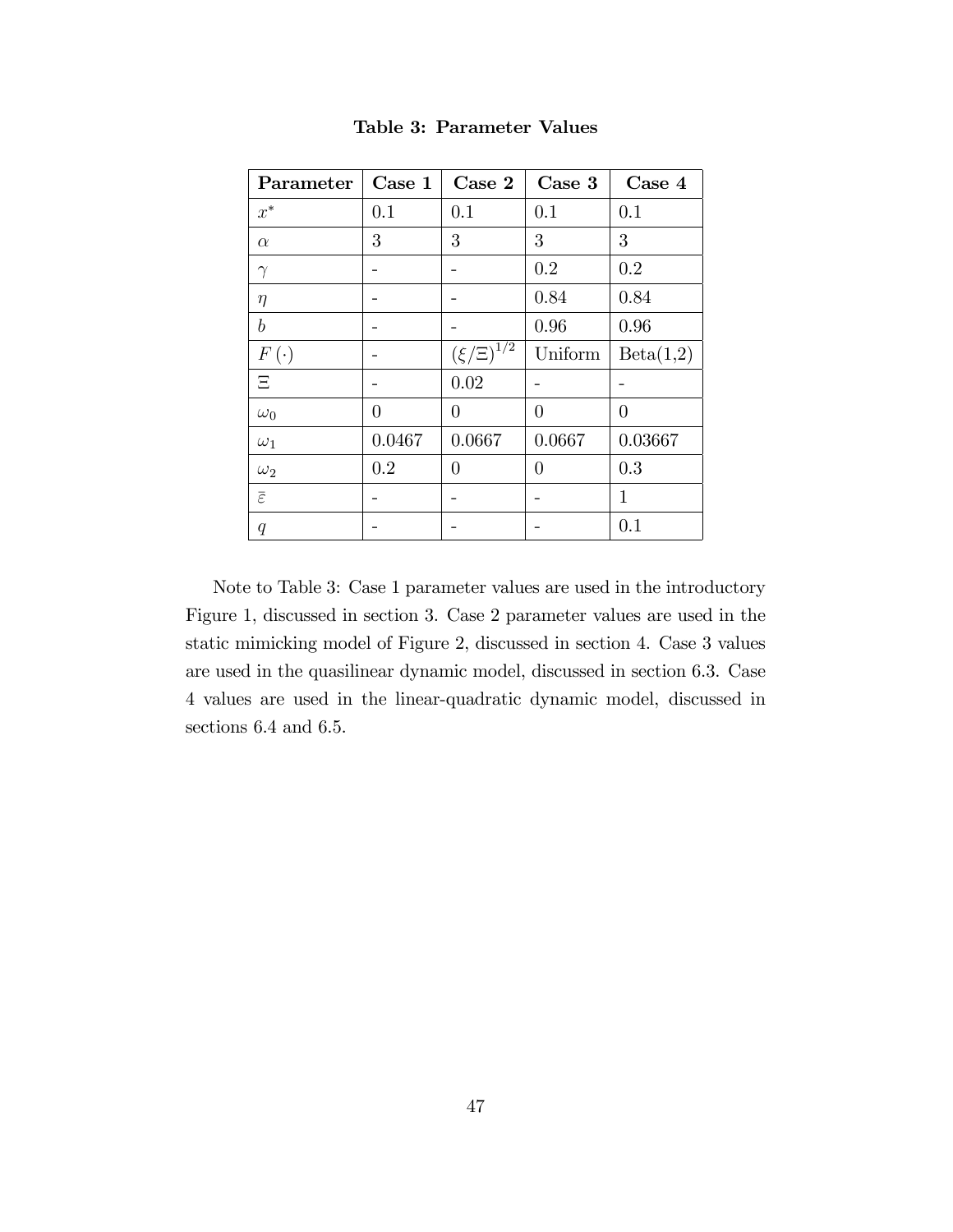| <b>Notation Table</b>                 |                                                                                               |                |  |  |  |  |
|---------------------------------------|-----------------------------------------------------------------------------------------------|----------------|--|--|--|--|
| <b>Symbol</b>                         | Definition                                                                                    | section        |  |  |  |  |
| π                                     | inflation                                                                                     | $\overline{2}$ |  |  |  |  |
| $\boldsymbol{p}$                      | inflation plan                                                                                | $\overline{2}$ |  |  |  |  |
| $\overline{d}$                        | inflation deviation (discretionary inflation)                                                 | $\overline{2}$ |  |  |  |  |
| $\epsilon$                            | expected inflation                                                                            | $\overline{2}$ |  |  |  |  |
| $\boldsymbol{x}$                      | real activity                                                                                 | $\overline{2}$ |  |  |  |  |
| $x^*$                                 | efficient real activity                                                                       | $\overline{2}$ |  |  |  |  |
| $\boldsymbol{u}$                      | welfare $(u(\pi, x))$                                                                         | $\overline{2}$ |  |  |  |  |
| w                                     | reduced form welfare $(w(\pi, e))$                                                            | $\overline{2}$ |  |  |  |  |
| $\omega_0$                            | welfare weight on unexpected inflation                                                        | $\overline{2}$ |  |  |  |  |
| $\omega_1,\omega_2$                   | welfare weight on output terms                                                                | $\overline{2}$ |  |  |  |  |
| $\alpha$                              | slope of Lucas-Fischer supply function                                                        | $\overline{2}$ |  |  |  |  |
| $\gamma$                              | probability of replacing with a strong type                                                   | $\overline{2}$ |  |  |  |  |
| $\eta$                                | probability of no replacement                                                                 | $\overline{2}$ |  |  |  |  |
| $\rho$                                | long-term credibility                                                                         | $\overline{2}$ |  |  |  |  |
| $\psi$                                | short-term credibility                                                                        | $\overline{2}$ |  |  |  |  |
| W                                     | value function for strong central bank                                                        | $\overline{2}$ |  |  |  |  |
| V                                     | value function for weak central bank                                                          | $\overline{2}$ |  |  |  |  |
| T                                     | temptation                                                                                    | $\overline{2}$ |  |  |  |  |
| $\boldsymbol{P}$                      | punishment                                                                                    | $\overline{2}$ |  |  |  |  |
| $\boldsymbol{F}$                      | distribution of fixed cost or discount factor                                                 | $\overline{2}$ |  |  |  |  |
| $\beta$                               | random discount factor for weak central bank                                                  | $\overline{2}$ |  |  |  |  |
| Δ                                     | partial derivative of e wrt $\pi$                                                             | 3              |  |  |  |  |
| $\boldsymbol{B}$                      | inflation bias $(B = \omega_1 \alpha + \omega_2 \alpha x^*)$                                  | 3              |  |  |  |  |
| $\theta$                              | reaction coefficient $\left(\frac{\omega_2 \alpha^2 \psi}{1 + \omega_2 \alpha^2 \psi}\right)$ | 3              |  |  |  |  |
| $\xi$                                 | random fixed cost of deviating                                                                | 4              |  |  |  |  |
| $\Xi$                                 | largest fixed cost                                                                            | 4              |  |  |  |  |
| $\,m$                                 | mimicking probability                                                                         | 4              |  |  |  |  |
| $\tilde{\psi}$                        | belief of sender's type by observing a signal                                                 | 5              |  |  |  |  |
| h(l)                                  | sequential equilibrium with higher (lower) signal than $p^*$                                  | 5              |  |  |  |  |
| q                                     | probability of supply shock                                                                   | 6              |  |  |  |  |
| $\varepsilon, \overline{\varepsilon}$ | supply shock, shock size                                                                      | 6              |  |  |  |  |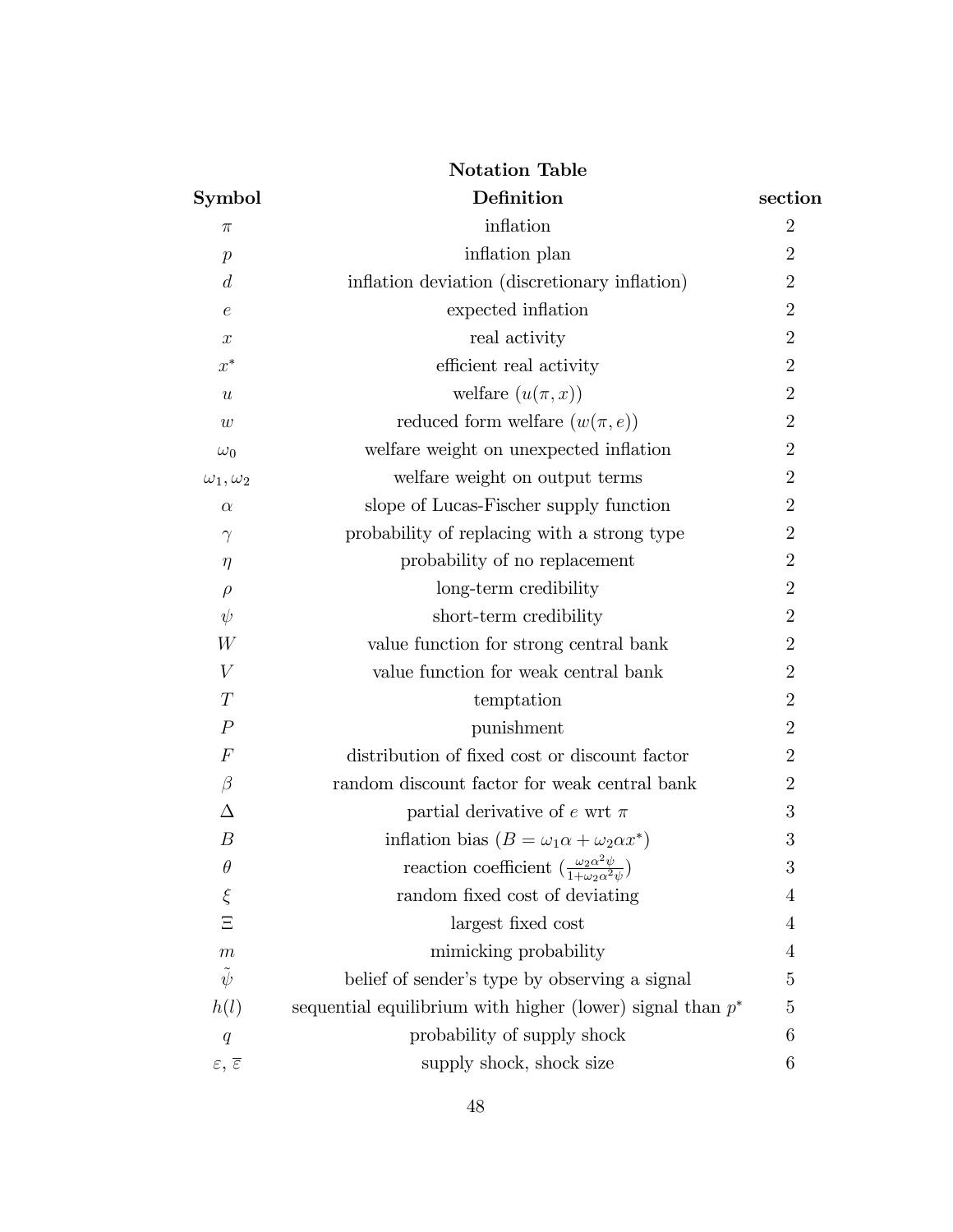

Figure 1: Response to imperfect credibility in static model without mimicking.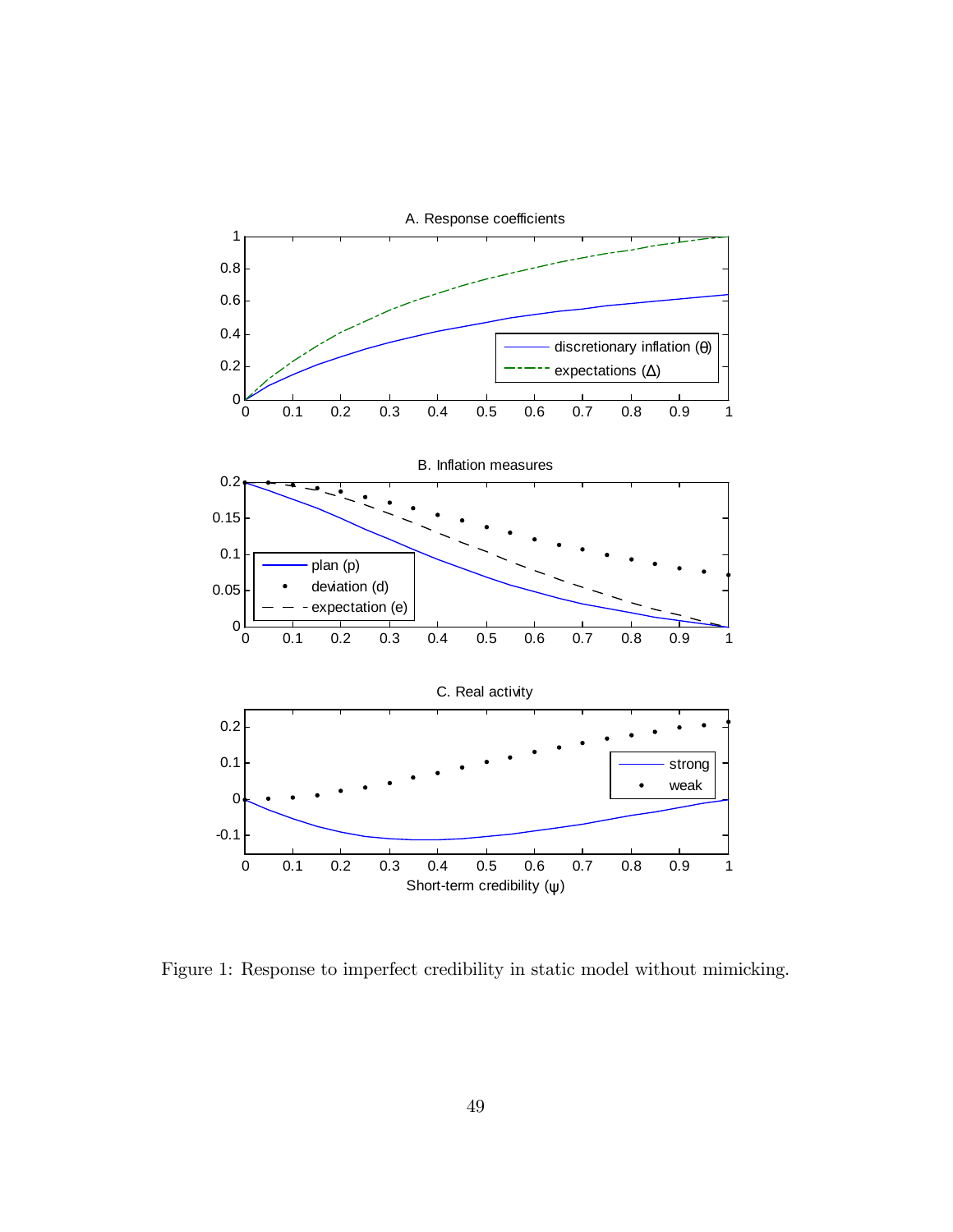

Figure 2: Managing mimicking in static model with quasilinear utility.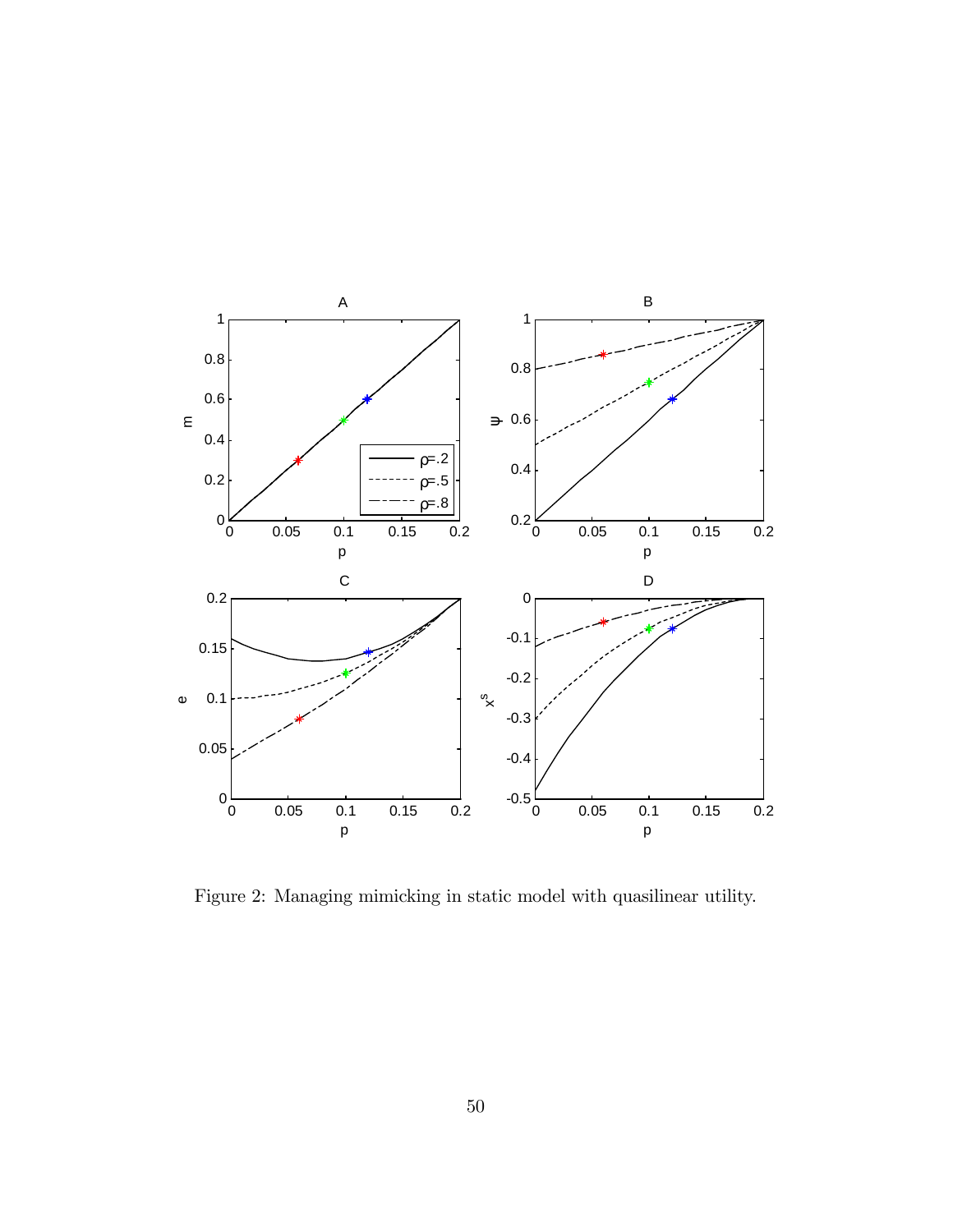

Figure 3: Signalling game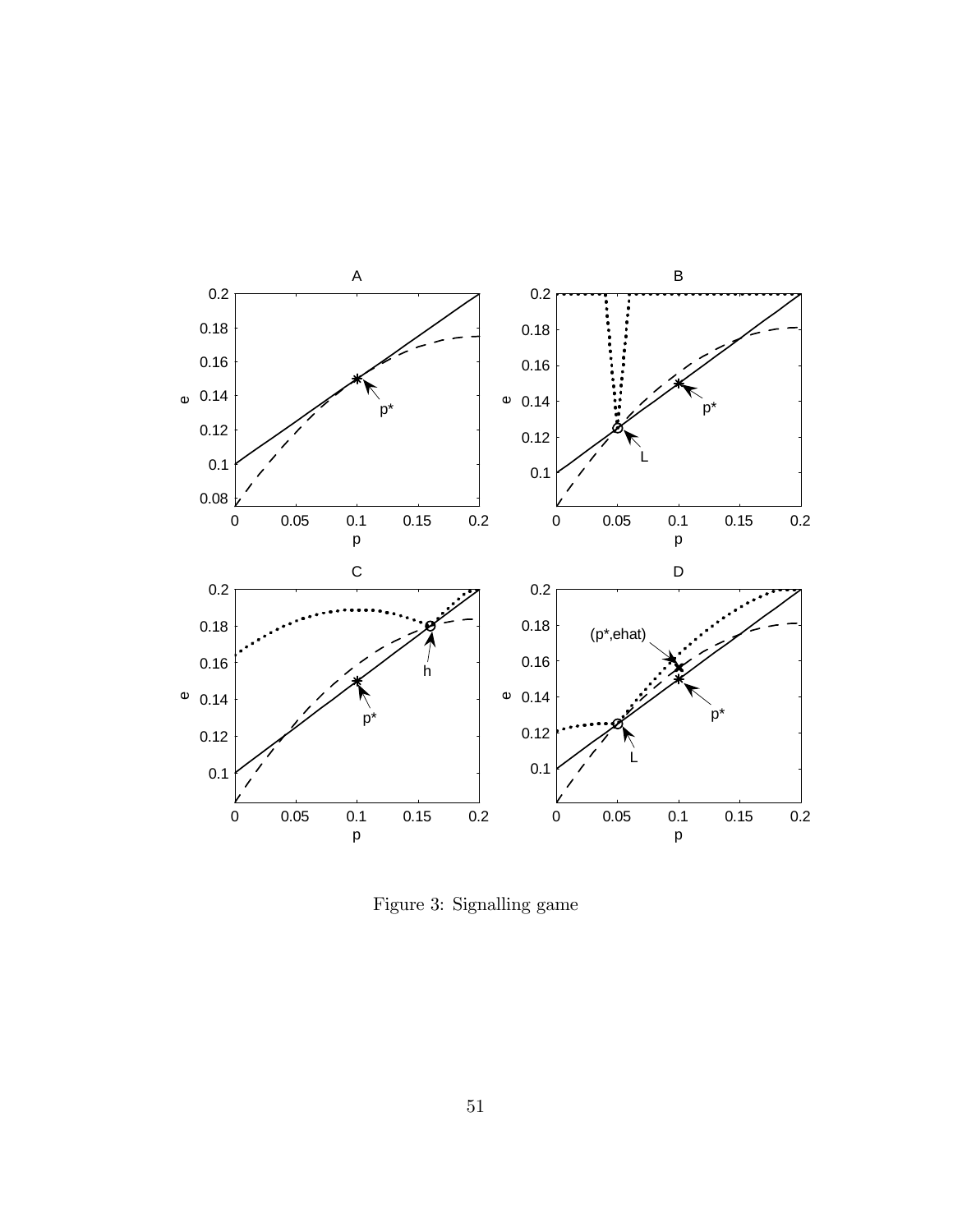

Figure 4: Transition dynamics from low initial credibility ( $\gamma = .2$ ) with quasilinear utility (case 3 parameters).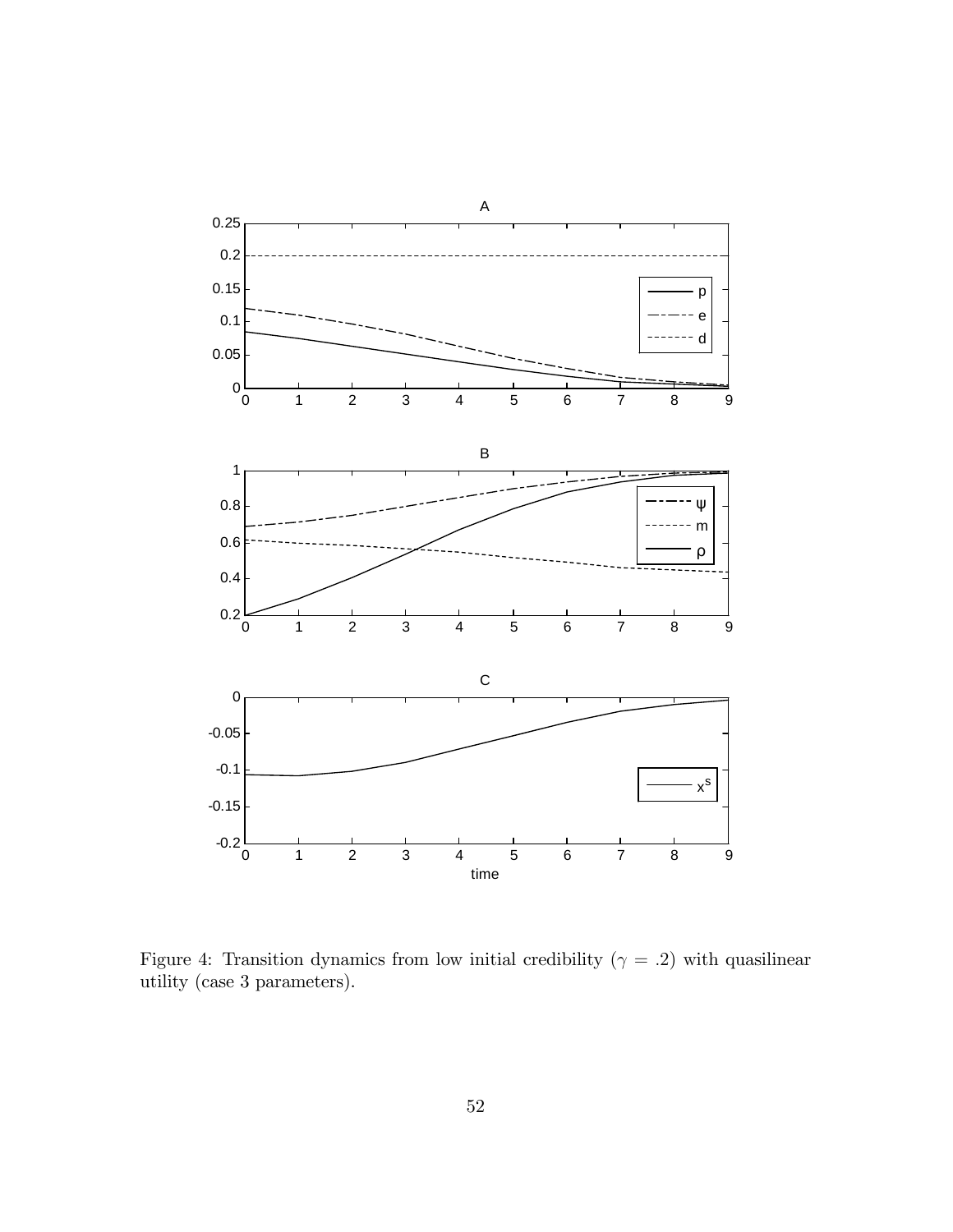

Figure 5: Equilibrium reactions to inflation plan  $p$  in full dynamic model (case  $4$ parameters).